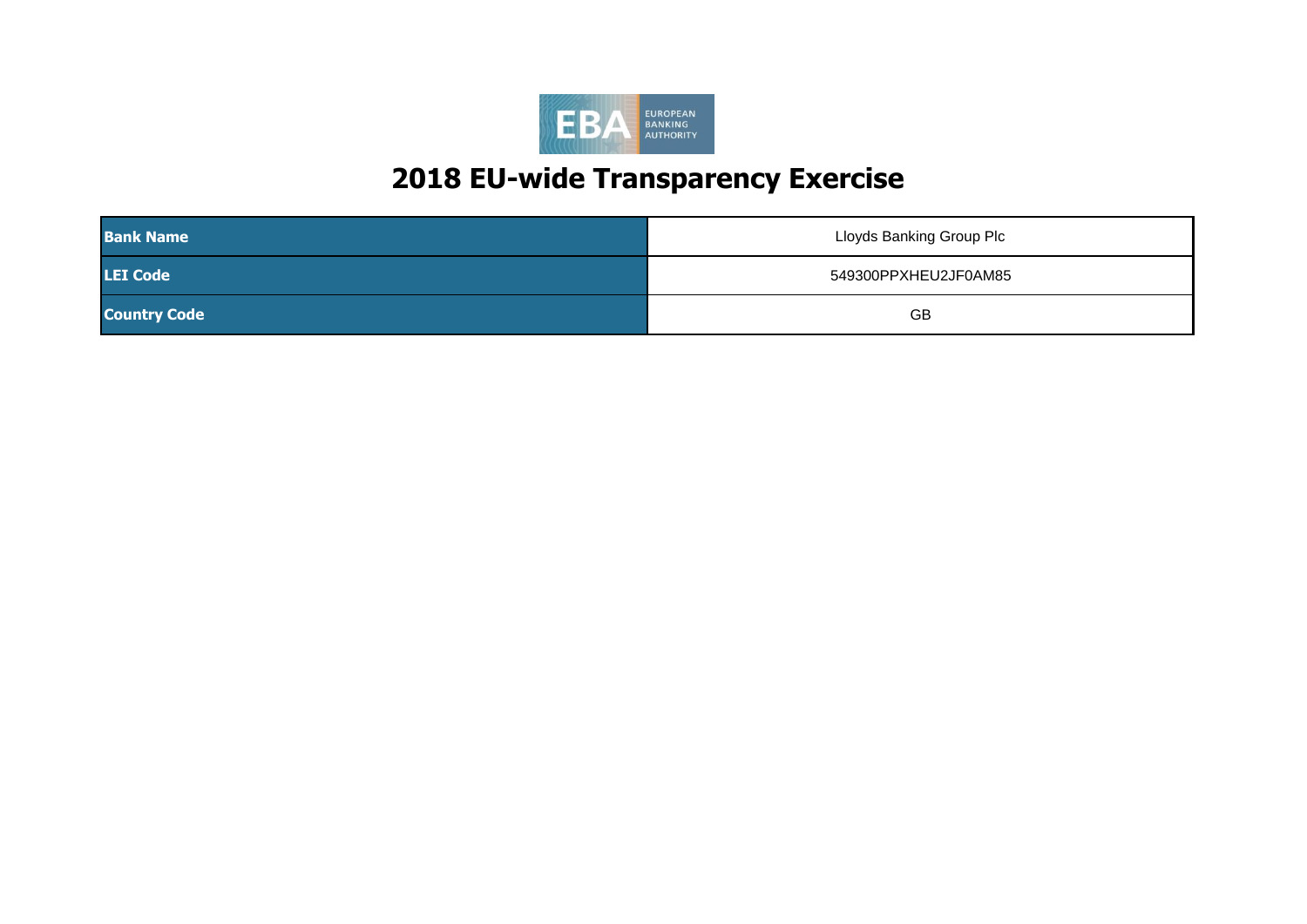

# **2018 EU-wide Transparency Exercise Capital**

**Capital**<br>Lloyds Banking Group Plc

|                                                         |                 | (mln EUR, $%$                                                                                                                          | As of 31/12/2017 | As of 30/06/2018 | <b>COREP CODE</b>                                                                                                                                                                            | <b>REGULATION</b>                                                                                                                                                                                                                    |
|---------------------------------------------------------|-----------------|----------------------------------------------------------------------------------------------------------------------------------------|------------------|------------------|----------------------------------------------------------------------------------------------------------------------------------------------------------------------------------------------|--------------------------------------------------------------------------------------------------------------------------------------------------------------------------------------------------------------------------------------|
|                                                         | $\overline{A}$  | <b>OWN FUNDS</b>                                                                                                                       | 50,338           | 51,447           | 01.00 (r010,c010)                                                                                                                                                                            | Articles 4(118) and 72 of CRR                                                                                                                                                                                                        |
|                                                         | A.1             | COMMON EQUITY TIER 1 CAPITAL (net of deductions and after applying<br>transitional adjustments)                                        | 33,417           | 33,626           | 01.00 (r020,c010)                                                                                                                                                                            | Article 50 of CRR                                                                                                                                                                                                                    |
|                                                         | A.1.1           | Capital instruments eligible as CET1 Capital (including share premium and net own capital<br>instruments)                              | 27,955           | 28,080           | 01.00 (r030,c010)                                                                                                                                                                            | Articles 26(1) points (a) and (b), 27 to 29, 36(1) point (f) and 42 of CRR                                                                                                                                                           |
|                                                         | A.1.2           | Retained earnings                                                                                                                      | 7,694            | 7,460            | 01.00 (r130,c010)                                                                                                                                                                            | Articles 26(1) point (c), 26(2) and 36 (1) points (a) and (l) of CRR                                                                                                                                                                 |
|                                                         | A.1.3           | Accumulated other comprehensive income                                                                                                 | $-290$           | $-323$           | C 01.00 (r180.c010)                                                                                                                                                                          | Articles 4(100), 26(1) point (d) and 36 (1) point (l) of CRR                                                                                                                                                                         |
|                                                         | A.1.4           | <b>Other Reserves</b>                                                                                                                  | 13,361           | 13,355           | 01.00 (r200,c010)                                                                                                                                                                            | Articles 4(117) and 26(1) point (e) of CRR                                                                                                                                                                                           |
|                                                         | A.1.5           | Funds for general banking risk                                                                                                         | $^{\circ}$       | $\mathbf{0}$     | 01.00 (r210, c010)                                                                                                                                                                           | Articles 4(112), 26(1) point (f) and 36 (1) point (l) of CRR                                                                                                                                                                         |
|                                                         | $A.1.6$         | Minority interest given recognition in CET1 capital                                                                                    | $\,0\,$          | $\bf 0$          | 01.00 (r230,c010)                                                                                                                                                                            | Article 84 of CRR                                                                                                                                                                                                                    |
|                                                         | A.1.7           | Adjustments to CET1 due to prudential filters                                                                                          | $-2,117$         | $-1,786$         | 01.00 (r250,c010)                                                                                                                                                                            | Articles 32 to 35 of and 36 (1) point (I) of CRR                                                                                                                                                                                     |
|                                                         | A.1.8           | (-) Intangible assets (including Goodwill)                                                                                             | $-3,343$         | $-3,805$         | C 01.00 (r300,c010) + C 01.00 (r340,c010)                                                                                                                                                    | Articles 4(113), 36(1) point (b) and 37 of CRR. Articles 4(115), 36(1) point (b) and 37 point (a)<br>of CCR                                                                                                                          |
|                                                         | A.1.9           | (-) DTAs that rely on future profitability and do not arise from temporary differences net of<br>associated DTLs                       | $-3,668$         | $-3,553$         | 01.00 (r370,c010)                                                                                                                                                                            | Articles 36(1) point (c) and 38 of CRR                                                                                                                                                                                               |
|                                                         | A.1.10          | (-) IRB shortfall of credit risk adjustments to expected losses                                                                        | $-561$           | $-33$            | C 01.00 (r380,c010)                                                                                                                                                                          | Articles 36(1) point (d), 40 and 159 of CRR                                                                                                                                                                                          |
|                                                         | A.1.11          | (-) Defined benefit pension fund assets                                                                                                | $-610$           | $-1,369$         | 01.00 (r390,c010)                                                                                                                                                                            | Articles 4(109), 36(1) point (e) and 41 of CRR                                                                                                                                                                                       |
|                                                         | A.1.12          | (-) Reciprocal cross holdings in CET1 Capital                                                                                          | $^{\circ}$       | $\mathbf{0}$     | 01.00 (r430, c010)                                                                                                                                                                           | Articles 4(122), 36(1) point (g) and 44 of CRR                                                                                                                                                                                       |
|                                                         | A.1.13          | (-) Excess deduction from AT1 items over AT1 Capital                                                                                   | $\,0\,$          | $\bf 0$          | 01.00 (r440,c010)                                                                                                                                                                            | Article 36(1) point (j) of CRR                                                                                                                                                                                                       |
|                                                         | A.1.14          | (-) Deductions related to assets which can alternatively be subject to a 1.250% risk weight                                            | $-215$           | $-213$           | 01.00 (r450,c010) + C 01.00 (r460,c010)<br>$C$ 01.00 (r470,c010) + $C$ 01.00<br>471,c010)+ C 01.00 (r472,c010)                                                                               | Articles 4(36), 36(1) paint (k) (i) and 89 to 91 of CRR; Articles 36(1) point (k) (ii), 243(1) point<br>(b), 244(1) point (b) and 258 of CRR; Articles 36(1) point k) (iii) and 379(3) of CRR; Articles<br>36(1) point k) (iv) and 1 |
|                                                         | A.1.14.1        | Of which: from securitisation positions (-)                                                                                            | $-215$           | $-213$           | 01.00 (r460.c010)                                                                                                                                                                            | Articles 36(1) point (k) (ii), 243(1) point (b), 244(1) point (b) and 258 of CRR                                                                                                                                                     |
|                                                         | A.1.15          | (-) Holdings of CET1 capital instruments of financial sector entities where the institiution<br>does not have a significant investment | $\,0\,$          | $\bf{0}$         | 01.00 (r480,c010)                                                                                                                                                                            | Articles 4(27), 36(1) point (h); 43 to 46, 49 (2) and (3) and 79 of CRR                                                                                                                                                              |
|                                                         | A.1.16          | (-) Deductible DTAs that rely on future profitability and arise from temporary differences                                             | $\mathbf{0}$     | $^{\circ}$       | 01.00 (r490.c010)                                                                                                                                                                            | Articles 36(1) point (c) and 38; Articles 48(1) point (a) and 48(2) of CRR                                                                                                                                                           |
|                                                         | A.1.17          | (-) Holdings of CET1 capital instruments of financial sector entities where the institution<br>has a significant investment            | $-4,790$         | $-4,781$         | 01.00 (rS00,c010)                                                                                                                                                                            | Articles 4(27); 36(1) point (i); 43, 45; 47; 48(1) point (b); 49(1) to (3) and 79 of CRR                                                                                                                                             |
| <b>OWN FUNDS</b><br><b>Transitional period</b>          | A.1.18          | (-) Amount exceding the 17.65% threshold                                                                                               | $\mathbf{0}$     | $\mathbf{0}$     | 01.00 (r510.c010)                                                                                                                                                                            | Article 48 of CRR                                                                                                                                                                                                                    |
|                                                         | A.1.19          | (-) Additional deductions of CET1 Capital due to Article 3 CRR                                                                         | $\,0\,$          | $\bf 0$          | 01.00 (rS24,c010)                                                                                                                                                                            | Article 3 CRR                                                                                                                                                                                                                        |
|                                                         | A.1.20          | CET1 capital elements or deductions - other                                                                                            | $\,0\,$          | $\bf 0$          | 01.00 (rS29.c010)                                                                                                                                                                            |                                                                                                                                                                                                                                      |
|                                                         | A.1.21          | <b>Transitional adjustments</b>                                                                                                        | $\mathbf 0$      | 594              | $CA1(1.1.1.6 + 1.1.1.8 + 1.1.1.26)$                                                                                                                                                          | ×                                                                                                                                                                                                                                    |
|                                                         | A.1.21.1        | Transitional adjustments due to grandfathered CET1 Capital instruments (+/-)                                                           | $\,0\,$          | $\bf{0}$         | 01.00 (r220,c010)                                                                                                                                                                            | Articles 483(1) to (3), and 484 to 487 of CRR                                                                                                                                                                                        |
|                                                         | A.1.21.2        | Transitional adjustments due to additional minority interests (+/-)                                                                    | $\mathbf{0}$     | $^{\circ}$       | C 01.00 (r240,c010)                                                                                                                                                                          | Articles 479 and 480 of CRR                                                                                                                                                                                                          |
|                                                         | A.1.21.3        | Other transitional adjustments to CET1 Capital (+/-)                                                                                   | $\,0\,$          | 594              | 01.00 (r520,c010)                                                                                                                                                                            | Articles 469 to 472, 478 and 481 of CRR                                                                                                                                                                                              |
|                                                         | A.2             | ADDITIONAL TIER 1 CAPITAL (net of deductions and after transitional adjustments)                                                       | 7,531            | 6,974            | C 01.00 (r530,c010)                                                                                                                                                                          | Article 61 of CRR                                                                                                                                                                                                                    |
|                                                         | A.2.1           | Additional Tier 1 Capital instruments                                                                                                  | 6,008            | 6,016            | $(01.00 (r540, c010) + C 01.00 (r670, c010))$                                                                                                                                                |                                                                                                                                                                                                                                      |
|                                                         | A.2.2           | (-) Excess deduction from T2 items over T2 capital                                                                                     | $\mathbf{0}$     | $\mathbf{0}$     | 01.00 (r720,c010)                                                                                                                                                                            |                                                                                                                                                                                                                                      |
|                                                         | A.2.3           | Other Additional Tier 1 Capital components and deductions                                                                              | $\overline{0}$   | $^{\circ}$       | $\begin{array}{l} (11.00~(r690, c010) + C~01.00~(r700, c010) \\ (11.00~(r710, c010) + C~01.00 \end{array}$<br>740,c010) + C 01.00 (r744,c010) + C<br>1.00 (r748,c010)                        |                                                                                                                                                                                                                                      |
|                                                         | A.2.4           | Additional Tier 1 transitional adjustments                                                                                             | 1,523            | 958              | $01.00$ (r660,c010) + C 01.00 (r680,c010)<br>C 01.00 (r730,c010)                                                                                                                             |                                                                                                                                                                                                                                      |
|                                                         | A.3             | TIER 1 CAPITAL (net of deductions and after transitional adjustments)                                                                  | 40,948           | 40,600           | 01.00 (r015,c010)                                                                                                                                                                            | Article 25 of CRR                                                                                                                                                                                                                    |
|                                                         | A.4             | TIER 2 CAPITAL (net of deductions and after transitional adjustments)                                                                  | 9,390            | 10,848           | 01.00 (r750,c010)                                                                                                                                                                            | Article 71 of CRR                                                                                                                                                                                                                    |
|                                                         | A.4.1           | Tier 2 Capital instruments                                                                                                             | 7.682            | 9.130            | C 01.00 (r760,c010) + C 01.00 (r890,c010)                                                                                                                                                    |                                                                                                                                                                                                                                      |
|                                                         | A.4.2           | Other Tier 2 Capital components and deductions                                                                                         | $-3,154$         | $-2,860$         | $01.00$ (r910,c010) + C 01.00 (r920,c010)<br>$C$ 01.00 (r930.c010) + $C$ 01.00<br>$940, c010) + C 01.00 (r950, c010) + C$<br>1.00 (r970,c010) + C 01.00 (r974,c010) +<br>C 01.00 (r978,c010) |                                                                                                                                                                                                                                      |
|                                                         | A.4.3           | Tier 2 transitional adjustments                                                                                                        | 4.862            | 4,578            | 01.00 (r880,c010) + C 01.00 (r900,c010)<br>C 01.00 (r960,c010)                                                                                                                               |                                                                                                                                                                                                                                      |
| <b>OWN FUNDS</b>                                        | $\, {\bf B} \,$ | <b>TOTAL RISK EXPOSURE AMOUNT</b>                                                                                                      | 237,728          | 237,785          | 202.00 (r010, c010)                                                                                                                                                                          | Articles 92(3), 95, 96 and 98 of CRR                                                                                                                                                                                                 |
| <b>REQUIREMENTS</b>                                     | B.1             | Of which: Transitional adjustments included                                                                                            | $^{\circ}$       | 264              | 05.01 (r010:c040)                                                                                                                                                                            |                                                                                                                                                                                                                                      |
|                                                         | C.1             | COMMON EQUITY TIER 1 CAPITAL RATIO (transitional period)                                                                               | 14.06%           | 14.14%           | CA3 {1}                                                                                                                                                                                      |                                                                                                                                                                                                                                      |
| <b>CAPITAL RATIOS (%)</b><br><b>Transitional period</b> | C.2             | <b>TIER 1 CAPITAL RATIO (transitional period)</b>                                                                                      | 17.22%           | 17.07%           | CA3 (3)                                                                                                                                                                                      |                                                                                                                                                                                                                                      |
|                                                         | C.3             | <b>TOTAL CAPITAL RATIO (transitional period)</b>                                                                                       | 21.17%           | 21.64%           | CA3 {5}                                                                                                                                                                                      | ×                                                                                                                                                                                                                                    |
| <b>CET1 Capital</b><br><b>Fully loaded</b>              | $\mathbf{D}$    | COMMON EQUITY TIER 1 CAPITAL (fully loaded)                                                                                            | 33,417           | 33,032           | A.1-A.1.13-A.1.21+MIN(A.2+A.1.13-<br>\.2.2-A.2.4+MIN(A.4+A.2.2-<br>$(.4.3,0)$ ,0)]                                                                                                           | $\cdot$                                                                                                                                                                                                                              |
| CET1 RATIO (%)<br><b>Fully loaded</b>                   | E.              | COMMON EQUITY TIER 1 CAPITAL RATIO (fully loaded)                                                                                      | 14.06%           | 13.91%           | $[D.1]/[B-B.1]$                                                                                                                                                                              | $\overline{\phantom{a}}$                                                                                                                                                                                                             |
|                                                         | F               | Adjustments to CET1 due to IFRS 9 transitional arrangements                                                                            |                  | 594              | 05.01 (r440,c010)                                                                                                                                                                            |                                                                                                                                                                                                                                      |
| <b>Memo items</b>                                       | F.              | Adjustments to AT1 due to IFRS 9 transitional arrangements                                                                             |                  | $\bf{0}$         | 05.01 (r440,c020)                                                                                                                                                                            |                                                                                                                                                                                                                                      |
|                                                         | F               | Adjustments to T2 due to IFRS 9 transitional arrangements                                                                              |                  | $-605$           | 05.01 (r440,c030)                                                                                                                                                                            |                                                                                                                                                                                                                                      |
|                                                         | F               | Adjustments included in RWAs due to IFRS 9 transitional arrangements                                                                   |                  | 264              | 05.01 (r440,c040)                                                                                                                                                                            |                                                                                                                                                                                                                                      |
|                                                         |                 |                                                                                                                                        |                  |                  |                                                                                                                                                                                              |                                                                                                                                                                                                                                      |

(1)The fully load CETI attack an estimate ackulated based on bank's supervisory reporting. The fully may capital instruments that are not eligible from a requiston, part in its calculation. Develops in the compart of the s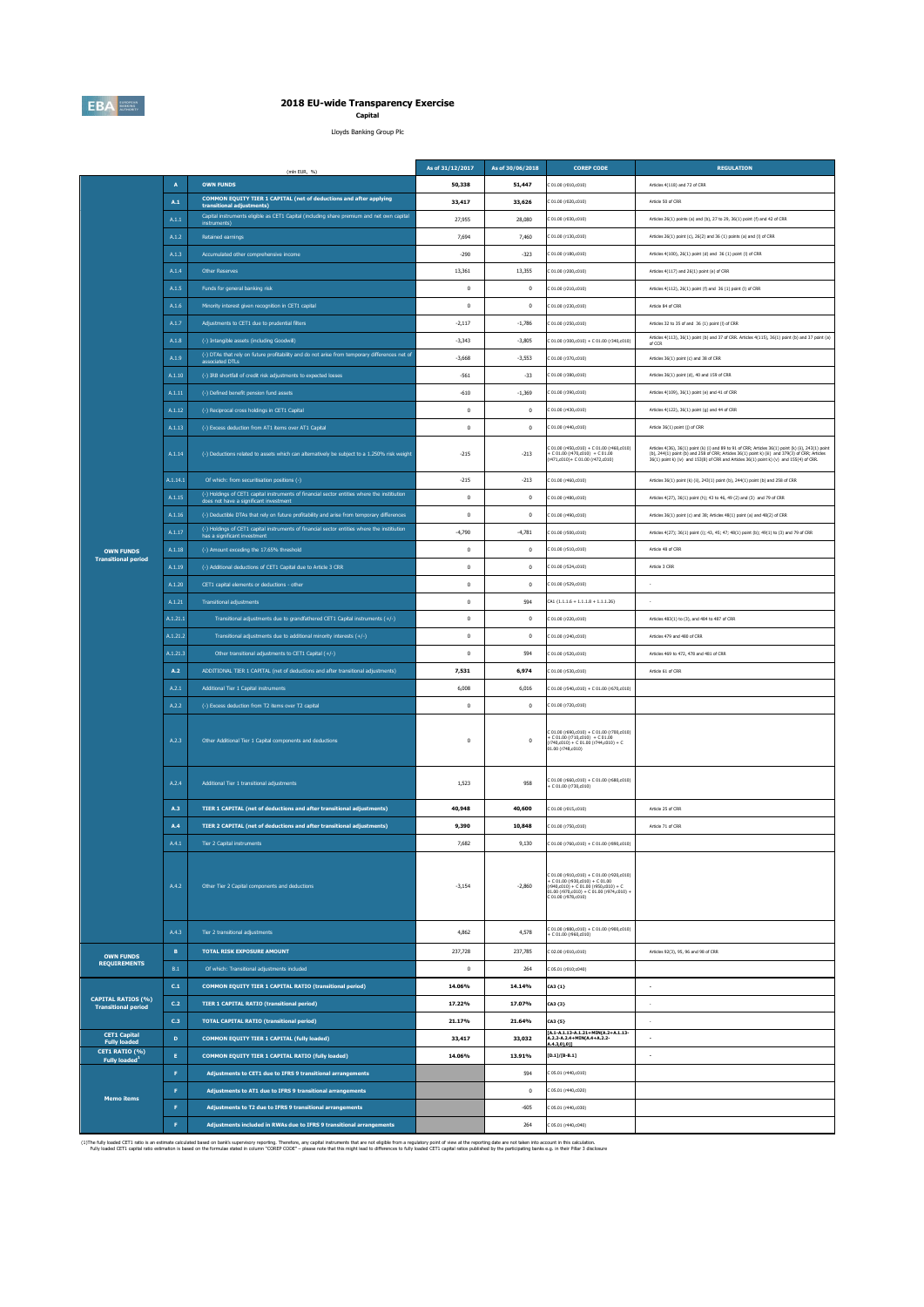

**Leverage ratio**

Lloyds Banking Group Plc

|     | (mln EUR, $%$ )                                                                       | As of<br>31/12/2017 | As of<br>30/06/2018 | <b>COREP CODE</b>   | <b>REGULATION</b>                                                                     |
|-----|---------------------------------------------------------------------------------------|---------------------|---------------------|---------------------|---------------------------------------------------------------------------------------|
| A.1 | Tier 1 capital - transitional definition                                              | 40,948              | 40,600              | C 47.00 (r320,c010) |                                                                                       |
| A.2 | Tier 1 capital - fully phased-in definition                                           | 39,425              | 39,641              | C 47.00 (r310,c010) |                                                                                       |
| B.1 | Total leverage ratio exposures - using a transitional definition of Tier 1 capital    | 799,876             | 828,528             | C 47.00 (r300,c010) | Article 429 of the CRR; Delegated Regulation (EU) 2015/62 of 10 October 2014 amending |
| B.2 | Total leverage ratio exposures - using a fully phased-in definition of Tier 1 capital | 801,457             | 830,057             | C 47.00 (r290,c010) | <b>CRR</b>                                                                            |
| C.1 | Leverage ratio - using a transitional definition of Tier 1 capital                    | 5.1%                | 4.9%                | C 47.00 (r340,c010) |                                                                                       |
| C.2 | Leverage ratio - using a fully phased-in definition of Tier 1 capital                 | 4.9%                | 4.8%                | C 47.00 (r330,c010) |                                                                                       |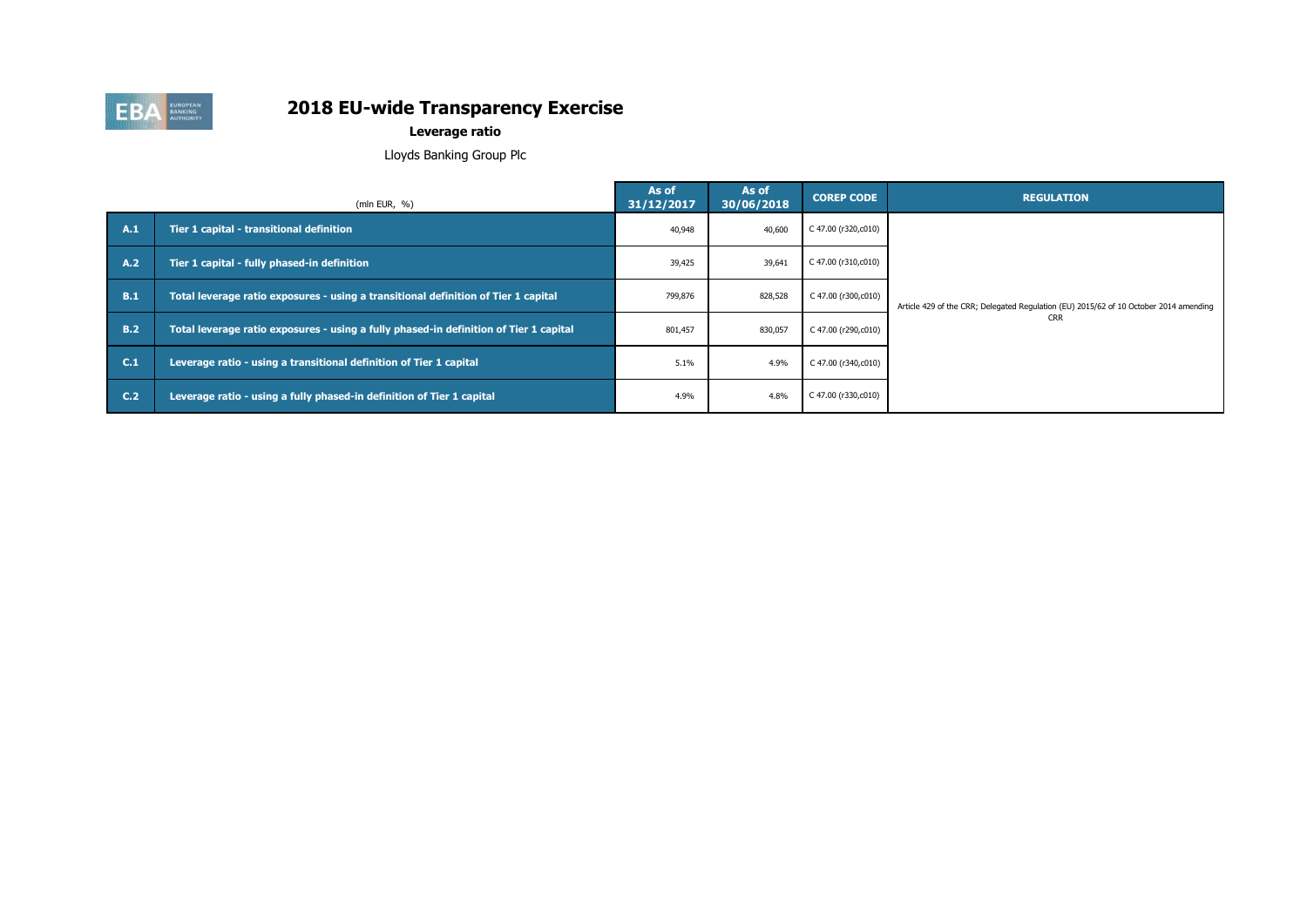

# **Risk exposure amounts**

Lloyds Banking Group Plc

| (mln EUR)                                                                                                 | As of 31/12/2017 | as of 30/06/2018 |
|-----------------------------------------------------------------------------------------------------------|------------------|------------------|
| Risk exposure amounts for credit risk                                                                     | 204,164          | 204,839          |
| Risk exposure amount for securitisation and re-securitisations in the banking book                        | 4,841            | 4,819            |
| Risk exposure amount for contributions to the default fund of a CCP                                       | 483              | 613              |
| Risk exposure amount Other credit risk                                                                    | 198,841          | 199,407          |
| Risk exposure amount for position, foreign exchange and commodities (Market risk)                         | 3,439            | 3,748            |
| of which: Risk exposure amount for securitisation and re-securitisations in the trading book <sup>1</sup> | 32               | 8                |
| Risk exposure amount for Credit Valuation Adjustment                                                      | 1,580            | 1,028            |
| Risk exposure amount for operational risk                                                                 | 28,545           | 28,170           |
| Other risk exposure amounts                                                                               | $\mathbf 0$      | 0                |
| <b>Total Risk Exposure Amount</b>                                                                         | 237,728          | 237,785          |

 $(1)$  May include hedges, which are not securitisation positions, as per Article 338.3 of CRR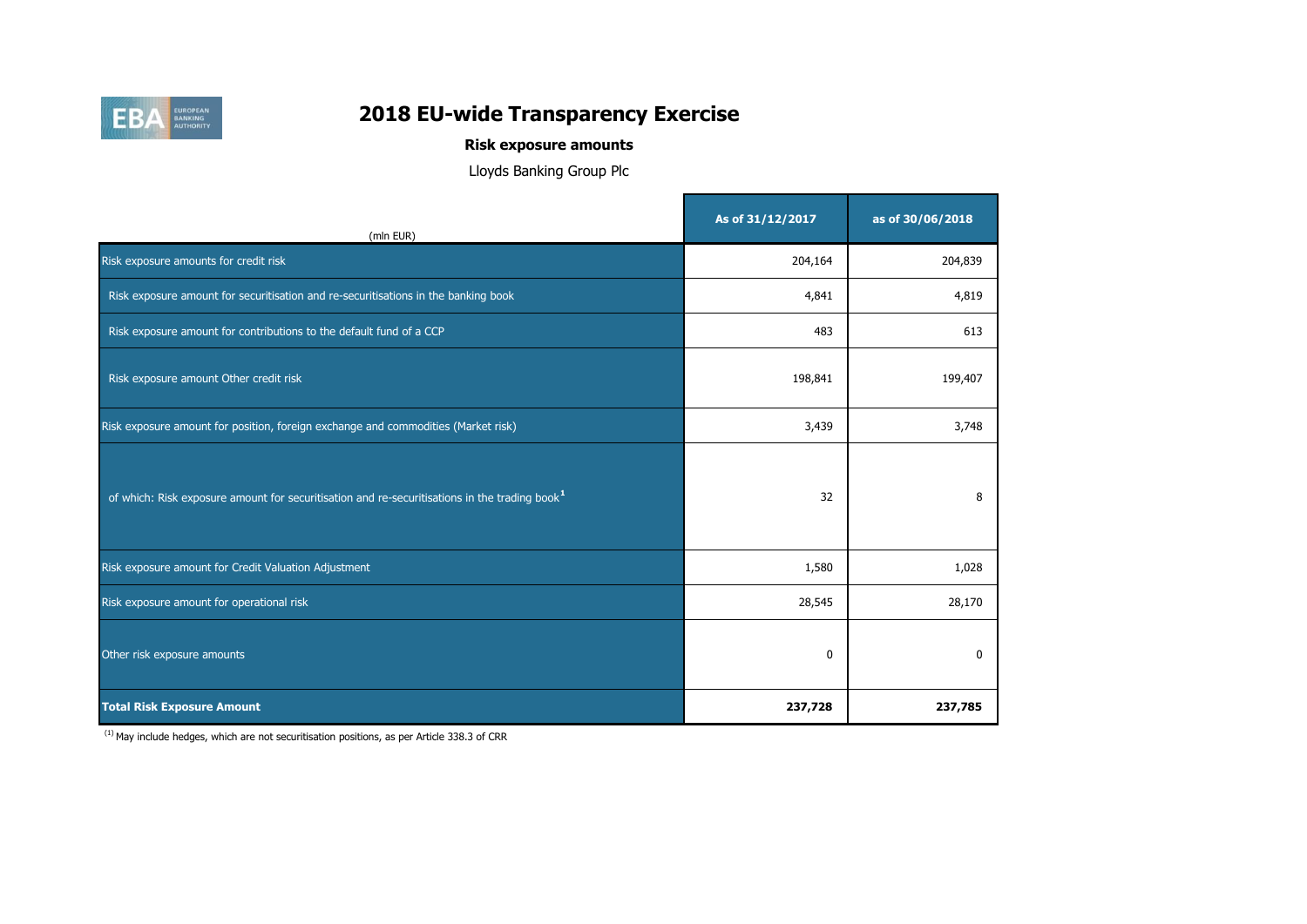

**P&L**

Lloyds Banking Group Plc

| (mln EUR)                                                                                                                                                       | As of 31/12/2017 | As of 30/06/2018 |
|-----------------------------------------------------------------------------------------------------------------------------------------------------------------|------------------|------------------|
| Interest income                                                                                                                                                 | 17,790           | 9,061            |
| Of which debt securities income                                                                                                                                 | 1,127            | 445              |
| Of which loans and advances income                                                                                                                              | 16,650           | 8,606            |
| interest expenses                                                                                                                                               | 4,052            | 1,998            |
| (Of which deposits expenses)                                                                                                                                    | 2,148            | 1,189            |
| (Of which debt securities issued expenses)                                                                                                                      | 271              | 42               |
| (Expenses on share capital repayable on demand)                                                                                                                 | $\Omega$         | $\mathbf 0$      |
| Dividend income                                                                                                                                                 | 45               | 22               |
| Net Fee and commission income                                                                                                                                   | 2,258            | 1,035            |
| Gains or (-) losses on derecognition of financial assets and liabilities not measured at fair value through profit or loss, and of non financial<br>assets, net | 627              | 130              |
| Gains or (-) losses on financial assets and liabilities held for trading, net                                                                                   | 322              | 101              |
| Gains or (-) losses on financial assets and liabilities at fair value through profit or loss, net                                                               | 373              | 190              |
| Gains or (-) losses from hedge accounting, net                                                                                                                  | 49               | -1               |
| Exchange differences [gain or (-) loss], net                                                                                                                    | 239              | 411              |
| Net other operating income /(expenses)                                                                                                                          | 1,582            | 895              |
| TOTAL OPERATING INCOME, NET                                                                                                                                     | 19,232           | 9,848            |
| (Administrative expenses)                                                                                                                                       | 8,023            | 4,084            |
| (Depreciation)                                                                                                                                                  | 2,584            | 1,335            |
| Modification gains or (-) losses, net                                                                                                                           | n.a.             | $\mathbf 0$      |
| (Provisions or (-) reversal of provisions)                                                                                                                      | 2,775            | 861              |
| (Commitments and guarantees given)                                                                                                                              | $-11$            | $-17$            |
| (Other provisions)                                                                                                                                              | 2,786            | 878              |
| Of which pending legal issues and tax litigation <sup>1</sup>                                                                                                   | 2,786            |                  |
| Of which restructuring <sup>1</sup>                                                                                                                             | 157              |                  |
| (Increases or (-) decreases of the fund for general banking risks, net) <sup>2</sup>                                                                            | $\mathbf 0$      | $\mathbf 0$      |
| (Impairment or (-) reversal of impairment on financial assets not measured at fair value through profit or loss)                                                | 786              | 530              |
| (Financial assets at fair value through other comprehensive income)                                                                                             | n.a.             | $-2$             |
| (Financial assets at amortised cost)                                                                                                                            | n.a.             | 532              |
| Impairment or (-) reversal of impairment of investments in subsidaries, joint ventures and associates and on non-financial assets)                              | 9                | $\bf{0}$         |
| (of which Goodwill)                                                                                                                                             | 9                | $\mathbf 0$      |
| Negative goodwill recognised in profit or loss                                                                                                                  | $\Omega$         | $\mathbf 0$      |
| Share of the profit or (-) loss of investments in subsidaries, joint ventures and associates                                                                    | 676              | 693              |
| Profit or (-) loss from non-current assets and disposal groups classified as held for sale not qualifying as discontinued operations                            | $\Omega$         | $\Omega$         |
| PROFIT OR (-) LOSS BEFORE TAX FROM CONTINUING OPERATIONS                                                                                                        | 5,730            | 3,731            |
| PROFIT OR (-) LOSS AFTER TAX FROM CONTINUING OPERATIONS                                                                                                         | 3,919            | 2,883            |
| Profit or (-) loss after tax from discontinued operations                                                                                                       | $\Omega$         | $\Omega$         |
| PROFIT OR (-) LOSS FOR THE YEAR                                                                                                                                 | 3,919            | 2,883            |
| Of which attributable to owners of the parent                                                                                                                   | 3.817            | 2,841            |

(1) Information available only as of end of the year

(2) For IFRS compliance banks "zero" in cell "Increases or (-) decreases of the fund for general banking risks, net" must be read as "n.a."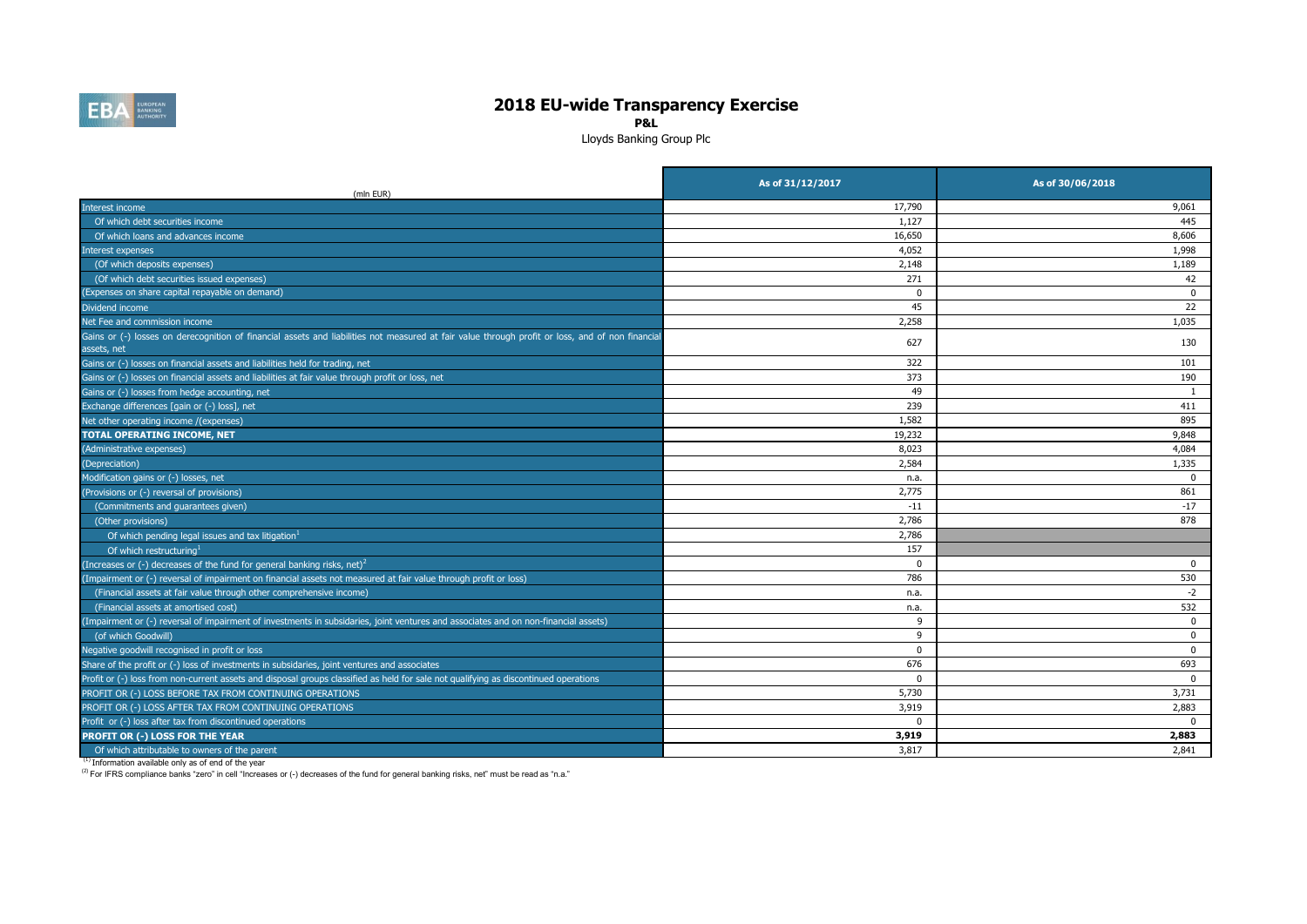**EBA** 

# **2018 EU-wide Transparency Exercise<br>Market Risk<br>Lloyds Banking Group Pic**

|                                                               |                                   |                                   |                                                                                                                      |                                 |                                                                                                                       |                                        |                                   |                                                                                  |                |                                                  |                               | TМ                                                    |                                                                                                                      |                                   |                                                                                                                       |                                                    |                                                                                            |                               |              |                                                     |                               |                                                       |
|---------------------------------------------------------------|-----------------------------------|-----------------------------------|----------------------------------------------------------------------------------------------------------------------|---------------------------------|-----------------------------------------------------------------------------------------------------------------------|----------------------------------------|-----------------------------------|----------------------------------------------------------------------------------|----------------|--------------------------------------------------|-------------------------------|-------------------------------------------------------|----------------------------------------------------------------------------------------------------------------------|-----------------------------------|-----------------------------------------------------------------------------------------------------------------------|----------------------------------------------------|--------------------------------------------------------------------------------------------|-------------------------------|--------------|-----------------------------------------------------|-------------------------------|-------------------------------------------------------|
|                                                               | As of 31/12/2017                  | As of 30/06/2018                  |                                                                                                                      | As of 31/12/2017                |                                                                                                                       |                                        |                                   |                                                                                  |                |                                                  |                               |                                                       | As of 30/06/2018                                                                                                     |                                   |                                                                                                                       |                                                    |                                                                                            |                               |              |                                                     |                               |                                                       |
|                                                               |                                   |                                   | VaR (Memorandum item)                                                                                                |                                 |                                                                                                                       | <b>STRESSED VaR (Memorandum item)</b>  |                                   | <b>INCREMENTAL DEFAULT</b><br><b>AND MIGRATION RISK</b><br><b>CAPITAL CHARGE</b> |                | ALL PRICE RISKS CAPITAL<br><b>CHARGE FOR CTP</b> |                               |                                                       | VaR (Memorandum item)                                                                                                |                                   |                                                                                                                       | <b>STRESSED VaR (Memorandum item)</b>              | <b>INCREMENTAL</b><br><b>DEFAULT AND</b><br><b>MIGRATION RISK</b><br><b>CAPITAL CHARGE</b> |                               |              | ALL PRICE RISKS CAPITAL<br><b>CHARGE FOR CTP</b>    |                               |                                                       |
| (mln EUR)                                                     | <b>TOTAL RISK EXPOSURE AMOUNT</b> | <b>TOTAL RISK EXPOSURE AMOUNT</b> | <b>MULTIPLICATION</b><br>FACTOR (mc) x<br><b>AVERAGE OF</b><br><b>PREVIOUS 60</b><br><b>WORKING DAYS</b><br>(VaRavg) | <b>PREVIOUS</b><br>DAY (VaRt-1) | <b>MULTIPLICATION</b><br>FACTOR (ms) x<br><b>AVERAGE OF</b><br><b>PREVIOUS 60</b><br><b>WORKING DAYS</b><br>(SVaRavg) | <b>LATEST AVAILABLE</b><br>$(SVaRt-1)$ | <b>12 WEEKS</b><br><b>MEASURE</b> | AVERAGE LAST MEASURE FLOOR AVERAGE                                               |                | <b>12 WEEKS</b><br><b>MEASURE</b>                | <b>LAST</b><br><b>MEASURE</b> | <b>TOTAL RISK</b><br><b>EXPOSURE</b><br><b>AMOUNT</b> | <b>MULTIPLICATION</b><br>FACTOR (mc) x<br><b>AVERAGE OF</b><br><b>PREVIOUS 60</b><br><b>WORKING DAYS</b><br>(VaRavg) | <b>PREVIOUS DAY</b><br>$(VaRt-1)$ | <b>MULTIPLICATION</b><br>FACTOR (ms) x<br><b>AVERAGE OF</b><br><b>PREVIOUS 60</b><br><b>WORKING DAYS</b><br>(SVaRavg) | <b>LATEST</b><br><b>AVAILABLE (SVaRt: AVERAGE)</b> | 12 WEEKS<br><b>MEASURE</b>                                                                 | <b>LAST</b><br><b>MEASURE</b> | <b>FLOOR</b> | <b>12 WEEKS</b><br><b>AVERAGE</b><br><b>MEASURE</b> | <b>LAST</b><br><b>MEASURE</b> | <b>TOTAL RISK</b><br><b>EXPOSURE</b><br><b>AMOUNT</b> |
| <b>Traded Debt Instruments</b>                                |                                   | 356                               | ZU.                                                                                                                  | $\overline{25}$                 | 118                                                                                                                   | 134                                    |                                   |                                                                                  |                |                                                  |                               |                                                       |                                                                                                                      |                                   | 236                                                                                                                   |                                                    |                                                                                            |                               |              |                                                     |                               |                                                       |
| Of which: General risk                                        |                                   |                                   |                                                                                                                      |                                 | 87                                                                                                                    |                                        |                                   |                                                                                  |                |                                                  |                               |                                                       |                                                                                                                      |                                   |                                                                                                                       |                                                    |                                                                                            |                               |              |                                                     |                               |                                                       |
|                                                               |                                   |                                   |                                                                                                                      |                                 |                                                                                                                       |                                        |                                   |                                                                                  |                |                                                  |                               |                                                       |                                                                                                                      |                                   |                                                                                                                       |                                                    |                                                                                            |                               |              |                                                     |                               |                                                       |
| Of which: Specific risk<br>Equities<br>Of which: General risk |                                   |                                   |                                                                                                                      |                                 |                                                                                                                       |                                        |                                   |                                                                                  |                |                                                  |                               |                                                       |                                                                                                                      |                                   |                                                                                                                       |                                                    |                                                                                            |                               |              |                                                     |                               |                                                       |
|                                                               |                                   |                                   |                                                                                                                      |                                 |                                                                                                                       |                                        |                                   |                                                                                  |                |                                                  |                               |                                                       |                                                                                                                      |                                   |                                                                                                                       |                                                    |                                                                                            |                               |              |                                                     |                               |                                                       |
| Of which: Specific risk<br>Foreign exchange risk              |                                   | 168                               |                                                                                                                      |                                 |                                                                                                                       |                                        |                                   |                                                                                  |                |                                                  |                               |                                                       |                                                                                                                      |                                   |                                                                                                                       |                                                    |                                                                                            |                               |              |                                                     |                               |                                                       |
| Commodities risk                                              |                                   |                                   |                                                                                                                      |                                 |                                                                                                                       |                                        |                                   |                                                                                  |                |                                                  |                               |                                                       |                                                                                                                      |                                   |                                                                                                                       |                                                    |                                                                                            |                               |              |                                                     |                               |                                                       |
| <b>Total</b>                                                  | 445                               | 524                               | 24                                                                                                                   | 14                              | 178                                                                                                                   | 108                                    | 27                                | 21                                                                               | $\overline{a}$ |                                                  |                               | 2,994                                                 | 31                                                                                                                   |                                   | 207                                                                                                                   | 83                                                 | 21                                                                                         | 19 0                          |              |                                                     |                               | 3.224                                                 |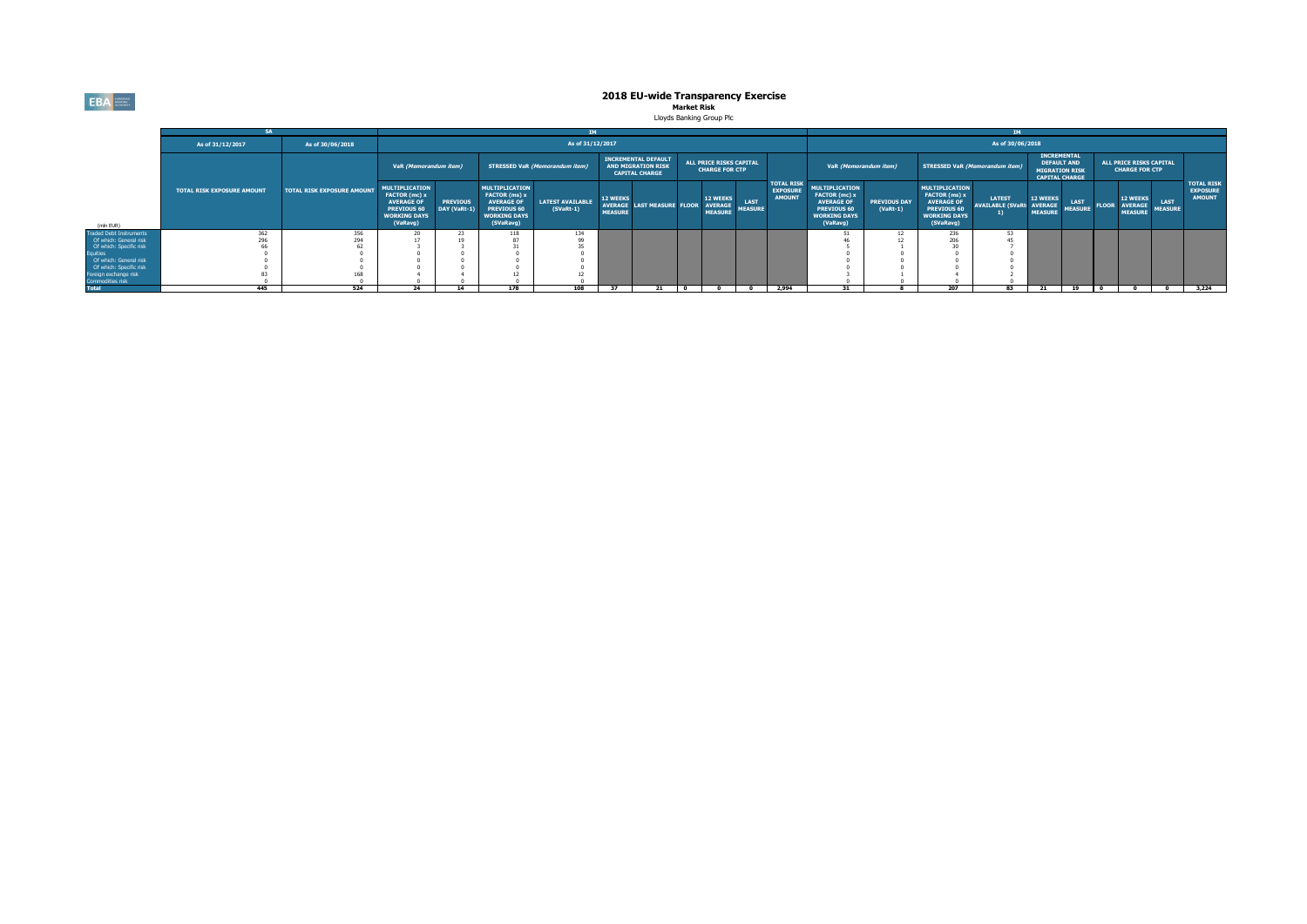

 $\begin{array}{c} \hline \end{array}$ 

# **2018 EU-wide Transparency Exercise**

**Credit Risk - Standardised Approach**

Lloyds Banking Group Plc

|                   |                                                                                                                                                                                                               | <b>Standardised Approach</b>   |                                    |                                |                                            |                                |                                    |                                |                                            |  |  |  |  |
|-------------------|---------------------------------------------------------------------------------------------------------------------------------------------------------------------------------------------------------------|--------------------------------|------------------------------------|--------------------------------|--------------------------------------------|--------------------------------|------------------------------------|--------------------------------|--------------------------------------------|--|--|--|--|
|                   |                                                                                                                                                                                                               |                                | As of 31/12/2017                   |                                |                                            |                                | As of 30/06/2018                   |                                |                                            |  |  |  |  |
|                   | (mln EUR. %)                                                                                                                                                                                                  | Original Exposure <sup>1</sup> | <b>Exposure Value</b> <sup>1</sup> | <b>Risk exposure</b><br>amount | <b>Value adjustments</b><br>and provisions | Original Exposure <sup>1</sup> | <b>Exposure Value</b> <sup>1</sup> | <b>Risk exposure</b><br>amount | <b>Value adjustments</b><br>and provisions |  |  |  |  |
|                   | <b>Central governments or central banks</b>                                                                                                                                                                   | 131,256                        | 107,861                            | 1.918                          |                                            | 118,502                        | 99,666                             | 1.743                          |                                            |  |  |  |  |
|                   | <b>Regional governments or local authorities</b>                                                                                                                                                              |                                |                                    |                                |                                            |                                |                                    |                                |                                            |  |  |  |  |
|                   | <b>Public sector entities</b>                                                                                                                                                                                 | 46                             | 24                                 | 24                             |                                            | 46                             | 74                                 | 24                             |                                            |  |  |  |  |
|                   | <b>Multilateral Development Banks</b>                                                                                                                                                                         | 2.210                          | 2.140                              |                                |                                            | 2.205                          | 2.205                              |                                |                                            |  |  |  |  |
|                   | <b>International Organisations</b>                                                                                                                                                                            | 73                             | 73                                 |                                |                                            | 3,999                          | 30                                 |                                |                                            |  |  |  |  |
|                   | <b>Institutions</b>                                                                                                                                                                                           | 35.407                         | 9.832                              | 244                            |                                            | 44.512                         | 17.326                             | 422                            |                                            |  |  |  |  |
|                   | <b>Corporates</b>                                                                                                                                                                                             | 23,960                         | 14.957                             | 12.841                         |                                            | 23,750                         | 14,563                             | 12,849                         |                                            |  |  |  |  |
|                   | of which: SME                                                                                                                                                                                                 | 3.936                          | 3,493                              | 3.299                          |                                            | 4.062                          | 3.631                              | 3.429                          |                                            |  |  |  |  |
|                   | <b>Retail</b>                                                                                                                                                                                                 | 38,500                         | 14,449                             | 10.433                         |                                            | 38,590                         | 14.077                             | 10.133                         |                                            |  |  |  |  |
|                   | of which: SME                                                                                                                                                                                                 | 2.595                          | 2.417                              | 1.408                          |                                            | 2,696                          | 2.525                              | 1.468                          |                                            |  |  |  |  |
| Consolidated data | Secured by mortgages on immovable property                                                                                                                                                                    | 5.840                          | 5,808                              | 2.191                          |                                            | 5.247                          | 5,207                              | 1.824                          |                                            |  |  |  |  |
|                   | of which: SME                                                                                                                                                                                                 |                                |                                    |                                |                                            |                                |                                    |                                |                                            |  |  |  |  |
|                   | <b>Exposures in default</b>                                                                                                                                                                                   | 1.162                          | 766                                | 862                            | 372                                        | 1.119                          | 799                                | 899                            | 306                                        |  |  |  |  |
|                   | Items associated with particularly high risk                                                                                                                                                                  |                                |                                    |                                |                                            |                                |                                    |                                |                                            |  |  |  |  |
|                   | <b>Covered bonds</b>                                                                                                                                                                                          | $\sqrt{2}$<br>$\sqrt{2}$       |                                    |                                |                                            | $\Omega$                       |                                    |                                |                                            |  |  |  |  |
|                   | Claims on institutions and corporates with a ST credit assessment                                                                                                                                             |                                |                                    |                                |                                            | $\Omega$                       |                                    |                                |                                            |  |  |  |  |
|                   | Collective investments undertakings (CIU)                                                                                                                                                                     | 313<br>$\sqrt{2}$              | 313                                | 63<br>$\Omega$                 |                                            | 895                            | 895                                | 179                            |                                            |  |  |  |  |
|                   | <b>Equity</b><br><b>Securitisation</b>                                                                                                                                                                        |                                |                                    |                                |                                            | $\Omega$                       |                                    |                                |                                            |  |  |  |  |
|                   |                                                                                                                                                                                                               | 1.202<br>3.510                 | 1.202<br>3.510                     | 275<br>2.562                   |                                            | 1.128<br>9.135                 | 1.128<br>9.135                     | 260<br>7.661                   |                                            |  |  |  |  |
|                   | <b>Other exposures</b><br><b>Standardised Total</b>                                                                                                                                                           |                                |                                    |                                |                                            |                                |                                    |                                |                                            |  |  |  |  |
|                   |                                                                                                                                                                                                               | 243,486                        | 160,942                            | 31,413                         | 527                                        | 249.135                        | 165,059                            | 35,996                         | 713                                        |  |  |  |  |
|                   | <sup>(1)</sup> Original exposure, unlike Exposure value, is reported before taking into account any effect due to credit conversion factors or credit risk mitigation techniques (e.g. substitution effects). |                                |                                    |                                |                                            |                                |                                    |                                |                                            |  |  |  |  |

|                                                                   |                                |                                    |                                |                                                         | <b>Standardised Approach</b>   |                        |                                |                                                         |  |
|-------------------------------------------------------------------|--------------------------------|------------------------------------|--------------------------------|---------------------------------------------------------|--------------------------------|------------------------|--------------------------------|---------------------------------------------------------|--|
|                                                                   |                                | As of 31/12/2017                   |                                |                                                         | As of 30/06/2018               |                        |                                |                                                         |  |
| (mln EUR. 96)                                                     | Original Exposure <sup>1</sup> | <b>Exposure Value</b> <sup>1</sup> | <b>Risk exposure</b><br>amount | <b>Value adjustments</b><br>and provisions <sup>2</sup> | Original Exposure <sup>1</sup> | <b>Exposure Value1</b> | <b>Risk exposure</b><br>amount | <b>Value adjustments</b><br>and provisions <sup>2</sup> |  |
| Central governments or central banks                              | 108,589                        | 90,993                             | 1.909                          |                                                         | 96.331                         | 78,397                 | 1.739                          |                                                         |  |
| <b>Regional governments or local authorities</b>                  |                                |                                    |                                |                                                         | 6                              |                        |                                |                                                         |  |
| <b>Public sector entities</b>                                     | 46                             | 74                                 | 74                             |                                                         | 46                             | 24                     | 24                             |                                                         |  |
| <b>Multilateral Development Banks</b>                             | $\Omega$                       |                                    |                                |                                                         |                                |                        | $\Omega$                       |                                                         |  |
| <b>International Organisations</b>                                | $\sqrt{2}$                     |                                    |                                |                                                         |                                |                        | $\theta$                       |                                                         |  |
| <b>Institutions</b>                                               | 34,990                         | 9.719                              | 214                            |                                                         | 41.469                         | 16,443                 | 359                            |                                                         |  |
| <b>Corporates</b>                                                 | 14,776                         | 8.721                              | 7.349                          |                                                         | 14.724                         | 8,600                  | 7.373                          |                                                         |  |
| of which: SME                                                     | 3.874                          | 3,436                              | 3.243                          |                                                         | 3,946                          | 3.525                  | 3.323                          |                                                         |  |
| <b>Retail</b>                                                     | 36,828                         | 12.784                             | 9.190                          |                                                         | 37,806                         | 13.307                 | 9.562                          |                                                         |  |
| of which: SMF                                                     | 2.562                          | 2.383                              | 1.389                          |                                                         | 2.658                          | 2.488                  | 1.447                          |                                                         |  |
| UNITED KINGDOM Secured by mortgages on immovable property         | 4.874                          | 4.842                              | 1.822                          |                                                         | 4.341                          | 4.302                  | 1.507                          |                                                         |  |
| of which: SME                                                     |                                |                                    |                                |                                                         |                                |                        | $\overline{2}$                 |                                                         |  |
| <b>Exposures in default</b>                                       | 910                            | 643                                | 703                            | 261                                                     | 939                            | 709                    | 784                            | 225                                                     |  |
| Items associated with particularly high risk                      |                                |                                    |                                |                                                         |                                |                        | $\Omega$                       |                                                         |  |
| <b>Covered bonds</b>                                              |                                |                                    |                                |                                                         |                                |                        | $\Omega$                       |                                                         |  |
| Claims on institutions and corporates with a ST credit assessment | $\Omega$                       |                                    |                                |                                                         |                                |                        | $\Omega$                       |                                                         |  |
| Collective investments undertakings (CIU)                         | 313                            | 313                                | 63                             |                                                         | 895                            | 895                    | 179                            |                                                         |  |
| Equity                                                            | $\sim$                         |                                    |                                |                                                         |                                |                        | $\sqrt{2}$                     |                                                         |  |
| <b>Securitisation</b>                                             |                                |                                    |                                |                                                         |                                |                        |                                |                                                         |  |
| <b>Other exposures</b>                                            | 3.333                          | 3.333                              | 2.397                          |                                                         | 8,879                          | 8,879                  | 7.415                          |                                                         |  |
| <b>Standardised Total<sup>2</sup></b>                             |                                |                                    |                                | 382                                                     |                                |                        |                                | 575                                                     |  |

Standardised Total<sup>\*</sup><br><sup>17</sup> Original exposure, unlike Exposite of the Standardise taking into account any effect due to credit conversion factors or credit nith milopsion techniques (e.g. substitution effects).<br><sup>22</sup> Total v

|               |                                                                                                                                                                                                                                                                                                                                                                                                                                       | <b>Standardised Approach</b>   |                                    |                                |                                                         |                                |                                    |                                |                                                  |  |  |  |
|---------------|---------------------------------------------------------------------------------------------------------------------------------------------------------------------------------------------------------------------------------------------------------------------------------------------------------------------------------------------------------------------------------------------------------------------------------------|--------------------------------|------------------------------------|--------------------------------|---------------------------------------------------------|--------------------------------|------------------------------------|--------------------------------|--------------------------------------------------|--|--|--|
|               |                                                                                                                                                                                                                                                                                                                                                                                                                                       |                                | As of 31/12/2017                   |                                |                                                         | As of 30/06/2018               |                                    |                                |                                                  |  |  |  |
|               | (mln EUR. %)                                                                                                                                                                                                                                                                                                                                                                                                                          | Original Exposure <sup>1</sup> | <b>Exposure Value</b> <sup>1</sup> | <b>Risk exposure</b><br>amount | <b>Value adjustments</b><br>and provisions <sup>2</sup> | Original Exposure <sup>1</sup> | <b>Exposure Value</b> <sup>1</sup> | <b>Risk exposure</b><br>amount | Value adjustments<br>and provisions <sup>2</sup> |  |  |  |
|               | Central governments or central banks                                                                                                                                                                                                                                                                                                                                                                                                  |                                | $\Omega$                           |                                |                                                         | $\Omega$                       | $\sqrt{2}$                         | $\Omega$                       |                                                  |  |  |  |
|               | <b>Regional governments or local authorities</b>                                                                                                                                                                                                                                                                                                                                                                                      |                                |                                    |                                |                                                         |                                |                                    |                                |                                                  |  |  |  |
|               | <b>Public sector entities</b>                                                                                                                                                                                                                                                                                                                                                                                                         |                                |                                    |                                |                                                         |                                |                                    |                                |                                                  |  |  |  |
|               | <b>Multilateral Development Banks</b>                                                                                                                                                                                                                                                                                                                                                                                                 |                                |                                    |                                |                                                         |                                |                                    |                                |                                                  |  |  |  |
|               | <b>International Organisations</b>                                                                                                                                                                                                                                                                                                                                                                                                    |                                |                                    |                                |                                                         |                                |                                    |                                |                                                  |  |  |  |
|               | <b>Institutions</b>                                                                                                                                                                                                                                                                                                                                                                                                                   | 288                            | 30                                 | 20                             |                                                         | 607                            | 593                                | 51                             |                                                  |  |  |  |
|               | <b>Corporates</b>                                                                                                                                                                                                                                                                                                                                                                                                                     | 4.198                          | 2.765                              | 2,099                          |                                                         | 3,748                          | 2,218                              | 1.810                          |                                                  |  |  |  |
|               | of which: SME                                                                                                                                                                                                                                                                                                                                                                                                                         |                                |                                    |                                |                                                         |                                |                                    |                                |                                                  |  |  |  |
|               | <b>Retail</b>                                                                                                                                                                                                                                                                                                                                                                                                                         |                                |                                    |                                |                                                         |                                |                                    |                                |                                                  |  |  |  |
|               | of which: SME                                                                                                                                                                                                                                                                                                                                                                                                                         |                                |                                    |                                |                                                         |                                |                                    |                                |                                                  |  |  |  |
| UNITED STATES | Secured by mortgages on immovable property                                                                                                                                                                                                                                                                                                                                                                                            | 95                             | 95                                 | 33                             |                                                         | 89                             | $_{\rm RQ}$                        | 31                             |                                                  |  |  |  |
|               | of which: SME                                                                                                                                                                                                                                                                                                                                                                                                                         |                                |                                    |                                |                                                         |                                |                                    |                                |                                                  |  |  |  |
|               | <b>Exposures in default</b>                                                                                                                                                                                                                                                                                                                                                                                                           |                                |                                    |                                | $\overline{\mathbf{z}}$                                 |                                |                                    |                                |                                                  |  |  |  |
|               | Items associated with particularly high risk                                                                                                                                                                                                                                                                                                                                                                                          |                                |                                    |                                |                                                         |                                |                                    |                                |                                                  |  |  |  |
|               | <b>Covered bonds</b>                                                                                                                                                                                                                                                                                                                                                                                                                  |                                |                                    |                                |                                                         |                                |                                    |                                |                                                  |  |  |  |
|               | Claims on institutions and corporates with a ST credit assessment                                                                                                                                                                                                                                                                                                                                                                     |                                |                                    |                                |                                                         |                                |                                    |                                |                                                  |  |  |  |
|               | Collective investments undertakings (CIU)                                                                                                                                                                                                                                                                                                                                                                                             |                                |                                    |                                |                                                         |                                |                                    |                                |                                                  |  |  |  |
|               | <b>Equity</b>                                                                                                                                                                                                                                                                                                                                                                                                                         |                                |                                    |                                |                                                         | $\sim$                         |                                    |                                |                                                  |  |  |  |
|               | <b>Securitisation</b>                                                                                                                                                                                                                                                                                                                                                                                                                 |                                |                                    |                                |                                                         |                                |                                    |                                |                                                  |  |  |  |
|               | <b>Other exposures</b>                                                                                                                                                                                                                                                                                                                                                                                                                | 16                             | 16                                 | 16                             |                                                         | 97                             | 97                                 | 97                             |                                                  |  |  |  |
|               | <b>Standardised Total<sup>2</sup></b>                                                                                                                                                                                                                                                                                                                                                                                                 |                                |                                    |                                | 17                                                      |                                |                                    |                                | 10                                               |  |  |  |
|               | (ii) Original exposure, unlike Exposure value, is reported before taking into account any effect due to credit conversion factors or credit risk mitigation techniques (e.g. substitution effects).<br>(2) Total value adjustments and provisions per country of counterparty excludes those for securistisation exposures, additional valuation adjustments (AVAs) and other own funds reductions related to the exposures, but incl |                                |                                    |                                |                                                         |                                |                                    |                                |                                                  |  |  |  |

|                                                                                                                         | Standardised Approach |  |
|-------------------------------------------------------------------------------------------------------------------------|-----------------------|--|
| iustments (AVAs) and other own funds reductions related to the exposures, but includes general credit risk adjustments. |                       |  |
| mitigation techniques (e.g. substitution effects).                                                                      |                       |  |

|             |                                                                   |                                | As of 31/12/2017       |                                |                                                         | As of 30/06/2018               |                                    |                                |                                                  |  |
|-------------|-------------------------------------------------------------------|--------------------------------|------------------------|--------------------------------|---------------------------------------------------------|--------------------------------|------------------------------------|--------------------------------|--------------------------------------------------|--|
|             | (mln EUR. 96)                                                     | Original Exposure <sup>1</sup> | <b>Exposure Value1</b> | <b>Risk exposure</b><br>amount | <b>Value adjustments</b><br>and provisions <sup>2</sup> | Original Exposure <sup>1</sup> | <b>Exposure Value</b> <sup>1</sup> | <b>Risk exposure</b><br>amount | Value adjustments<br>and provisions <sup>2</sup> |  |
|             | <b>Central governments or central banks</b>                       | 13,766                         | 13,774                 |                                |                                                         | 18,040                         | 18,048                             |                                |                                                  |  |
|             | <b>Regional governments or local authorities</b>                  |                                |                        |                                |                                                         |                                |                                    |                                |                                                  |  |
|             | <b>Public sector entities</b>                                     |                                |                        |                                |                                                         |                                |                                    |                                |                                                  |  |
|             | <b>Multilateral Development Banks</b>                             |                                |                        |                                |                                                         |                                |                                    |                                |                                                  |  |
|             | <b>International Organisations</b>                                |                                |                        |                                |                                                         |                                |                                    |                                |                                                  |  |
|             | <b>Institutions</b>                                               | 18                             | 18                     |                                |                                                         | 31                             | 31                                 |                                |                                                  |  |
|             | <b>Corporates</b>                                                 | 1,165                          | 742                    | 678                            |                                                         | 980                            | 719                                | 655                            |                                                  |  |
|             | of which: SME                                                     |                                |                        |                                |                                                         |                                |                                    |                                |                                                  |  |
|             | <b>Retail</b>                                                     | 21                             | 21                     | 15                             |                                                         | 16                             | 16                                 | 12                             |                                                  |  |
|             | of which: SME                                                     | $\Omega$                       |                        |                                |                                                         |                                |                                    |                                |                                                  |  |
| NETHERLANDS | Secured by mortgages on immovable property                        | 182                            | 181                    | 64                             |                                                         | 176                            | 176                                | 62                             |                                                  |  |
|             | of which: SME                                                     |                                |                        |                                |                                                         |                                |                                    |                                |                                                  |  |
|             | <b>Exposures in default</b>                                       |                                |                        |                                | $\sim$                                                  |                                |                                    |                                |                                                  |  |
|             | Items associated with particularly high risk                      |                                |                        |                                |                                                         |                                |                                    |                                |                                                  |  |
|             | <b>Covered bonds</b>                                              |                                |                        |                                |                                                         |                                |                                    |                                |                                                  |  |
|             | Claims on institutions and corporates with a ST credit assessment |                                |                        |                                |                                                         |                                |                                    |                                |                                                  |  |
|             | <b>Collective investments undertakings (CIU)</b>                  |                                |                        |                                |                                                         |                                |                                    |                                |                                                  |  |
|             | <b>Equity</b>                                                     |                                |                        |                                |                                                         |                                |                                    |                                |                                                  |  |
|             | <b>Securitisation</b>                                             |                                |                        |                                |                                                         |                                |                                    |                                |                                                  |  |
|             | <b>Other exposures</b>                                            | 32                             | 32                     | 26                             |                                                         | 59                             | 59                                 | 53                             |                                                  |  |
|             | <b>Standardised Total<sup>2</sup></b>                             |                                |                        |                                | $\overline{2}$                                          |                                |                                    |                                |                                                  |  |

Standardised Total<sup>2</sup><br>This income unit Exported between the standardise between facts or edit in instant income of the standardise income<br>This value adjuding to a movement of contents to experiment of the standardise incom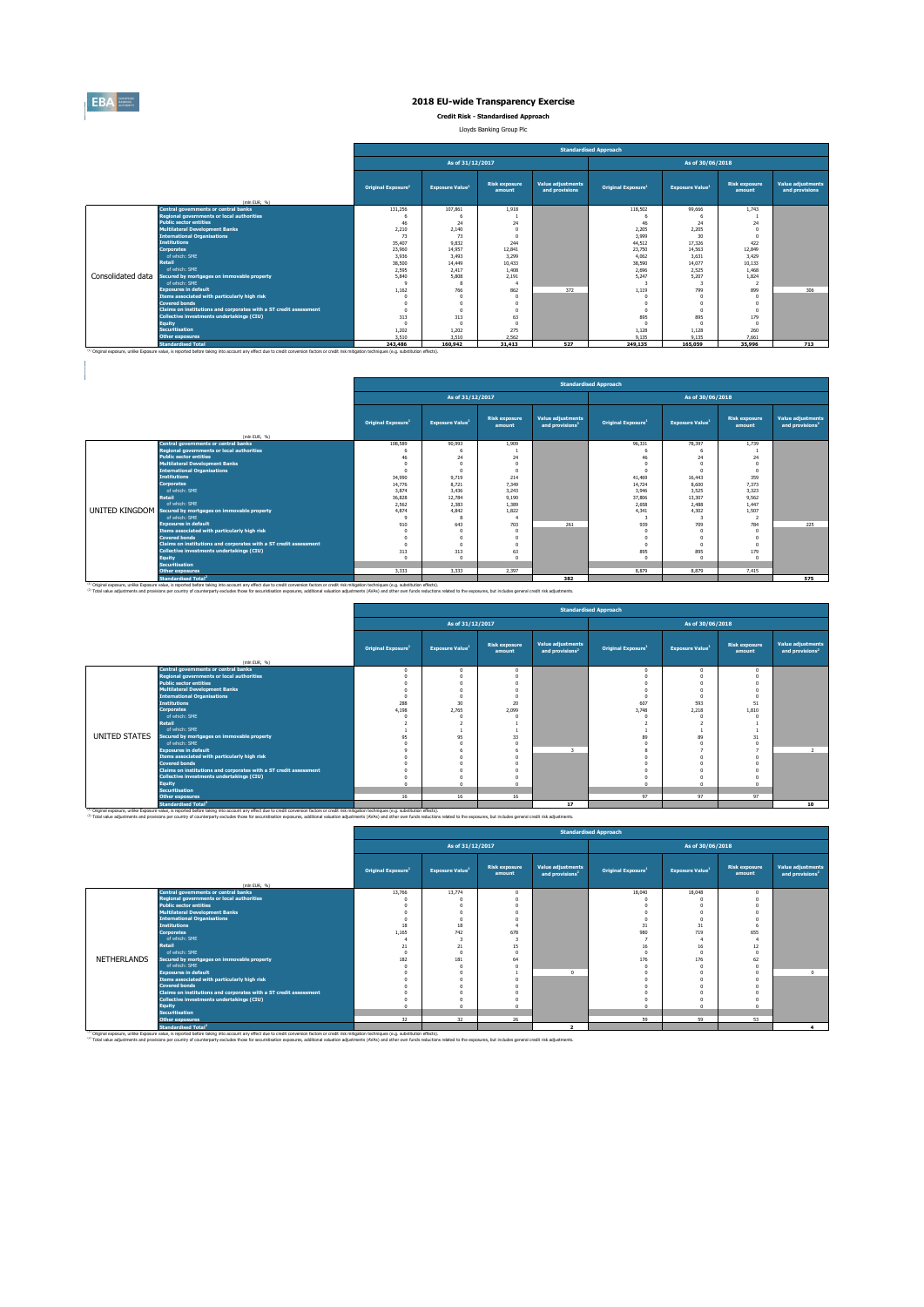

**Credit Risk - Standardised Approach**

Lloyds Banking Group Plc

|         |                                                                                                                                                                                                                                                                                                                                                                                                                                                 | <b>Standardised Approach</b>   |                        |                                |                                                  |                                |                                    |                                |                                                  |  |  |  |
|---------|-------------------------------------------------------------------------------------------------------------------------------------------------------------------------------------------------------------------------------------------------------------------------------------------------------------------------------------------------------------------------------------------------------------------------------------------------|--------------------------------|------------------------|--------------------------------|--------------------------------------------------|--------------------------------|------------------------------------|--------------------------------|--------------------------------------------------|--|--|--|
|         |                                                                                                                                                                                                                                                                                                                                                                                                                                                 |                                | As of 31/12/2017       |                                |                                                  | As of 30/06/2018               |                                    |                                |                                                  |  |  |  |
|         | (mln EUR. %)                                                                                                                                                                                                                                                                                                                                                                                                                                    | Original Exposure <sup>1</sup> | <b>Exposure Value1</b> | <b>Risk exposure</b><br>amount | Value adjustments<br>and provisions <sup>2</sup> | Original Exposure <sup>1</sup> | <b>Exposure Value</b> <sup>1</sup> | <b>Risk exposure</b><br>amount | Value adjustments<br>and provisions <sup>2</sup> |  |  |  |
|         | <b>Central governments or central banks</b>                                                                                                                                                                                                                                                                                                                                                                                                     |                                |                        |                                |                                                  |                                |                                    |                                |                                                  |  |  |  |
|         | <b>Regional governments or local authorities</b>                                                                                                                                                                                                                                                                                                                                                                                                |                                |                        |                                |                                                  |                                |                                    |                                |                                                  |  |  |  |
|         | <b>Public sector entities</b>                                                                                                                                                                                                                                                                                                                                                                                                                   |                                |                        |                                |                                                  |                                |                                    |                                |                                                  |  |  |  |
|         | <b>Multilateral Development Banks</b>                                                                                                                                                                                                                                                                                                                                                                                                           |                                |                        |                                |                                                  |                                |                                    |                                |                                                  |  |  |  |
|         | <b>International Organisations</b>                                                                                                                                                                                                                                                                                                                                                                                                              |                                |                        |                                |                                                  |                                |                                    |                                |                                                  |  |  |  |
|         | <b>Institutions</b>                                                                                                                                                                                                                                                                                                                                                                                                                             |                                |                        |                                |                                                  |                                |                                    |                                |                                                  |  |  |  |
|         | <b>Corporates</b>                                                                                                                                                                                                                                                                                                                                                                                                                               | 93                             | R3                     | 83                             |                                                  |                                | 67                                 |                                |                                                  |  |  |  |
|         | of which: SME                                                                                                                                                                                                                                                                                                                                                                                                                                   | $^{\circ}$                     | 8                      |                                |                                                  |                                |                                    |                                |                                                  |  |  |  |
|         | <b>Retail</b>                                                                                                                                                                                                                                                                                                                                                                                                                                   | 911                            | 908                    | 681                            |                                                  |                                |                                    |                                |                                                  |  |  |  |
|         | of which: SME                                                                                                                                                                                                                                                                                                                                                                                                                                   |                                |                        |                                |                                                  |                                |                                    |                                |                                                  |  |  |  |
| IRELAND | Secured by mortgages on immovable property                                                                                                                                                                                                                                                                                                                                                                                                      | 10                             | 10                     |                                |                                                  |                                |                                    |                                |                                                  |  |  |  |
|         | of which: SME                                                                                                                                                                                                                                                                                                                                                                                                                                   | $\sim$                         | n                      |                                |                                                  |                                |                                    |                                |                                                  |  |  |  |
|         | <b>Exposures in default</b>                                                                                                                                                                                                                                                                                                                                                                                                                     | 66                             | 31                     | 40                             | 35                                               | 21                             |                                    |                                | 13                                               |  |  |  |
|         | Items associated with particularly high risk                                                                                                                                                                                                                                                                                                                                                                                                    |                                |                        |                                |                                                  |                                |                                    |                                |                                                  |  |  |  |
|         | <b>Covered bonds</b>                                                                                                                                                                                                                                                                                                                                                                                                                            |                                |                        |                                |                                                  |                                |                                    |                                |                                                  |  |  |  |
|         | Claims on institutions and corporates with a ST credit assessment                                                                                                                                                                                                                                                                                                                                                                               |                                |                        |                                |                                                  |                                |                                    |                                |                                                  |  |  |  |
|         | Collective investments undertakings (CIU)                                                                                                                                                                                                                                                                                                                                                                                                       |                                |                        |                                |                                                  |                                |                                    |                                |                                                  |  |  |  |
|         | <b>Equity</b>                                                                                                                                                                                                                                                                                                                                                                                                                                   |                                | o                      |                                |                                                  |                                |                                    |                                |                                                  |  |  |  |
|         | <b>Securitisation</b>                                                                                                                                                                                                                                                                                                                                                                                                                           |                                |                        |                                |                                                  | $\sim$                         |                                    |                                |                                                  |  |  |  |
|         | <b>Other exposures</b>                                                                                                                                                                                                                                                                                                                                                                                                                          | 18                             | 18                     | 18                             |                                                  |                                | $\mathsf{n}$                       | $\Omega$                       |                                                  |  |  |  |
|         | <b>Standardised Total<sup>2</sup></b>                                                                                                                                                                                                                                                                                                                                                                                                           |                                |                        |                                | 38                                               |                                |                                    |                                | 13                                               |  |  |  |
|         | <sup>(4)</sup> Original exposure, unlike Exposure value, is reported before taking into account any effect due to credit conversion factors or credit risk mitigation techniques (e.g. substitution effects).<br>(2) Total value adjustments and provisions per country of counterparty excludes those for securistisation exposures, additional valuation adjustments (AVAs) and other own funds reductions related to the exposures, but incl |                                |                        |                                |                                                  |                                |                                    |                                |                                                  |  |  |  |

 $\overline{a}$ 

|            |                                                                   |                                |                        |                                |                                                         | <b>Standardised Approach</b>   |                                    |                                |                                                  |
|------------|-------------------------------------------------------------------|--------------------------------|------------------------|--------------------------------|---------------------------------------------------------|--------------------------------|------------------------------------|--------------------------------|--------------------------------------------------|
|            |                                                                   |                                | As of 31/12/2017       |                                |                                                         |                                | As of 30/06/2018                   |                                |                                                  |
|            | (mln EUR, 96)                                                     | Original Exposure <sup>1</sup> | <b>Exposure Value1</b> | <b>Risk exposure</b><br>amount | <b>Value adjustments</b><br>and provisions <sup>2</sup> | Original Exposure <sup>1</sup> | <b>Exposure Value</b> <sup>1</sup> | <b>Risk exposure</b><br>amount | Value adjustments<br>and provisions <sup>2</sup> |
|            | <b>Central governments or central banks</b>                       |                                |                        |                                |                                                         |                                |                                    |                                |                                                  |
|            | <b>Regional governments or local authorities</b>                  |                                |                        |                                |                                                         |                                |                                    |                                |                                                  |
|            | <b>Public sector entities</b>                                     |                                |                        |                                |                                                         |                                |                                    |                                |                                                  |
|            | <b>Multilateral Development Banks</b>                             |                                |                        |                                |                                                         |                                |                                    |                                |                                                  |
|            | <b>International Organisations</b>                                |                                |                        |                                |                                                         |                                |                                    |                                |                                                  |
|            | <b>Institutions</b>                                               |                                |                        |                                |                                                         |                                |                                    |                                |                                                  |
|            | <b>Corporates</b>                                                 | 114                            | 98                     | 98                             |                                                         | 134                            | 125                                | 125                            |                                                  |
|            | of which: SME                                                     |                                |                        |                                |                                                         |                                |                                    |                                |                                                  |
|            | <b>Retail</b>                                                     |                                |                        |                                |                                                         |                                |                                    |                                |                                                  |
|            | of which: SME                                                     |                                |                        |                                |                                                         |                                |                                    |                                |                                                  |
| LUXEMBOURG | Secured by mortgages on immovable property                        |                                |                        |                                |                                                         |                                |                                    |                                |                                                  |
|            | of which: SME                                                     |                                |                        |                                |                                                         |                                |                                    |                                |                                                  |
|            | <b>Exposures in default</b>                                       | 21                             |                        |                                | 12                                                      | 21                             | 10 <sup>1</sup>                    | 16                             |                                                  |
|            | Items associated with particularly high risk                      |                                |                        |                                |                                                         |                                |                                    |                                |                                                  |
|            | <b>Covered bonds</b>                                              |                                |                        |                                |                                                         |                                |                                    |                                |                                                  |
|            | Claims on institutions and corporates with a ST credit assessment |                                |                        |                                |                                                         |                                |                                    |                                |                                                  |
|            | Collective investments undertakings (CIU)                         |                                |                        |                                |                                                         |                                |                                    |                                |                                                  |
|            | Equity                                                            | $\sim$                         |                        |                                |                                                         |                                |                                    |                                |                                                  |
|            | <b>Securitisation</b>                                             |                                |                        |                                |                                                         |                                |                                    |                                |                                                  |
|            | <b>Other exposures</b><br>and the company of the company          | $\sim$                         | ×,                     | $\sim$                         |                                                         | $\sim$                         | $\sim$                             | $\sim$                         |                                                  |
|            |                                                                   |                                |                        |                                |                                                         |                                |                                    |                                |                                                  |

Standardieed Total\*<br>^^ Original exposure, unlike Exposed Superiation of the Counter of the Color of Content Comeraion factors or credit risk miligation techniques (e.g. substitution effects). Namely because that including

Í.

|               |                                                                   |                                |                                    |                                |                                                         | <b>Standardised Approach</b>   |                                    |                                |                                                  |
|---------------|-------------------------------------------------------------------|--------------------------------|------------------------------------|--------------------------------|---------------------------------------------------------|--------------------------------|------------------------------------|--------------------------------|--------------------------------------------------|
|               |                                                                   |                                | As of 31/12/2017                   |                                |                                                         |                                | As of 30/06/2018                   |                                |                                                  |
|               | (mln EUR. %)                                                      | Original Exposure <sup>1</sup> | <b>Exposure Value</b> <sup>1</sup> | <b>Risk exposure</b><br>amount | <b>Value adjustments</b><br>and provisions <sup>2</sup> | Original Exposure <sup>1</sup> | <b>Exposure Value</b> <sup>1</sup> | <b>Risk exposure</b><br>amount | Value adjustments<br>and provisions <sup>2</sup> |
|               | <b>Central governments or central banks</b>                       | 231                            | 231                                | $\Omega$                       |                                                         | 203                            | 203                                |                                |                                                  |
|               | <b>Regional governments or local authorities</b>                  |                                |                                    |                                |                                                         |                                |                                    |                                |                                                  |
|               | <b>Public sector entities</b>                                     |                                |                                    |                                |                                                         |                                |                                    |                                |                                                  |
|               | <b>Multilateral Development Banks</b>                             |                                |                                    |                                |                                                         |                                |                                    |                                |                                                  |
|               | <b>International Organisations</b>                                |                                |                                    |                                |                                                         | n                              |                                    |                                |                                                  |
|               | <b>Institutions</b>                                               | 61                             | 13                                 |                                |                                                         | 2.252                          | 105                                |                                |                                                  |
|               | <b>Corporates</b>                                                 | 57                             | 42                                 | 42                             |                                                         | 63                             | 45                                 |                                |                                                  |
|               | of which: SME                                                     |                                |                                    |                                |                                                         |                                |                                    |                                |                                                  |
|               | Retail                                                            |                                |                                    |                                |                                                         |                                |                                    |                                |                                                  |
|               | of which: SME                                                     |                                |                                    |                                |                                                         |                                |                                    |                                |                                                  |
| <b>FRANCE</b> | Secured by mortgages on immovable property                        | 12                             | 12                                 |                                |                                                         | $11\,$                         | 11                                 |                                |                                                  |
|               | of which: SME                                                     |                                |                                    |                                |                                                         |                                |                                    |                                |                                                  |
|               | <b>Exposures in default</b>                                       |                                |                                    | $\Omega$                       |                                                         |                                |                                    |                                |                                                  |
|               | Items associated with particularly high risk                      |                                |                                    |                                |                                                         |                                |                                    |                                |                                                  |
|               | <b>Covered bonds</b>                                              |                                |                                    |                                |                                                         |                                |                                    |                                |                                                  |
|               | Claims on institutions and corporates with a ST credit assessment |                                |                                    |                                |                                                         |                                |                                    |                                |                                                  |
|               | Collective investments undertakings (CIU)                         |                                |                                    |                                |                                                         | $\Omega$                       |                                    |                                |                                                  |
|               | <b>Equity</b><br><b>Securitisation</b>                            |                                |                                    |                                |                                                         |                                |                                    |                                |                                                  |
|               | <b>Other exposures</b>                                            | $\Omega$                       | $\Omega$                           | $\Omega$                       |                                                         | $\Omega$                       | $\Omega$                           | $\Omega$                       |                                                  |
|               |                                                                   |                                |                                    |                                |                                                         |                                |                                    |                                |                                                  |
|               | <b>Standardised Total<sup>2</sup></b>                             |                                |                                    |                                | $\overline{\mathbf{a}}$                                 |                                |                                    |                                |                                                  |

**Standardised Total<sup>2</sup><br>
re value is reported before taking into** (1) Original exposure, unlike Exposure value, is reported before taking into account any effect due to credit conversion factors or credit risk<br>(1) Original exposure, unlike Exposure value, is reported before taking into a <sup>(2)</sup> Total value adjustments and provisions per country of counterparty excludes those for securistisation exposures. additional valuation adjustments (AVAs) and other own funds reductions related to the exposures. but in

|               |                                                                   |                                |                        |                                |                                                  | <b>Standardised Approach</b>   |                        |                                |                                                  |
|---------------|-------------------------------------------------------------------|--------------------------------|------------------------|--------------------------------|--------------------------------------------------|--------------------------------|------------------------|--------------------------------|--------------------------------------------------|
|               |                                                                   |                                | As of 31/12/2017       |                                |                                                  |                                | As of 30/06/2018       |                                |                                                  |
|               |                                                                   | Original Exposure <sup>1</sup> | <b>Exposure Value1</b> | <b>Risk exposure</b><br>amount | Value adjustments<br>and provisions <sup>2</sup> | Original Exposure <sup>1</sup> | <b>Exposure Value1</b> | <b>Risk exposure</b><br>amount | Value adjustments<br>and provisions <sup>2</sup> |
|               | (mln EUR, %)                                                      |                                |                        |                                |                                                  |                                |                        |                                |                                                  |
|               | <b>Central governments or central banks</b>                       |                                | n                      |                                |                                                  |                                | n                      |                                |                                                  |
|               | <b>Regional governments or local authorities</b>                  |                                |                        |                                |                                                  |                                |                        |                                |                                                  |
|               | <b>Public sector entities</b>                                     |                                |                        |                                |                                                  |                                |                        |                                |                                                  |
|               | <b>Multilateral Development Banks</b>                             |                                |                        |                                |                                                  |                                |                        |                                |                                                  |
|               | <b>International Organisations</b><br><b>Institutions</b>         |                                |                        |                                |                                                  |                                |                        |                                |                                                  |
|               | <b>Corporates</b>                                                 |                                |                        |                                |                                                  |                                |                        |                                |                                                  |
|               | of which: SME                                                     |                                |                        |                                |                                                  |                                |                        |                                |                                                  |
|               | Retail                                                            |                                |                        |                                |                                                  |                                |                        |                                |                                                  |
|               | of which: SME                                                     |                                |                        |                                |                                                  |                                |                        |                                |                                                  |
| Country of    | Secured by mortgages on immovable property                        |                                |                        |                                |                                                  |                                |                        |                                |                                                  |
| Counterpart 7 | of which: SME                                                     |                                |                        |                                |                                                  |                                |                        |                                |                                                  |
|               | <b>Exposures in default</b>                                       |                                |                        |                                | $\Omega$                                         |                                |                        |                                | $\Omega$                                         |
|               | Items associated with particularly high risk                      |                                |                        |                                |                                                  |                                |                        |                                |                                                  |
|               | <b>Covered bonds</b>                                              |                                |                        |                                |                                                  |                                |                        |                                |                                                  |
|               | Claims on institutions and corporates with a ST credit assessment |                                |                        |                                |                                                  |                                |                        |                                |                                                  |
|               | Collective investments undertakings (CIU)                         |                                |                        |                                |                                                  |                                |                        |                                |                                                  |
|               | <b>Equity</b>                                                     |                                | $\Omega$               |                                |                                                  |                                |                        |                                |                                                  |
|               | <b>Securitisation</b>                                             |                                |                        |                                |                                                  |                                |                        |                                |                                                  |
|               | <b>Other exposures</b>                                            | $\Omega$                       | $\Omega$               | $\Omega$                       |                                                  | $\Omega$                       | $\Omega$               | $\sim$                         |                                                  |
|               | <b>Standardised Total<sup>2</sup></b>                             |                                |                        |                                | $\sqrt{2}$                                       |                                |                        |                                |                                                  |

Standardised Total<sup>2</sup><br>Thinle exposure, unlike Exposite or control delet baling into account any effect due to credit conversion factors or credit niti milioation techniques (e.e. substitution effects).<br><sup>23</sup> Total value adj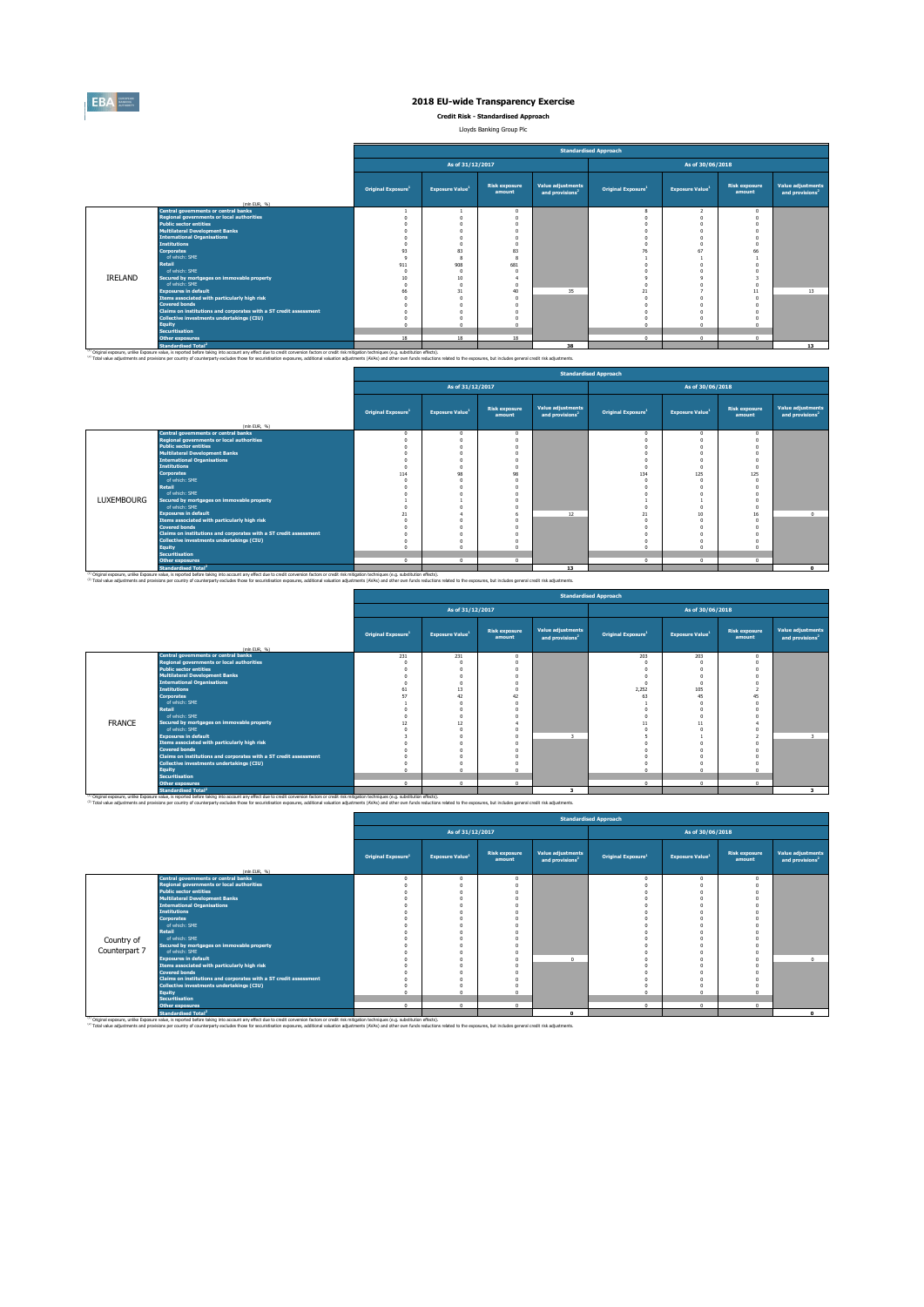

**Credit Risk - Standardised Approach**

Lloyds Banking Group Plc 

|               |                                                                                                                                                                                                                                                                                                                                                                                                                                                 |                                |                             |                                |                                                         | <b>Standardised Approach</b>   |                                    |                                |                                                  |
|---------------|-------------------------------------------------------------------------------------------------------------------------------------------------------------------------------------------------------------------------------------------------------------------------------------------------------------------------------------------------------------------------------------------------------------------------------------------------|--------------------------------|-----------------------------|--------------------------------|---------------------------------------------------------|--------------------------------|------------------------------------|--------------------------------|--------------------------------------------------|
|               |                                                                                                                                                                                                                                                                                                                                                                                                                                                 |                                | As of 31/12/2017            |                                |                                                         |                                | As of 30/06/2018                   |                                |                                                  |
|               | (mln EUR. %)                                                                                                                                                                                                                                                                                                                                                                                                                                    | Original Exposure <sup>1</sup> | Exposure Value <sup>1</sup> | <b>Risk exposure</b><br>amount | <b>Value adjustments</b><br>and provisions <sup>2</sup> | Original Exposure <sup>1</sup> | <b>Exposure Value</b> <sup>1</sup> | <b>Risk exposure</b><br>amount | Value adjustments<br>and provisions <sup>2</sup> |
|               | <b>Central governments or central banks</b>                                                                                                                                                                                                                                                                                                                                                                                                     |                                |                             |                                |                                                         | $\Omega$                       |                                    |                                |                                                  |
|               | <b>Regional governments or local authorities</b>                                                                                                                                                                                                                                                                                                                                                                                                |                                |                             |                                |                                                         |                                |                                    |                                |                                                  |
|               | <b>Public sector entities</b>                                                                                                                                                                                                                                                                                                                                                                                                                   |                                |                             |                                |                                                         |                                |                                    |                                |                                                  |
|               | <b>Multilateral Development Banks</b>                                                                                                                                                                                                                                                                                                                                                                                                           |                                |                             |                                |                                                         |                                |                                    |                                |                                                  |
|               | <b>International Organisations</b>                                                                                                                                                                                                                                                                                                                                                                                                              |                                |                             |                                |                                                         |                                |                                    |                                |                                                  |
|               | <b>Institutions</b>                                                                                                                                                                                                                                                                                                                                                                                                                             |                                |                             |                                |                                                         |                                |                                    |                                |                                                  |
|               | <b>Corporates</b>                                                                                                                                                                                                                                                                                                                                                                                                                               |                                |                             |                                |                                                         |                                |                                    |                                |                                                  |
|               | of which: SME                                                                                                                                                                                                                                                                                                                                                                                                                                   |                                |                             |                                |                                                         |                                |                                    |                                |                                                  |
|               | <b>Retail</b>                                                                                                                                                                                                                                                                                                                                                                                                                                   |                                |                             |                                |                                                         |                                |                                    |                                |                                                  |
| Country of    | of which: SME                                                                                                                                                                                                                                                                                                                                                                                                                                   |                                |                             |                                |                                                         |                                |                                    |                                |                                                  |
| Counterpart 8 | Secured by mortgages on immovable property                                                                                                                                                                                                                                                                                                                                                                                                      |                                |                             |                                |                                                         |                                |                                    |                                |                                                  |
|               | of which: SME                                                                                                                                                                                                                                                                                                                                                                                                                                   |                                |                             |                                |                                                         |                                |                                    |                                |                                                  |
|               | <b>Exposures in default</b>                                                                                                                                                                                                                                                                                                                                                                                                                     |                                |                             |                                | $\Omega$                                                |                                |                                    |                                | $\Omega$                                         |
|               | Items associated with particularly high risk                                                                                                                                                                                                                                                                                                                                                                                                    |                                |                             |                                |                                                         |                                |                                    |                                |                                                  |
|               | <b>Covered bonds</b>                                                                                                                                                                                                                                                                                                                                                                                                                            |                                |                             |                                |                                                         |                                |                                    |                                |                                                  |
|               | Claims on institutions and corporates with a ST credit assessment                                                                                                                                                                                                                                                                                                                                                                               |                                |                             |                                |                                                         |                                |                                    |                                |                                                  |
|               | Collective investments undertakings (CIU)                                                                                                                                                                                                                                                                                                                                                                                                       |                                |                             |                                |                                                         |                                |                                    |                                |                                                  |
|               | <b>Equity</b>                                                                                                                                                                                                                                                                                                                                                                                                                                   |                                |                             |                                |                                                         | $\sqrt{2}$                     |                                    |                                |                                                  |
|               | <b>Securitisation</b>                                                                                                                                                                                                                                                                                                                                                                                                                           | $\sim$                         | $\mathbf{a}$                |                                |                                                         |                                | $\sim$                             | ø                              |                                                  |
|               | <b>Other exposures</b>                                                                                                                                                                                                                                                                                                                                                                                                                          |                                |                             | $\Omega$                       |                                                         | $\Omega$                       |                                    |                                |                                                  |
|               | <b>Standardised Total<sup>2</sup></b>                                                                                                                                                                                                                                                                                                                                                                                                           |                                |                             |                                | $\sim$                                                  |                                |                                    |                                |                                                  |
|               | <sup>(4)</sup> Original exposure, unlike Exposure value, is reported before taking into account any effect due to credit conversion factors or credit risk mitigation techniques (e.g. substitution effects).<br>(2) Total value adjustments and provisions per country of counterparty excludes those for securistisation exposures, additional valuation adjustments (AVAs) and other own funds reductions related to the exposures, but incl |                                |                             |                                |                                                         |                                |                                    |                                |                                                  |

 $\blacksquare$ 

|               |                                                                      |                                |                                    |                                |                                                         | <b>Standardised Approach</b>   |                                    |                                |                                                  |
|---------------|----------------------------------------------------------------------|--------------------------------|------------------------------------|--------------------------------|---------------------------------------------------------|--------------------------------|------------------------------------|--------------------------------|--------------------------------------------------|
|               |                                                                      |                                | As of 31/12/2017                   |                                |                                                         |                                | As of 30/06/2018                   |                                |                                                  |
|               | (mln EUR, 96)                                                        | Original Exposure <sup>1</sup> | <b>Exposure Value</b> <sup>1</sup> | <b>Risk exposure</b><br>amount | <b>Value adjustments</b><br>and provisions <sup>2</sup> | Original Exposure <sup>1</sup> | <b>Exposure Value</b> <sup>1</sup> | <b>Risk exposure</b><br>amount | Value adjustments<br>and provisions <sup>2</sup> |
|               | <b>Central governments or central banks</b>                          |                                |                                    |                                |                                                         |                                |                                    |                                |                                                  |
|               | <b>Regional governments or local authorities</b>                     |                                |                                    |                                |                                                         |                                |                                    |                                |                                                  |
|               | <b>Public sector entities</b>                                        |                                |                                    |                                |                                                         |                                |                                    |                                |                                                  |
|               | <b>Multilateral Development Banks</b>                                |                                |                                    |                                |                                                         |                                |                                    |                                |                                                  |
|               | <b>International Organisations</b>                                   |                                |                                    |                                |                                                         |                                |                                    |                                |                                                  |
|               | <b>Institutions</b>                                                  |                                |                                    |                                |                                                         |                                |                                    |                                |                                                  |
|               | <b>Corporates</b>                                                    |                                |                                    |                                |                                                         |                                |                                    |                                |                                                  |
|               | of which: SME                                                        |                                |                                    |                                |                                                         |                                |                                    |                                |                                                  |
|               | <b>Retail</b>                                                        |                                |                                    |                                |                                                         |                                |                                    |                                |                                                  |
| Country of    | of which: SME                                                        |                                |                                    |                                |                                                         |                                |                                    |                                |                                                  |
| Counterpart 9 | Secured by mortgages on immovable property<br>of which: SME          |                                |                                    |                                |                                                         |                                |                                    |                                |                                                  |
|               |                                                                      |                                |                                    |                                | $\sim$                                                  |                                |                                    |                                |                                                  |
|               | <b>Exposures in default</b>                                          |                                |                                    |                                |                                                         |                                |                                    |                                |                                                  |
|               | Items associated with particularly high risk<br><b>Covered bonds</b> |                                |                                    |                                |                                                         |                                |                                    |                                |                                                  |
|               | Claims on institutions and corporates with a ST credit assessment    |                                |                                    |                                |                                                         |                                |                                    |                                |                                                  |
|               | <b>Collective investments undertakings (CIU)</b>                     |                                |                                    |                                |                                                         |                                |                                    |                                |                                                  |
|               | Equity                                                               |                                |                                    |                                |                                                         |                                |                                    |                                |                                                  |
|               | <b>Securitisation</b>                                                |                                |                                    |                                |                                                         |                                |                                    |                                |                                                  |
|               | <b>Other exposures</b>                                               | $\sim$                         | $\sim$                             | $\sim$                         |                                                         | $\sim$                         | $\sqrt{2}$                         | $\Omega$                       |                                                  |
|               | the contract of the contract of the                                  |                                |                                    |                                |                                                         |                                |                                    |                                |                                                  |

Standardieed Total\*<br>^^ Original exposure, unlike Exposed Subsequent of the Standardien and of the Collection of the Standardien exposure of the information and the militarium clean and include the analysis in the Collectio

|                |                                                                   |                                |                        |                                |                                                         | <b>Standardised Approach</b>   |                                    |                                |                                                  |
|----------------|-------------------------------------------------------------------|--------------------------------|------------------------|--------------------------------|---------------------------------------------------------|--------------------------------|------------------------------------|--------------------------------|--------------------------------------------------|
|                |                                                                   |                                | As of 31/12/2017       |                                |                                                         |                                | As of 30/06/2018                   |                                |                                                  |
|                | (mln EUR, %)                                                      | Original Exposure <sup>1</sup> | <b>Exposure Value1</b> | <b>Risk exposure</b><br>amount | <b>Value adjustments</b><br>and provisions <sup>2</sup> | Original Exposure <sup>1</sup> | <b>Exposure Value</b> <sup>1</sup> | <b>Risk exposure</b><br>amount | Value adjustments<br>and provisions <sup>2</sup> |
|                | <b>Central governments or central banks</b>                       |                                | $\Omega$               |                                |                                                         |                                | $\Omega$                           |                                |                                                  |
|                | <b>Regional governments or local authorities</b>                  |                                |                        |                                |                                                         |                                |                                    |                                |                                                  |
|                | <b>Public sector entities</b>                                     |                                |                        |                                |                                                         |                                |                                    |                                |                                                  |
|                | <b>Multilateral Development Banks</b>                             |                                |                        |                                |                                                         |                                |                                    |                                |                                                  |
|                | <b>International Organisations</b>                                |                                |                        |                                |                                                         |                                |                                    |                                |                                                  |
|                | <b>Institutions</b>                                               |                                |                        |                                |                                                         |                                |                                    |                                |                                                  |
|                | <b>Corporates</b>                                                 |                                |                        |                                |                                                         |                                |                                    |                                |                                                  |
|                | of which: SME                                                     |                                |                        |                                |                                                         |                                |                                    |                                |                                                  |
|                | <b>Retail</b><br>of which: SME                                    |                                |                        |                                |                                                         |                                |                                    |                                |                                                  |
| Country of     |                                                                   |                                |                        |                                |                                                         |                                |                                    |                                |                                                  |
| Counterpart 10 | Secured by mortgages on immovable property<br>of which: SME       |                                |                        |                                |                                                         |                                |                                    |                                |                                                  |
|                | <b>Exposures in default</b>                                       |                                |                        |                                | $\mathbf{a}$                                            |                                |                                    |                                | $\mathbf{a}$                                     |
|                | Items associated with particularly high risk                      |                                |                        |                                |                                                         |                                |                                    |                                |                                                  |
|                | <b>Covered bonds</b>                                              |                                |                        |                                |                                                         |                                |                                    |                                |                                                  |
|                | Claims on institutions and corporates with a ST credit assessment |                                |                        |                                |                                                         |                                |                                    |                                |                                                  |
|                | <b>Collective investments undertakings (CIU)</b>                  |                                |                        |                                |                                                         |                                |                                    |                                |                                                  |
|                | <b>Equity</b>                                                     |                                |                        |                                |                                                         |                                |                                    |                                |                                                  |
|                | <b>Securitisation</b>                                             |                                |                        |                                |                                                         |                                |                                    |                                |                                                  |
|                | <b>Other exposures</b>                                            | $\sqrt{2}$                     | $\Omega$               | $\mathbf{0}$                   | $\Omega$                                                | $\Omega$                       | $\Omega$                           |                                |                                                  |
|                | <b>Standardised Total<sup>2</sup></b>                             |                                |                        |                                | $\Omega$                                                |                                |                                    |                                |                                                  |

Standardised Total<sup>2</sup><br>This income, unlike Expose basis, and to be the bing into account any effect due to credit conversion factors or credit nitingation techniques (e.g. substitution effects).<br>This value adjustments and c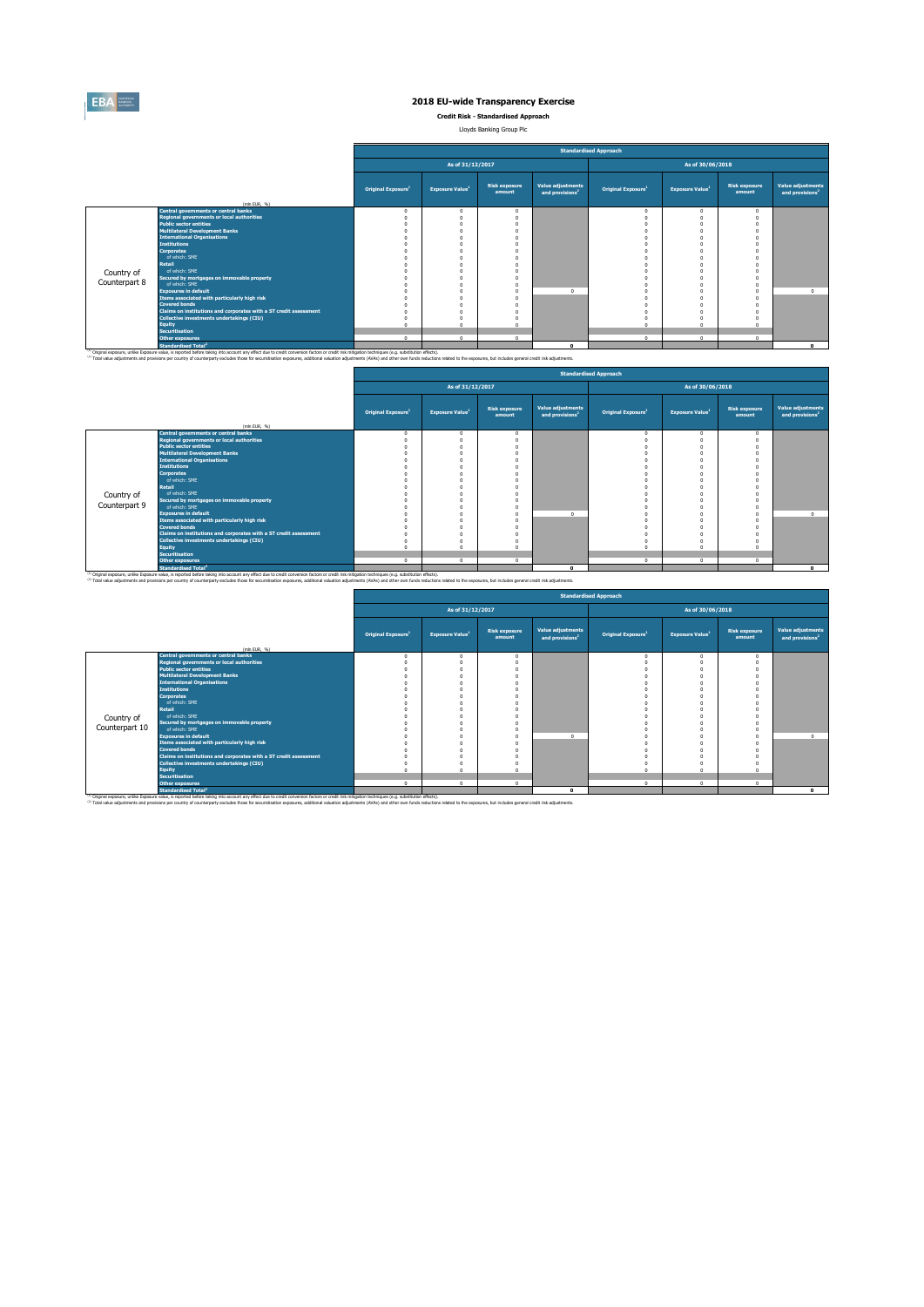

**Credit Risk - IRB Approach** Lloyds Banking Group Plc

|  | Lloyds Banking Group PIC |  |
|--|--------------------------|--|
|  |                          |  |

|                   |                                                                                                                                                                                                                                                                                                                                                                                                                                                |                                |                                       |                                       |         |                             | <b>IRB Approach</b>         |         |                                |                                |                  |                             |                             |
|-------------------|------------------------------------------------------------------------------------------------------------------------------------------------------------------------------------------------------------------------------------------------------------------------------------------------------------------------------------------------------------------------------------------------------------------------------------------------|--------------------------------|---------------------------------------|---------------------------------------|---------|-----------------------------|-----------------------------|---------|--------------------------------|--------------------------------|------------------|-----------------------------|-----------------------------|
|                   |                                                                                                                                                                                                                                                                                                                                                                                                                                                |                                |                                       | As of 31/12/2017                      |         |                             |                             |         |                                |                                | As of 30/06/2018 |                             |                             |
|                   |                                                                                                                                                                                                                                                                                                                                                                                                                                                | Original Exposure <sup>1</sup> |                                       | <b>Exposure</b><br>Value <sup>1</sup> |         | <b>Risk exposure amount</b> | Value<br>adiustments<br>and |         | Original Exposure <sup>1</sup> | Exposure<br>Value <sup>1</sup> |                  | <b>Risk exposure amount</b> | Value<br>adiustments<br>and |
|                   | (mln EUR, %)                                                                                                                                                                                                                                                                                                                                                                                                                                   |                                | Of which:<br>defaulted <sup>(2)</sup> |                                       |         | Of which:<br>defaulted      | provisions                  |         | Of which:<br>defaulted         |                                |                  | Of which:<br>defaulted      | provisions                  |
|                   | <b>Central banks and central governments</b>                                                                                                                                                                                                                                                                                                                                                                                                   | 41.983                         | $\Omega$                              | 21.087                                | 1.644   | $\Omega$                    |                             | 38.374  | $\Omega$                       | 23.934                         | 1.553            |                             |                             |
|                   | <b>Tnstitutions</b>                                                                                                                                                                                                                                                                                                                                                                                                                            | 22.474                         | 32                                    | 8,849                                 | 2.486   |                             | 16                          | 26,707  | $\overline{z}$                 | 10,690                         | 2.377            |                             |                             |
|                   | <b>Corporates</b>                                                                                                                                                                                                                                                                                                                                                                                                                              | 222.339                        | 2,319                                 | 123.916                               | 69.673  | $\sqrt{2}$                  | 1.361                       | 221.476 | 2.101                          | 124,574                        | 69.578           |                             | 1.562                       |
|                   | Corporates - Of Which: Specialised Lending                                                                                                                                                                                                                                                                                                                                                                                                     | 22.512                         | $^{\circ}$                            | 21.062                                | 15.616  |                             | 419                         | 22,130  | 411                            | 20,660                         | 15.373           |                             | 431                         |
|                   | Comorates - Of Which: SME                                                                                                                                                                                                                                                                                                                                                                                                                      | 13,990                         | 482                                   | 13.148                                | 8.579   |                             | 129                         | 13.834  | 372                            | 12.958                         | 8.695            |                             | 211                         |
|                   | <b>Retail</b>                                                                                                                                                                                                                                                                                                                                                                                                                                  | 442.495                        | 5.630                                 | 444,853                               | 69.417  | 4.301                       | 2.359                       | 441.144 | 5.126                          | 442.161                        | 66,439           | 3.178                       | 2.873                       |
|                   | Retail - Secured on real estate property                                                                                                                                                                                                                                                                                                                                                                                                       | 361.122                        | 4,600                                 | 376.857                               | 41.436  | 2.975                       | 1.764                       | 357.883 | 4.133                          | 373.562                        | 37.590           | 1.852                       | 1.673                       |
|                   | Retail - Secured on real estate property - Of Which: SME                                                                                                                                                                                                                                                                                                                                                                                       | 11.030                         | 203                                   | 11,010                                | 2.879   | 255                         | 28                          | 10.757  | 189                            | 10.738                         | 2.788            | 231                         | 100                         |
| Consolidated data | Retail - Secured on real estate property - Of Which: non                                                                                                                                                                                                                                                                                                                                                                                       | 350,092                        | 4.397                                 | 365.847                               | 38.557  | 2,720                       | 1.735                       | 347.126 | 3.944                          | 362.824                        | 34,802           | 1.620                       | 1.573                       |
|                   | <b>Retail - Qualifying Revolving</b>                                                                                                                                                                                                                                                                                                                                                                                                           | 58,856                         | 451                                   | 45,406                                | 12.558  | 620                         | 283                         | 59,775  | 442                            | 45.052                         | 13,130           | 617                         | 573                         |
|                   | <b>Retail - Other Retail</b><br>Retail - Other Retail - Of Which: SME                                                                                                                                                                                                                                                                                                                                                                          | 22.517                         | 580                                   | 22.591                                | 15.423  | 706                         | 313                         | 23,486  | 552                            | 23.546                         | 15.719           | 709                         | 627                         |
|                   |                                                                                                                                                                                                                                                                                                                                                                                                                                                | 2,480                          | 244                                   | 2.479                                 | 1.778   | 109                         | 18                          | 2.468   | 234                            | 2.468                          | 1.792            | 103                         | 80                          |
|                   | Retail - Other Retail - Of Which: non-SME                                                                                                                                                                                                                                                                                                                                                                                                      | 20.037                         | 336                                   | 20.111                                | 13.645  | 596                         | 295                         | 21,018  | 318                            | 21.079                         | 13.927           | 606                         | 547                         |
|                   | <b>Equity</b>                                                                                                                                                                                                                                                                                                                                                                                                                                  | 7.602                          | $\Omega$                              | 7.602                                 | 17.871  | $\Omega$                    |                             | 7.321   | $\Omega$                       | 7.321                          | 16,982           |                             |                             |
|                   | <b>Securitisation</b><br>Other non credit-obligation assets                                                                                                                                                                                                                                                                                                                                                                                    | 28.917                         |                                       | 28.917                                | 4.566   |                             |                             | 27,633  |                                | 27,633                         | 4.559            |                             |                             |
|                   |                                                                                                                                                                                                                                                                                                                                                                                                                                                |                                |                                       |                                       | 6.612   |                             |                             |         |                                |                                | 6.744            |                             |                             |
|                   | <b>IRB Total</b>                                                                                                                                                                                                                                                                                                                                                                                                                               |                                |                                       |                                       | 172,269 |                             |                             |         |                                |                                | 168,231          |                             |                             |
|                   | <sup>(1)</sup> Original exposure, unlike Exposure value, is reported before taking into account any effect due to credit conversion factors or credit risk mitigation techniques (e.g. substitution effects).<br>(2) For corporate - specialised lending, original values reported in December 2017 at consolidated level include all specialised lending exposures, while the corresponding "of which defaulted" exclude those subject to the |                                |                                       |                                       |         |                             |                             |         |                                |                                |                  |                             |                             |

|                |                                                                                                                                                                                                               |                                                                     |                        |                                       |                 | <b>IRB Approach</b>         |                             |                 |                                |                          |                  |                             |                             |  |  |  |
|----------------|---------------------------------------------------------------------------------------------------------------------------------------------------------------------------------------------------------------|---------------------------------------------------------------------|------------------------|---------------------------------------|-----------------|-----------------------------|-----------------------------|-----------------|--------------------------------|--------------------------|------------------|-----------------------------|-----------------------------|--|--|--|
|                |                                                                                                                                                                                                               |                                                                     |                        | As of 31/12/2017                      |                 |                             |                             |                 |                                |                          | As of 30/06/2018 |                             |                             |  |  |  |
|                |                                                                                                                                                                                                               | Original Exposure <sup>1</sup>                                      |                        | <b>Exposure</b><br>Value <sup>1</sup> |                 | <b>Risk exposure amount</b> | Value<br>adjustments<br>and |                 | Original Exposure <sup>1</sup> | <b>Exposure</b><br>Value |                  | <b>Risk exposure amount</b> | Value<br>adiustments<br>and |  |  |  |
|                | (mln EUR, %)                                                                                                                                                                                                  |                                                                     | Of which:<br>defaulted |                                       |                 | Of which:<br>defaulted      | provisions                  |                 | Of which:<br>defaulted         |                          |                  | Of which:<br>defaulted      | provisions                  |  |  |  |
|                | <b>Central banks and central governments</b>                                                                                                                                                                  | 1.890                                                               |                        | 62                                    |                 |                             | $\sqrt{2}$                  | 2.152           |                                | 28                       |                  |                             |                             |  |  |  |
|                | <b>Institutions</b>                                                                                                                                                                                           | 6.188                                                               |                        | 2.740                                 | 747             |                             | 10 <sub>10</sub>            | 7.806           |                                | 3.596                    | 853              |                             |                             |  |  |  |
|                | <b>Corporates</b>                                                                                                                                                                                             | 147.437                                                             | 2.150                  | 92.211                                | 56,549          |                             | 1.256                       | 157.244         | 1.998                          | 93.448                   | 57.561           |                             | 1.476                       |  |  |  |
|                | Corporates - Of Which: Specialised Lending                                                                                                                                                                    |                                                                     |                        |                                       |                 |                             | 17,850                      | 337             | 16,742                         | 12.660                   |                  | 379                         |                             |  |  |  |
|                | Corporates - Of Which: SME                                                                                                                                                                                    | 13.776                                                              | 482                    | 12.977                                | 8.498           |                             | 129                         | 13,734          | 372                            | 12,882                   | 8.642            |                             | 209                         |  |  |  |
|                | <b>Retail</b>                                                                                                                                                                                                 | 431.174                                                             | 5,300                  | 433,492                               | 64.196          | 3.385                       | 2.238                       | 433.470         | 5.085                          | 434,548                  | 65.319           | 3.061                       | 2.861                       |  |  |  |
|                | Retail - Secured on real estate property                                                                                                                                                                      | 349.867                                                             | 4.269                  | 365.562                               | 36.232          | 2.059                       | 1.642                       | 350.279         | 4.092                          | 366.020                  | 36,488           | 1.735                       | 1.661                       |  |  |  |
|                | Retail - Secured on real estate property - Of Which: SME                                                                                                                                                      | 11.021                                                              | 203                    | 11.001                                | 2.877           | 255                         | 28                          | 10.744          | 189                            | 10.725                   | 2,786            | 231                         | 100                         |  |  |  |
| UNITED KINGDOM | Retail - Secured on real estate property - Of Which: non                                                                                                                                                      | 338,846                                                             | 4.066                  | 354,561                               | 33.355          | 1.804                       | 1.614                       | 339,535         | 3.904                          | 355.296                  | 33,702           | 1.504                       | 1.561                       |  |  |  |
|                | <b>Retail - Qualifying Revolving</b>                                                                                                                                                                          | 58,856                                                              | 451                    | 45,406                                | 12.558          | 620                         | 283                         | 59,775          | 442                            | 45.052                   | 13,130           | 617                         | 573                         |  |  |  |
|                | <b>Retail - Other Retail</b><br>Retail - Other Retail - Of Which: SME                                                                                                                                         | 22.451                                                              | 580                    | 22.524<br>2.479                       | 15.406          | 706<br>109                  | 313<br>18                   | 23,415<br>2.468 | 552                            | 23,475                   | 15,701<br>1.792  | 709<br>103                  | 627                         |  |  |  |
|                |                                                                                                                                                                                                               | 2.479                                                               | 244                    | 20.046                                | 1.778<br>13.628 | 596                         | 295                         | 20.948          | 234<br>318                     | 2.467                    |                  |                             | 80                          |  |  |  |
|                | Retail - Other Retail - Of Which: non-SME                                                                                                                                                                     | 336<br>19.972<br>7.154<br>- O<br>16,483<br>6,849<br>7.154<br>$\sim$ |                        |                                       |                 |                             |                             |                 |                                | 21,008                   | 13,909           | 606<br>$\sim$               | 547                         |  |  |  |
|                | Equity<br><b>Securitisation</b>                                                                                                                                                                               |                                                                     |                        |                                       |                 |                             |                             |                 | $\sqrt{2}$                     | 6,849                    | 15,490           |                             |                             |  |  |  |
|                | Other non credit-obligation assets                                                                                                                                                                            |                                                                     |                        |                                       |                 |                             |                             |                 |                                |                          |                  |                             |                             |  |  |  |
|                | <b>IRB Total</b>                                                                                                                                                                                              |                                                                     |                        |                                       |                 |                             |                             |                 |                                |                          |                  |                             |                             |  |  |  |
|                | <sup>(3)</sup> Original exposure, unlike Exposure value, is reported before taking into account any effect due to credit conversion factors or credit risk mitigation techniques (e.g. substitution effects). |                                                                     |                        |                                       |                 |                             |                             |                 |                                |                          |                  |                             |                             |  |  |  |

 $\sim$ 

|                  | <b>IRB Approach</b>                                                                                                                                                                                                                                                                                                                                                                                                                                                                                                                                                                        |                                    |                                                                                                                                                                                                                                                                                                                         |                                              |                                         |                                       |           |                               |                                                                    |                                                     |                                                |                                       |
|------------------|--------------------------------------------------------------------------------------------------------------------------------------------------------------------------------------------------------------------------------------------------------------------------------------------------------------------------------------------------------------------------------------------------------------------------------------------------------------------------------------------------------------------------------------------------------------------------------------------|------------------------------------|-------------------------------------------------------------------------------------------------------------------------------------------------------------------------------------------------------------------------------------------------------------------------------------------------------------------------|----------------------------------------------|-----------------------------------------|---------------------------------------|-----------|-------------------------------|--------------------------------------------------------------------|-----------------------------------------------------|------------------------------------------------|---------------------------------------|
|                  |                                                                                                                                                                                                                                                                                                                                                                                                                                                                                                                                                                                            |                                    |                                                                                                                                                                                                                                                                                                                         |                                              |                                         |                                       |           |                               |                                                                    |                                                     |                                                |                                       |
|                  |                                                                                                                                                                                                                                                                                                                                                                                                                                                                                                                                                                                            |                                    | Exposure                                                                                                                                                                                                                                                                                                                |                                              |                                         | Value<br>adjustments                  |           |                               | Exposure                                                           |                                                     |                                                | Value<br>adjustments<br>and           |
| (mln EUR, %)     |                                                                                                                                                                                                                                                                                                                                                                                                                                                                                                                                                                                            | Of which:<br>defaulted             |                                                                                                                                                                                                                                                                                                                         |                                              | Of which:<br>defaulted                  | provisions                            |           | Of which:<br>defaulted        |                                                                    |                                                     | Of which:<br>defaulted                         | provisions                            |
|                  | 19,689                                                                                                                                                                                                                                                                                                                                                                                                                                                                                                                                                                                     | $\Omega$                           | 19,689                                                                                                                                                                                                                                                                                                                  | 1.579                                        | n                                       |                                       | 32,480    | $\Omega$                      | 23,592                                                             | 1.536                                               |                                                |                                       |
|                  |                                                                                                                                                                                                                                                                                                                                                                                                                                                                                                                                                                                            |                                    |                                                                                                                                                                                                                                                                                                                         |                                              |                                         |                                       |           | $\Omega$                      |                                                                    |                                                     |                                                |                                       |
|                  |                                                                                                                                                                                                                                                                                                                                                                                                                                                                                                                                                                                            |                                    |                                                                                                                                                                                                                                                                                                                         |                                              |                                         |                                       |           |                               |                                                                    |                                                     |                                                | 41                                    |
|                  |                                                                                                                                                                                                                                                                                                                                                                                                                                                                                                                                                                                            | $\Omega$                           |                                                                                                                                                                                                                                                                                                                         |                                              |                                         |                                       |           |                               |                                                                    |                                                     |                                                | 25                                    |
|                  |                                                                                                                                                                                                                                                                                                                                                                                                                                                                                                                                                                                            | $\Omega$                           |                                                                                                                                                                                                                                                                                                                         |                                              |                                         |                                       |           | $\Omega$                      |                                                                    |                                                     |                                                |                                       |
|                  |                                                                                                                                                                                                                                                                                                                                                                                                                                                                                                                                                                                            |                                    |                                                                                                                                                                                                                                                                                                                         |                                              |                                         |                                       |           |                               |                                                                    |                                                     |                                                |                                       |
|                  |                                                                                                                                                                                                                                                                                                                                                                                                                                                                                                                                                                                            |                                    |                                                                                                                                                                                                                                                                                                                         |                                              |                                         |                                       |           |                               |                                                                    |                                                     |                                                |                                       |
|                  |                                                                                                                                                                                                                                                                                                                                                                                                                                                                                                                                                                                            |                                    |                                                                                                                                                                                                                                                                                                                         |                                              |                                         |                                       |           |                               |                                                                    |                                                     |                                                |                                       |
|                  |                                                                                                                                                                                                                                                                                                                                                                                                                                                                                                                                                                                            | $\Omega$                           |                                                                                                                                                                                                                                                                                                                         |                                              |                                         |                                       |           |                               |                                                                    |                                                     |                                                |                                       |
|                  |                                                                                                                                                                                                                                                                                                                                                                                                                                                                                                                                                                                            |                                    |                                                                                                                                                                                                                                                                                                                         |                                              |                                         |                                       |           |                               |                                                                    |                                                     |                                                |                                       |
|                  |                                                                                                                                                                                                                                                                                                                                                                                                                                                                                                                                                                                            |                                    |                                                                                                                                                                                                                                                                                                                         |                                              |                                         |                                       |           |                               |                                                                    |                                                     |                                                |                                       |
|                  |                                                                                                                                                                                                                                                                                                                                                                                                                                                                                                                                                                                            |                                    |                                                                                                                                                                                                                                                                                                                         |                                              |                                         |                                       |           |                               |                                                                    |                                                     |                                                |                                       |
|                  |                                                                                                                                                                                                                                                                                                                                                                                                                                                                                                                                                                                            |                                    |                                                                                                                                                                                                                                                                                                                         |                                              |                                         |                                       |           |                               |                                                                    |                                                     |                                                |                                       |
|                  |                                                                                                                                                                                                                                                                                                                                                                                                                                                                                                                                                                                            |                                    |                                                                                                                                                                                                                                                                                                                         |                                              |                                         |                                       |           |                               |                                                                    |                                                     |                                                |                                       |
|                  |                                                                                                                                                                                                                                                                                                                                                                                                                                                                                                                                                                                            |                                    |                                                                                                                                                                                                                                                                                                                         |                                              |                                         |                                       |           |                               |                                                                    |                                                     |                                                |                                       |
|                  |                                                                                                                                                                                                                                                                                                                                                                                                                                                                                                                                                                                            |                                    |                                                                                                                                                                                                                                                                                                                         |                                              |                                         |                                       |           |                               |                                                                    |                                                     |                                                |                                       |
| Retail<br>Equity | <b>Central banks and central governments</b><br><b>Institutions</b><br><b>Corporates</b><br>Corporates - Of Which: Specialised Lending<br>Corporates - Of Which: SME<br>Retail - Secured on real estate property<br>Retail - Secured on real estate property - Of Which: SME<br>Retail - Secured on real estate property - Of Which: non-<br><b>Retail - Qualifying Revolving</b><br><b>Retail - Other Retail</b><br>Retail - Other Retail - Of Which: SME<br>Retail - Other Retail - Of Which: non-SME<br><b>Securitisation</b><br>Other non credit-obligation assets<br><b>IRB Total</b> | 2.232<br>25.381<br>$\Omega$<br>233 | <b>Original Exposure</b> <sup>1</sup><br>$\circ$<br>78<br>$\Omega$<br>$\Omega$<br>$\Omega$<br>$\Omega$<br><sup>(1)</sup> Original exposure, unlike Exposure value, is reported before taking into account any effect due to credit conversion factors or credit risk mitigation techniques (e.g. substitution effects). | Value <sup>1</sup><br>2.326<br>13.273<br>233 | As of 31/12/2017<br>713<br>5.066<br>835 | <b>Risk exposure amount</b><br>$\sim$ | and<br>49 | 2.287<br>25.755<br>530<br>270 | Original Exposure <sup>1</sup><br>33<br>20<br>$\sqrt{2}$<br>$\sim$ | Value <sup>1</sup><br>1,806<br>13,754<br>468<br>270 | As of 30/06/2018<br>392<br>4,816<br>392<br>983 | <b>Risk exposure amount</b><br>$\sim$ |

|             |                                              |                                                                                                                                                                                                               |                                       |                        |                                |          |                             | <b>IRB Approach</b>         |            |                                |                                       |                  |                             |                             |
|-------------|----------------------------------------------|---------------------------------------------------------------------------------------------------------------------------------------------------------------------------------------------------------------|---------------------------------------|------------------------|--------------------------------|----------|-----------------------------|-----------------------------|------------|--------------------------------|---------------------------------------|------------------|-----------------------------|-----------------------------|
|             |                                              |                                                                                                                                                                                                               |                                       |                        | As of 31/12/2017               |          |                             |                             |            |                                |                                       | As of 30/06/2018 |                             |                             |
|             |                                              |                                                                                                                                                                                                               | Original Exposure <sup>1</sup>        |                        | Exposure<br>Value <sup>1</sup> |          | <b>Risk exposure amount</b> | Value<br>adjustments<br>and |            | Original Exposure <sup>1</sup> | <b>Exposure</b><br>Value <sup>1</sup> |                  | <b>Risk exposure amount</b> | Value<br>adjustments<br>and |
|             |                                              | (mln EUR, %)                                                                                                                                                                                                  |                                       | Of which:<br>defaulted |                                |          | Of which:<br>defaulted      | provisions                  |            | Of which:<br>defaulted         |                                       |                  | Of which:<br>defaulted      | provisions                  |
|             | <b>Central banks and central governments</b> |                                                                                                                                                                                                               | $\overline{0}$                        |                        |                                | $\Omega$ |                             |                             | $\Omega$   |                                |                                       |                  |                             |                             |
|             | <b>Institutions</b>                          |                                                                                                                                                                                                               | 391                                   |                        | 212                            | 57       |                             |                             | 470        | $\Omega$                       | 231                                   | 45               |                             |                             |
|             | <b>Corporates</b>                            |                                                                                                                                                                                                               | 643<br>245<br>396<br>489<br>284<br>66 |                        |                                |          |                             |                             |            |                                |                                       | 126              |                             |                             |
|             |                                              | Corporates - Of Which: Specialised Lending                                                                                                                                                                    | $\Omega$                              |                        |                                |          |                             |                             | 67         |                                |                                       | 43               |                             |                             |
|             |                                              | Corporates - Of Which: SME                                                                                                                                                                                    | $\Omega$                              |                        |                                |          |                             |                             | $\sqrt{2}$ | $\Omega$                       |                                       |                  |                             |                             |
|             | Retail                                       |                                                                                                                                                                                                               | 7.274                                 | 46                     | 7,294                          | 1.149    | 126                         | 14                          | 7.591      | 41                             | 7.529                                 | 1,100            | 116                         | 12                          |
|             |                                              | Retail - Secured on real estate property                                                                                                                                                                      | 7.274                                 | 46                     | 7,294                          | 1.149    | 126                         | 14                          | 7.591      | 41                             | 7.529                                 | 1,100            | 116                         | 12                          |
|             |                                              | Retail - Secured on real estate property - Of Which: SME                                                                                                                                                      | $\Omega$                              | $\sqrt{2}$             |                                |          |                             |                             | $\Omega$   | $\Omega$                       | £                                     |                  |                             |                             |
| NETHERLANDS |                                              | Retail - Secured on real estate property - Of Which: non-                                                                                                                                                     | 7,274                                 | 46                     | 7,294                          | 1.149    | 126                         | 14                          | 7.591      | 41                             | 7.529                                 | 1,100            | 116                         | 12                          |
|             |                                              | <b>Retail - Qualifying Revolving</b>                                                                                                                                                                          |                                       |                        |                                |          |                             |                             | $\sqrt{2}$ | $\Omega$                       |                                       |                  |                             |                             |
|             |                                              | Retail - Other Retail                                                                                                                                                                                         | $\Omega$                              |                        |                                |          |                             |                             | $\Omega$   | $\Omega$                       |                                       |                  |                             |                             |
|             |                                              | Retail - Other Retail - Of Which: SME                                                                                                                                                                         |                                       |                        |                                |          |                             |                             | $\Omega$   |                                |                                       |                  |                             |                             |
|             |                                              | Retail - Other Retail - Of Which: non-SME                                                                                                                                                                     |                                       |                        |                                |          |                             |                             | $\sqrt{2}$ |                                |                                       |                  |                             |                             |
|             | <b>Equity</b>                                |                                                                                                                                                                                                               | $\sqrt{2}$                            |                        |                                |          |                             |                             | $\Omega$   | $\sim$                         |                                       |                  |                             |                             |
|             | <b>Securitisation</b>                        |                                                                                                                                                                                                               |                                       |                        |                                |          |                             |                             |            |                                |                                       |                  |                             |                             |
|             | Other non credit-obligation assets           |                                                                                                                                                                                                               |                                       |                        |                                |          |                             |                             |            |                                |                                       |                  |                             |                             |
|             | <b>IRB Total</b>                             | <sup>(3)</sup> Original exposure, unlike Exposure value, is reported before taking into account any effect due to credit conversion factors or credit risk mitigation techniques (e.g. substitution effects). |                                       |                        |                                |          |                             |                             |            |                                |                                       |                  |                             |                             |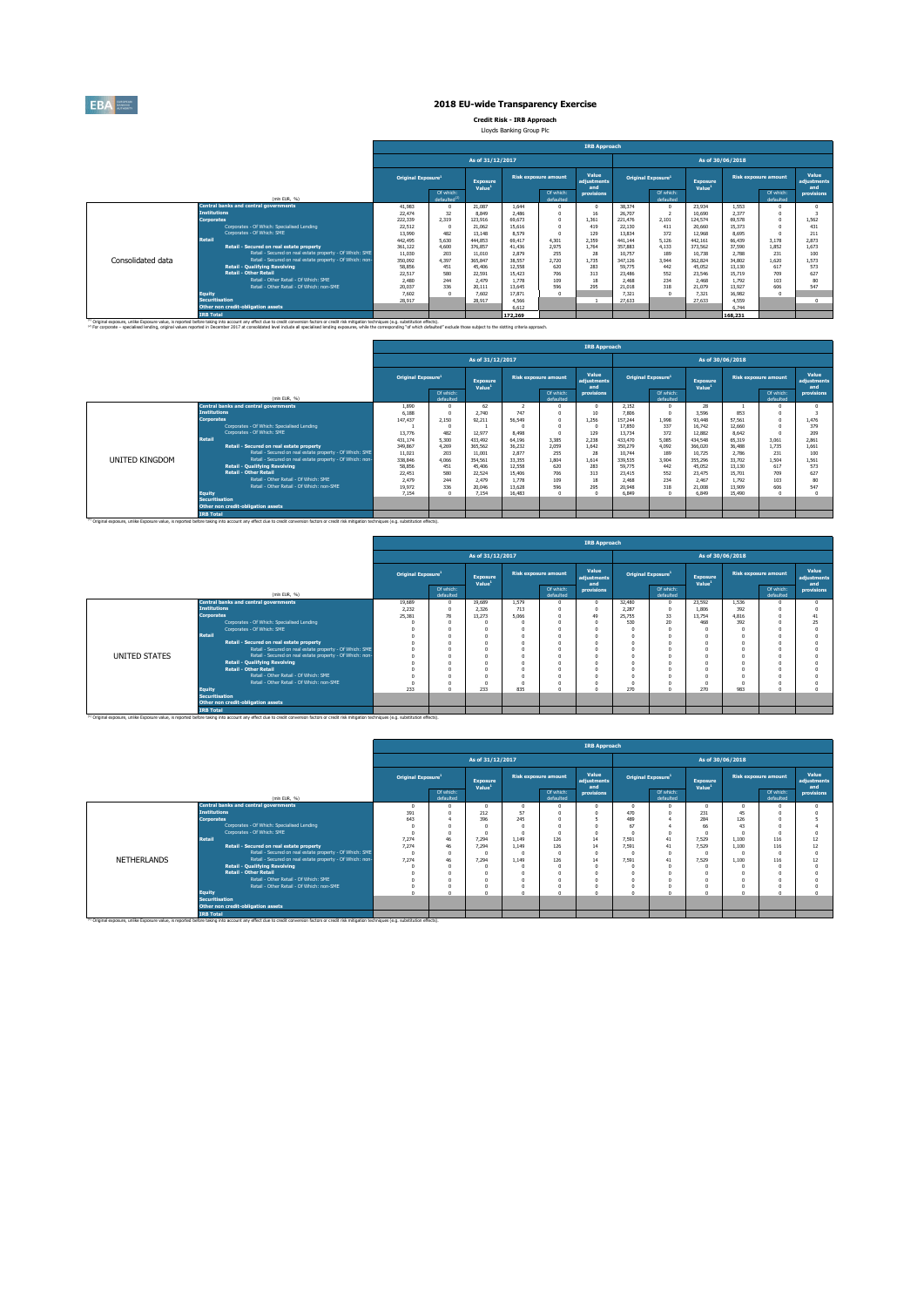

**Credit Risk - IRB Approach** Lloyds Banking Group Plc

|         |                                                                                                                                                                                                               |                                |                        |                                |            |                             | <b>IRB Approach</b>         |        |                                       |                                |                  |                             |                             |
|---------|---------------------------------------------------------------------------------------------------------------------------------------------------------------------------------------------------------------|--------------------------------|------------------------|--------------------------------|------------|-----------------------------|-----------------------------|--------|---------------------------------------|--------------------------------|------------------|-----------------------------|-----------------------------|
|         |                                                                                                                                                                                                               |                                |                        | As of 31/12/2017               |            |                             |                             |        |                                       |                                | As of 30/06/2018 |                             |                             |
|         |                                                                                                                                                                                                               | Original Exposure <sup>1</sup> |                        | Exposure<br>Value <sup>1</sup> |            | <b>Risk exposure amount</b> | Value<br>adjustments<br>and |        | <b>Original Exposure</b> <sup>1</sup> | Exposure<br>Value <sup>1</sup> |                  | <b>Risk exposure amount</b> | Value<br>adiustments<br>and |
|         | (min EUR, %)                                                                                                                                                                                                  |                                | Of which:<br>defaulted |                                |            | Of which:<br>defaulted      | provisions                  |        | Of which:<br>defaulted                |                                |                  | Of which:<br>defaulted      | provisions                  |
|         | <b>Central banks and central governments</b>                                                                                                                                                                  | $\Omega$                       |                        |                                |            |                             | n                           |        |                                       | $\Omega$                       |                  |                             |                             |
|         | <b>Institutions</b>                                                                                                                                                                                           | 28                             |                        |                                |            |                             |                             | 26     |                                       |                                |                  |                             |                             |
|         | <b>Corporates</b>                                                                                                                                                                                             | 22,629                         |                        | 606                            | 385        |                             |                             | 14.022 | 11                                    | 587                            | 308              |                             |                             |
|         | Corporates - Of Which: Specialised Lending                                                                                                                                                                    |                                | $\Omega$               |                                |            |                             |                             | 130    | $\Omega$                              | 126                            | 131              |                             |                             |
|         | Corporates - Of Which: SME                                                                                                                                                                                    | $\Omega$                       | $\Omega$               |                                |            |                             |                             |        |                                       | $\Omega$                       |                  |                             |                             |
|         | Retail                                                                                                                                                                                                        | 3.972                          | 284                    | 3,992                          | 4.053      | 790                         | 107                         |        |                                       |                                |                  |                             |                             |
|         | Retail - Secured on real estate property                                                                                                                                                                      | 3.971                          | 284                    | 3,992                          | 4.053      | 790                         | 107                         |        |                                       |                                |                  |                             |                             |
|         | Retail - Secured on real estate property - Of Which: SME                                                                                                                                                      |                                | $\Omega$               |                                | $\sqrt{2}$ |                             |                             |        |                                       |                                |                  |                             |                             |
| IRELAND | Retail - Secured on real estate property - Of Which: non-                                                                                                                                                     | 3.971                          | 284                    | 3.991                          | 4.053      | 790                         | 107                         |        |                                       | $\Omega$                       |                  |                             |                             |
|         | <b>Retail - Qualifying Revolving</b>                                                                                                                                                                          | $\Omega$                       | $\Omega$               |                                |            |                             |                             |        |                                       | n                              |                  |                             |                             |
|         | <b>Retail - Other Retail</b><br>Retail - Other Retail - Of Which: SME                                                                                                                                         | n                              | $\Omega$               |                                |            |                             |                             |        |                                       | $\Omega$                       |                  |                             |                             |
|         |                                                                                                                                                                                                               |                                | $\Omega$               |                                |            |                             |                             |        |                                       | $\Omega$                       |                  |                             |                             |
|         | Retail - Other Retail - Of Which: non-SME                                                                                                                                                                     | $\Omega$<br>٠                  | $\theta$<br>$\sqrt{2}$ |                                |            |                             |                             |        |                                       | $\Omega$                       |                  | $\sim$                      |                             |
|         | Equity<br><b>Securitisation</b>                                                                                                                                                                               |                                |                        |                                |            |                             |                             |        |                                       |                                |                  |                             |                             |
|         | Other non credit-obligation assets                                                                                                                                                                            |                                |                        |                                |            |                             |                             |        |                                       |                                |                  |                             |                             |
|         | <b>IRB Total</b>                                                                                                                                                                                              |                                |                        |                                |            |                             |                             |        |                                       |                                |                  |                             |                             |
|         | <sup>(3)</sup> Original exposure, unlike Exposure value, is reported before taking into account any effect due to credit conversion factors or credit risk mitigation techniques (e.g. substitution effects). |                                |                        |                                |            |                             |                             |        |                                       |                                |                  |                             |                             |

|                   |                       |                                                                                                                                                                                                               |                                |                        |                                       |     |                             | <b>IRB Approach</b>         |       |                                |                                |                  |                             |                             |
|-------------------|-----------------------|---------------------------------------------------------------------------------------------------------------------------------------------------------------------------------------------------------------|--------------------------------|------------------------|---------------------------------------|-----|-----------------------------|-----------------------------|-------|--------------------------------|--------------------------------|------------------|-----------------------------|-----------------------------|
|                   |                       |                                                                                                                                                                                                               |                                |                        | As of 31/12/2017                      |     |                             |                             |       |                                |                                | As of 30/06/2018 |                             |                             |
|                   |                       |                                                                                                                                                                                                               | Original Exposure <sup>1</sup> |                        | <b>Exposure</b><br>Value <sup>1</sup> |     | <b>Risk exposure amount</b> | Value<br>adjustments<br>and |       | Original Exposure <sup>1</sup> | Exposure<br>Value <sup>1</sup> |                  | <b>Risk exposure amount</b> | Value<br>adjustments<br>and |
|                   |                       | (mln EUR, %)                                                                                                                                                                                                  |                                | Of which:<br>defaulted |                                       |     | Of which:<br>defaulted      | provisions                  |       | Of which:<br>defaulted         |                                |                  | Of which:<br>defaulted      | provisions                  |
|                   |                       | <b>Central banks and central governments</b>                                                                                                                                                                  | $\Omega$                       |                        |                                       |     |                             |                             |       |                                | $\Omega$                       |                  |                             |                             |
|                   | <b>Institutions</b>   |                                                                                                                                                                                                               | 1.686                          |                        | 196                                   |     |                             | n                           | 2.277 | $\theta$                       | 228                            | 11               |                             |                             |
|                   | <b>Corporates</b>     | Corporates - Of Which: Specialised Lending                                                                                                                                                                    | 7.155                          | $\Omega$               | 1.344                                 | 596 |                             |                             | 6.346 | $\Omega$                       | 1.529                          | 599              |                             |                             |
|                   |                       | Corporates - Of Which: SME                                                                                                                                                                                    |                                |                        |                                       |     |                             |                             | 350   |                                | 336                            | 226              |                             |                             |
|                   | Retail                |                                                                                                                                                                                                               |                                |                        |                                       |     |                             |                             |       |                                | $\Omega$<br>n                  |                  |                             |                             |
|                   |                       | Retail - Secured on real estate property                                                                                                                                                                      |                                |                        |                                       |     |                             |                             |       |                                | $\Omega$                       |                  |                             |                             |
|                   |                       | Retail - Secured on real estate property - Of Which: SME                                                                                                                                                      |                                |                        |                                       |     |                             |                             |       |                                | $\Omega$                       |                  |                             |                             |
| <b>LUXEMBOURG</b> |                       | Retail - Secured on real estate property - Of Which: non-                                                                                                                                                     |                                |                        |                                       |     |                             |                             |       |                                | $\Omega$                       |                  |                             |                             |
|                   |                       | <b>Retail - Qualifying Revolving</b>                                                                                                                                                                          |                                |                        |                                       |     |                             |                             |       |                                | n                              |                  |                             |                             |
|                   |                       | <b>Retail - Other Retail</b>                                                                                                                                                                                  |                                |                        |                                       |     |                             |                             |       |                                | $\Omega$                       |                  |                             |                             |
|                   |                       | Retail - Other Retail - Of Which: SME                                                                                                                                                                         |                                |                        |                                       |     |                             |                             |       |                                | $\Omega$                       |                  |                             |                             |
|                   |                       | Retail - Other Retail - Of Which: non-SME                                                                                                                                                                     |                                |                        |                                       |     |                             |                             |       |                                | $\Omega$                       |                  |                             |                             |
|                   | <b>Equity</b>         |                                                                                                                                                                                                               | $\sqrt{2}$                     |                        |                                       |     |                             | $\sim$                      |       | $\sim$                         | $\sqrt{2}$                     |                  | £.                          |                             |
|                   | <b>Securitisation</b> | Other non credit-obligation assets                                                                                                                                                                            |                                |                        |                                       |     |                             |                             |       |                                |                                |                  |                             |                             |
|                   | <b>IRB Total</b>      |                                                                                                                                                                                                               |                                |                        |                                       |     |                             |                             |       |                                |                                |                  |                             |                             |
|                   |                       | <sup>(i)</sup> Original exposure, unlike Exposure value, is reported before taking into account any effect due to credit conversion factors or credit risk mitigation techniques (e.g. substitution effects). |                                |                        |                                       |     |                             |                             |       |                                |                                |                  |                             |                             |

|               |                                                                                                                                                                                                    | <b>IRB Approach</b>            |                        |                                |          |                             |                             |            |                                |                                |                  |                             |                             |
|---------------|----------------------------------------------------------------------------------------------------------------------------------------------------------------------------------------------------|--------------------------------|------------------------|--------------------------------|----------|-----------------------------|-----------------------------|------------|--------------------------------|--------------------------------|------------------|-----------------------------|-----------------------------|
|               |                                                                                                                                                                                                    |                                |                        | As of 31/12/2017               |          |                             |                             |            |                                |                                | As of 30/06/2018 |                             |                             |
|               |                                                                                                                                                                                                    | Original Exposure <sup>1</sup> |                        | Exposure<br>Value <sup>1</sup> |          | <b>Risk exposure amount</b> | Value<br>adjustments<br>and |            | Original Exposure <sup>1</sup> | Exposure<br>Value <sup>1</sup> |                  | <b>Risk exposure amount</b> | Value<br>adjustments<br>and |
|               | (min EUR, %)                                                                                                                                                                                       |                                | Of which:<br>defaulted |                                |          | Of which:<br>defaulted      | provisions                  |            | Of which:<br>defaulted         |                                |                  | Of which:<br>defaulted      | provisions                  |
|               | <b>Central banks and central governments</b>                                                                                                                                                       | $\Omega$                       | $\Omega$               | 0                              | $\Omega$ |                             |                             | $\Omega$   |                                | $\Omega$                       | $\Omega$         |                             |                             |
|               | <b>Institutions</b>                                                                                                                                                                                | 2,493                          | $\Omega$               | 624                            | 233      |                             |                             | 1.846      | $\Omega$                       | 675                            | 251              |                             |                             |
|               | <b>Corporates</b>                                                                                                                                                                                  | 2.381                          | $\Omega$               | 1.716                          | 529      |                             |                             | 2.619      | $\sim$                         | 2.041                          | 536              |                             |                             |
|               | Corporates - Of Which: Specialised Lending                                                                                                                                                         |                                |                        |                                |          |                             |                             | 52         |                                | 39                             | 21               |                             |                             |
|               | Corporates - Of Which: SME                                                                                                                                                                         |                                |                        |                                |          |                             |                             | $\Omega$   |                                |                                |                  |                             |                             |
|               | Retail                                                                                                                                                                                             |                                |                        |                                |          |                             |                             | $\sqrt{2}$ |                                | $\sim$                         | $\sim$           |                             |                             |
|               | Retail - Secured on real estate property                                                                                                                                                           |                                |                        |                                |          |                             |                             | $\sqrt{2}$ |                                |                                |                  |                             |                             |
|               | Retail - Secured on real estate property - Of Which: SME                                                                                                                                           |                                |                        |                                |          |                             |                             |            |                                |                                |                  |                             |                             |
| <b>FRANCE</b> | Retail - Secured on real estate property - Of Which: non-<br><b>Retail - Qualifying Revolving</b>                                                                                                  |                                |                        |                                |          |                             |                             | $\sqrt{2}$ |                                |                                | $\sim$           |                             |                             |
|               | <b>Retail - Other Retail</b>                                                                                                                                                                       |                                |                        |                                |          |                             |                             | $\sqrt{2}$ |                                |                                | $\sim$           |                             |                             |
|               | Retail - Other Retail - Of Which: SME                                                                                                                                                              |                                |                        |                                |          |                             |                             |            |                                |                                | n                |                             |                             |
|               | Retail - Other Retail - Of Which: non-SME                                                                                                                                                          |                                |                        |                                |          |                             |                             | $\Omega$   |                                |                                |                  |                             |                             |
|               | Equity                                                                                                                                                                                             |                                |                        | $\sim$                         |          |                             |                             | $\sim$     |                                | <b>CO</b>                      | <b>CO</b>        |                             |                             |
|               | <b>Securitisation</b>                                                                                                                                                                              |                                |                        |                                |          |                             |                             |            |                                |                                |                  |                             |                             |
|               | Other non credit-obligation assets                                                                                                                                                                 |                                |                        |                                |          |                             |                             |            |                                |                                |                  |                             |                             |
|               | <b>IRB Total</b>                                                                                                                                                                                   |                                |                        |                                |          |                             |                             |            |                                |                                |                  |                             |                             |
|               | (1) Original exposure, unlike Exposure value, is reported before taking into account any effect due to credit conversion factors or credit risk mitigation techniques (e.g. substitution effects). |                                |                        |                                |          |                             |                             |            |                                |                                |                  |                             |                             |

|                          |                       |                                                                                                                                                                                                               |                                |                        |                                |          |                             | <b>IRB Approach</b>         |            |                                |                                |                  |                             |                             |
|--------------------------|-----------------------|---------------------------------------------------------------------------------------------------------------------------------------------------------------------------------------------------------------|--------------------------------|------------------------|--------------------------------|----------|-----------------------------|-----------------------------|------------|--------------------------------|--------------------------------|------------------|-----------------------------|-----------------------------|
|                          |                       |                                                                                                                                                                                                               |                                |                        | As of 31/12/2017               |          |                             |                             |            |                                |                                | As of 30/06/2018 |                             |                             |
|                          |                       |                                                                                                                                                                                                               | Original Exposure <sup>1</sup> |                        | Exposure<br>Value <sup>1</sup> |          | <b>Risk exposure amount</b> | Value<br>adjustments<br>and |            | Original Exposure <sup>1</sup> | Exposure<br>Value <sup>1</sup> |                  | <b>Risk exposure amount</b> | Value<br>adjustments<br>and |
|                          |                       | (min EUR, %)                                                                                                                                                                                                  |                                | Of which:<br>defaulted |                                |          | Of which:<br>defaulted      | provisions                  |            | Of which:<br>defaulted         |                                |                  | Of which:<br>defaulted      | provisions                  |
|                          |                       | <b>Central banks and central governments</b>                                                                                                                                                                  |                                |                        |                                | $\Omega$ |                             |                             | $\Omega$   | $\Omega$                       |                                | n                |                             |                             |
|                          | <b>Institutions</b>   |                                                                                                                                                                                                               | n                              | $\Omega$               |                                | n        |                             |                             | $\sqrt{2}$ | $\Omega$                       |                                |                  |                             |                             |
|                          | <b>Corporates</b>     |                                                                                                                                                                                                               |                                | n                      |                                |          |                             |                             |            | $\Omega$                       |                                |                  |                             |                             |
|                          |                       | Corporates - Of Which: Specialised Lending                                                                                                                                                                    |                                |                        |                                |          |                             |                             |            | $\Omega$                       |                                |                  |                             |                             |
|                          |                       | Corporates - Of Which: SME                                                                                                                                                                                    |                                | $\Omega$               |                                |          |                             |                             |            | $\Omega$                       |                                |                  |                             |                             |
|                          | Retail                |                                                                                                                                                                                                               |                                | $\Omega$               |                                |          |                             |                             |            | $\Omega$                       |                                |                  |                             |                             |
|                          |                       | Retail - Secured on real estate property                                                                                                                                                                      | $\theta$                       | $^{\circ}$             |                                | ¢        |                             |                             | $\Omega$   | 0                              |                                |                  |                             |                             |
|                          |                       | Retail - Secured on real estate property - Of Which: SME                                                                                                                                                      | n                              | $\Omega$               |                                | n        |                             |                             |            | $\Omega$                       |                                |                  |                             |                             |
| Country of Counterpart 7 |                       | Retail - Secured on real estate property - Of Which: non-                                                                                                                                                     | n                              | n                      |                                |          |                             |                             |            | $\Omega$                       |                                |                  |                             |                             |
|                          |                       | <b>Retail - Qualifying Revolving</b>                                                                                                                                                                          |                                | $\Omega$               |                                |          |                             |                             |            | $\Omega$                       |                                |                  |                             |                             |
|                          |                       | <b>Retail - Other Retail</b>                                                                                                                                                                                  |                                | $\Omega$               |                                | $\theta$ |                             |                             |            | $\Omega$                       |                                |                  |                             |                             |
|                          |                       | Retail - Other Retail - Of Which: SME                                                                                                                                                                         |                                | $\Omega$               |                                | n        |                             |                             | $\Omega$   | $\Omega$                       |                                |                  |                             |                             |
|                          |                       | Retail - Other Retail - Of Which: non-SME                                                                                                                                                                     |                                | $\Omega$               |                                |          |                             |                             |            | $\Omega$                       |                                |                  |                             |                             |
|                          | Equity                |                                                                                                                                                                                                               |                                | $\sqrt{2}$             |                                | c        |                             |                             |            | n                              |                                |                  |                             |                             |
|                          | <b>Securitisation</b> |                                                                                                                                                                                                               |                                |                        |                                |          |                             |                             |            |                                |                                |                  |                             |                             |
|                          |                       | Other non credit-obligation assets                                                                                                                                                                            |                                |                        |                                |          |                             |                             |            |                                |                                |                  |                             |                             |
|                          | <b>IRB Total</b>      | <sup>(1)</sup> Original exposure, unlike Exposure value, is reported before taking into account any effect due to credit conversion factors or credit risk mitigation techniques (e.g. substitution effects). |                                |                        |                                |          |                             |                             |            |                                |                                |                  |                             |                             |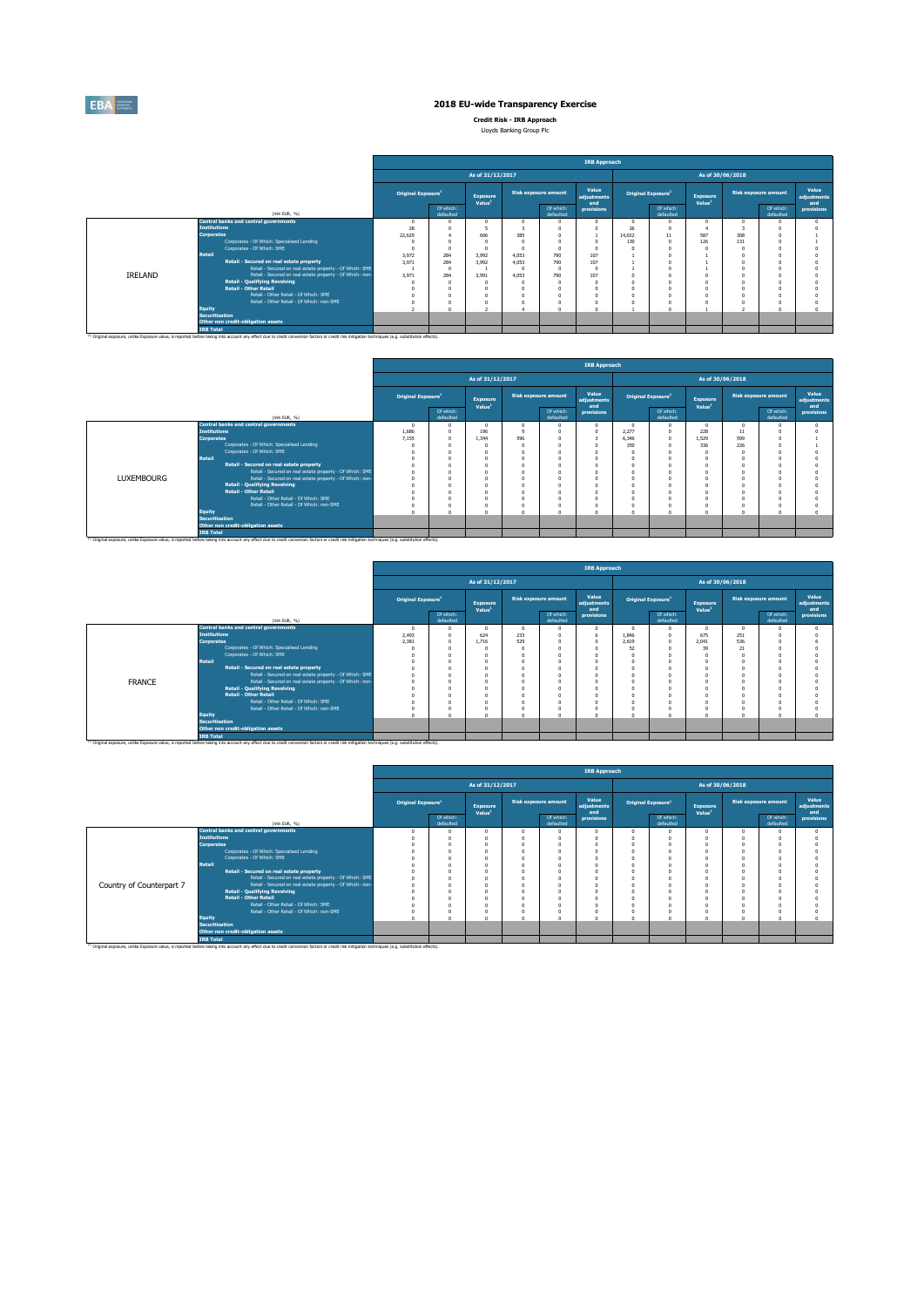

**Credit Risk - IRB Approach** Lloyds Banking Group Plc

|                          |                       |                                                                                                                                                                                                               | <b>IRB Approach</b>                   |                        |                                |  |                             |                             |  |                        |                                |                  |                             |                             |
|--------------------------|-----------------------|---------------------------------------------------------------------------------------------------------------------------------------------------------------------------------------------------------------|---------------------------------------|------------------------|--------------------------------|--|-----------------------------|-----------------------------|--|------------------------|--------------------------------|------------------|-----------------------------|-----------------------------|
|                          |                       |                                                                                                                                                                                                               |                                       |                        | As of 31/12/2017               |  |                             |                             |  |                        |                                | As of 30/06/2018 |                             |                             |
|                          |                       |                                                                                                                                                                                                               | <b>Original Exposure</b> <sup>1</sup> |                        | Exposure<br>Value <sup>1</sup> |  | <b>Risk exposure amount</b> | Value<br>adiustments<br>and |  | Original Exposure1     | Exposure<br>Value <sup>1</sup> |                  | <b>Risk exposure amount</b> | Value<br>adiustments<br>and |
|                          |                       | (mln EUR, %)                                                                                                                                                                                                  |                                       | Of which:<br>defaulted |                                |  | Of which:<br>defaulted      | provisions                  |  | Of which:<br>defaulted |                                |                  | Of which:<br>defaulted      | provisions                  |
|                          |                       | <b>Central banks and central governments</b>                                                                                                                                                                  |                                       |                        | $\Omega$                       |  |                             |                             |  |                        | n                              |                  |                             |                             |
|                          | <b>Institutions</b>   |                                                                                                                                                                                                               |                                       |                        |                                |  |                             |                             |  |                        |                                |                  |                             |                             |
|                          | <b>Corporates</b>     |                                                                                                                                                                                                               |                                       |                        |                                |  |                             |                             |  |                        | $\Omega$                       |                  |                             |                             |
|                          |                       | Corporates - Of Which: Specialised Lending                                                                                                                                                                    |                                       | n                      |                                |  |                             |                             |  |                        | $\Omega$                       |                  |                             |                             |
|                          |                       | Corporates - Of Which: SME                                                                                                                                                                                    |                                       | n                      |                                |  |                             |                             |  |                        |                                |                  |                             |                             |
|                          | Retail                |                                                                                                                                                                                                               |                                       |                        |                                |  |                             |                             |  |                        |                                |                  |                             |                             |
|                          |                       | Retail - Secured on real estate property                                                                                                                                                                      |                                       |                        |                                |  |                             |                             |  |                        |                                |                  |                             |                             |
|                          |                       | Retail - Secured on real estate property - Of Which: SME                                                                                                                                                      |                                       | n                      |                                |  |                             |                             |  |                        | $\Omega$                       |                  |                             |                             |
| Country of Counterpart 8 |                       | Retail - Secured on real estate property - Of Which: non-                                                                                                                                                     |                                       |                        |                                |  |                             |                             |  |                        |                                |                  |                             |                             |
|                          |                       | <b>Retail - Qualifying Revolving</b>                                                                                                                                                                          |                                       |                        |                                |  |                             |                             |  |                        |                                |                  |                             |                             |
|                          |                       | <b>Retail - Other Retail</b>                                                                                                                                                                                  |                                       |                        |                                |  |                             |                             |  |                        |                                |                  |                             |                             |
|                          |                       | Retail - Other Retail - Of Which: SME                                                                                                                                                                         |                                       | n                      |                                |  |                             |                             |  |                        | n                              |                  |                             |                             |
|                          |                       | Retail - Other Retail - Of Which: non-SME                                                                                                                                                                     |                                       | n                      |                                |  |                             |                             |  |                        | $\Omega$                       |                  |                             |                             |
|                          | Equity                |                                                                                                                                                                                                               |                                       | $\sqrt{2}$             |                                |  |                             |                             |  |                        | $\sim$                         |                  |                             |                             |
|                          | <b>Securitisation</b> |                                                                                                                                                                                                               |                                       |                        |                                |  |                             |                             |  |                        |                                |                  |                             |                             |
|                          |                       | Other non credit-obligation assets                                                                                                                                                                            |                                       |                        |                                |  |                             |                             |  |                        |                                |                  |                             |                             |
|                          | <b>IRB Total</b>      | <sup>(1)</sup> Original exposure, unlike Exposure value, is reported before taking into account any effect due to credit conversion factors or credit risk mitigation techniques (e.g. substitution effects). |                                       |                        |                                |  |                             |                             |  |                        |                                |                  |                             |                             |

|                          |                       |                                                                                                                                                                                                               |                                |                        |                                       |                             | <b>IRB Approach</b>         |                                |                                |                  |                             |                             |
|--------------------------|-----------------------|---------------------------------------------------------------------------------------------------------------------------------------------------------------------------------------------------------------|--------------------------------|------------------------|---------------------------------------|-----------------------------|-----------------------------|--------------------------------|--------------------------------|------------------|-----------------------------|-----------------------------|
|                          |                       |                                                                                                                                                                                                               |                                |                        | As of 31/12/2017                      |                             |                             |                                |                                | As of 30/06/2018 |                             |                             |
|                          |                       |                                                                                                                                                                                                               | Original Exposure <sup>1</sup> |                        | <b>Exposure</b><br>Value <sup>1</sup> | <b>Risk exposure amount</b> | Value<br>adjustments<br>and | Original Exposure <sup>1</sup> | Exposure<br>Value <sup>1</sup> |                  | <b>Risk exposure amount</b> | Value<br>adjustments<br>and |
|                          |                       | (min EUR, %)                                                                                                                                                                                                  |                                | Of which:<br>defaulted |                                       | Of which:<br>defaulted      | provisions                  | Of which:<br>defaulted         |                                |                  | Of which:<br>defaulted      | provisions                  |
|                          |                       | Central banks and central governments                                                                                                                                                                         |                                |                        |                                       |                             |                             |                                | $\Omega$                       |                  |                             |                             |
|                          | <b>Institutions</b>   |                                                                                                                                                                                                               |                                |                        |                                       |                             |                             |                                | n                              |                  |                             |                             |
|                          | <b>Corporates</b>     |                                                                                                                                                                                                               |                                |                        |                                       |                             |                             |                                | n                              |                  |                             |                             |
|                          |                       | Corporates - Of Which: Specialised Lending                                                                                                                                                                    |                                |                        |                                       |                             |                             |                                | $\Omega$                       |                  |                             |                             |
|                          |                       | Corporates - Of Which: SME                                                                                                                                                                                    |                                |                        |                                       |                             |                             |                                | $\Omega$                       |                  |                             |                             |
|                          | <b>Retail</b>         |                                                                                                                                                                                                               |                                |                        |                                       |                             |                             |                                |                                |                  |                             |                             |
|                          |                       | Retail - Secured on real estate property                                                                                                                                                                      |                                |                        |                                       |                             |                             |                                | $\Omega$                       |                  |                             |                             |
|                          |                       | Retail - Secured on real estate property - Of Which: SME                                                                                                                                                      |                                | o                      |                                       |                             |                             |                                | $\Omega$                       |                  |                             |                             |
| Country of Counterpart 9 |                       | Retail - Secured on real estate property - Of Which: non-                                                                                                                                                     |                                |                        |                                       |                             |                             |                                | $\Omega$                       |                  |                             |                             |
|                          |                       | <b>Retail - Qualifying Revolving</b>                                                                                                                                                                          |                                |                        |                                       |                             |                             |                                | n                              |                  |                             |                             |
|                          |                       | <b>Retail - Other Retail</b>                                                                                                                                                                                  |                                |                        |                                       |                             |                             |                                | n                              |                  |                             |                             |
|                          |                       | Retail - Other Retail - Of Which: SME                                                                                                                                                                         |                                |                        |                                       |                             |                             |                                | n                              |                  |                             |                             |
|                          |                       | Retail - Other Retail - Of Which: non-SME                                                                                                                                                                     |                                |                        |                                       |                             |                             |                                | $\Omega$                       |                  |                             |                             |
|                          | Equity                |                                                                                                                                                                                                               |                                |                        |                                       |                             |                             |                                | n                              |                  |                             |                             |
|                          | <b>Securitisation</b> | Other non credit-obligation assets                                                                                                                                                                            |                                |                        |                                       |                             |                             |                                |                                |                  |                             |                             |
|                          |                       |                                                                                                                                                                                                               |                                |                        |                                       |                             |                             |                                |                                |                  |                             |                             |
|                          | <b>IRB Total</b>      | <sup>(3)</sup> Original exposure, unlike Exposure value, is reported before taking into account any effect due to credit conversion factors or credit risk mitigation techniques (e.g. substitution effects). |                                |                        |                                       |                             |                             |                                |                                |                  |                             |                             |

|                           |                                                                                                                                                                                                               | <b>IRB Approach</b>            |                        |                                |  |                             |                             |                                |                        |                                |        |                             |                             |
|---------------------------|---------------------------------------------------------------------------------------------------------------------------------------------------------------------------------------------------------------|--------------------------------|------------------------|--------------------------------|--|-----------------------------|-----------------------------|--------------------------------|------------------------|--------------------------------|--------|-----------------------------|-----------------------------|
|                           |                                                                                                                                                                                                               |                                |                        | As of 31/12/2017               |  |                             |                             |                                |                        | As of 30/06/2018               |        |                             |                             |
|                           |                                                                                                                                                                                                               | Original Exposure <sup>1</sup> |                        | Exposure<br>Value <sup>1</sup> |  | <b>Risk exposure amount</b> | Value<br>adjustments<br>and | Original Exposure <sup>1</sup> |                        | Exposure<br>Value <sup>1</sup> |        | <b>Risk exposure amount</b> | Value<br>adjustments<br>and |
|                           | (mln EUR, %)                                                                                                                                                                                                  |                                | Of which:<br>defaulted |                                |  | Of which:<br>defaulted      | provisions                  |                                | Of which:<br>defaulted |                                |        | Of which:<br>defaulted      | provisions                  |
|                           | <b>Central banks and central governments</b>                                                                                                                                                                  |                                |                        |                                |  |                             |                             |                                |                        |                                |        |                             |                             |
|                           | <b>Institutions</b>                                                                                                                                                                                           |                                |                        |                                |  |                             |                             |                                |                        |                                |        |                             |                             |
|                           | <b>Corporates</b>                                                                                                                                                                                             |                                |                        |                                |  |                             |                             | $\Omega$                       |                        |                                |        |                             |                             |
|                           | Corporates - Of Which: Specialised Lending                                                                                                                                                                    |                                |                        |                                |  |                             |                             | $\Omega$                       |                        |                                |        |                             |                             |
|                           | Corporates - Of Which: SME                                                                                                                                                                                    |                                |                        |                                |  |                             |                             | $\Omega$                       |                        |                                |        |                             |                             |
|                           | Retail                                                                                                                                                                                                        |                                |                        |                                |  |                             |                             | n                              |                        |                                |        |                             |                             |
|                           | Retail - Secured on real estate property                                                                                                                                                                      |                                |                        |                                |  |                             |                             |                                |                        |                                |        |                             |                             |
|                           | Retail - Secured on real estate property - Of Which: SME                                                                                                                                                      |                                |                        |                                |  |                             |                             |                                |                        |                                |        |                             |                             |
| Country of Counterpart 10 | Retail - Secured on real estate property - Of Which: non-<br><b>Retail - Qualifying Revolving</b>                                                                                                             |                                |                        |                                |  |                             |                             | $\sqrt{2}$                     |                        |                                |        |                             |                             |
|                           | Retail - Other Retail                                                                                                                                                                                         |                                |                        |                                |  |                             |                             |                                |                        |                                |        |                             |                             |
|                           | Retail - Other Retail - Of Which: SME                                                                                                                                                                         |                                |                        |                                |  |                             |                             | $\Omega$<br>$\Omega$           |                        |                                |        |                             |                             |
|                           | Retail - Other Retail - Of Which: non-SME                                                                                                                                                                     |                                |                        |                                |  |                             |                             |                                |                        |                                |        |                             |                             |
|                           | Equity                                                                                                                                                                                                        | $\overline{a}$                 |                        |                                |  |                             |                             | $\sim$                         | $\sim$                 |                                | $\sim$ | $\sim$                      |                             |
|                           | <b>Securitisation</b>                                                                                                                                                                                         |                                |                        |                                |  |                             |                             |                                |                        |                                |        |                             |                             |
|                           | Other non credit-obligation assets                                                                                                                                                                            |                                |                        |                                |  |                             |                             |                                |                        |                                |        |                             |                             |
|                           | <b>IRB Total</b>                                                                                                                                                                                              |                                |                        |                                |  |                             |                             |                                |                        |                                |        |                             |                             |
|                           | <sup>(3)</sup> Original exposure, unlike Exposure value, is reported before taking into account any effect due to credit conversion factors or credit risk mitigation techniques (e.g. substitution effects). |                                |                        |                                |  |                             |                             |                                |                        |                                |        |                             |                             |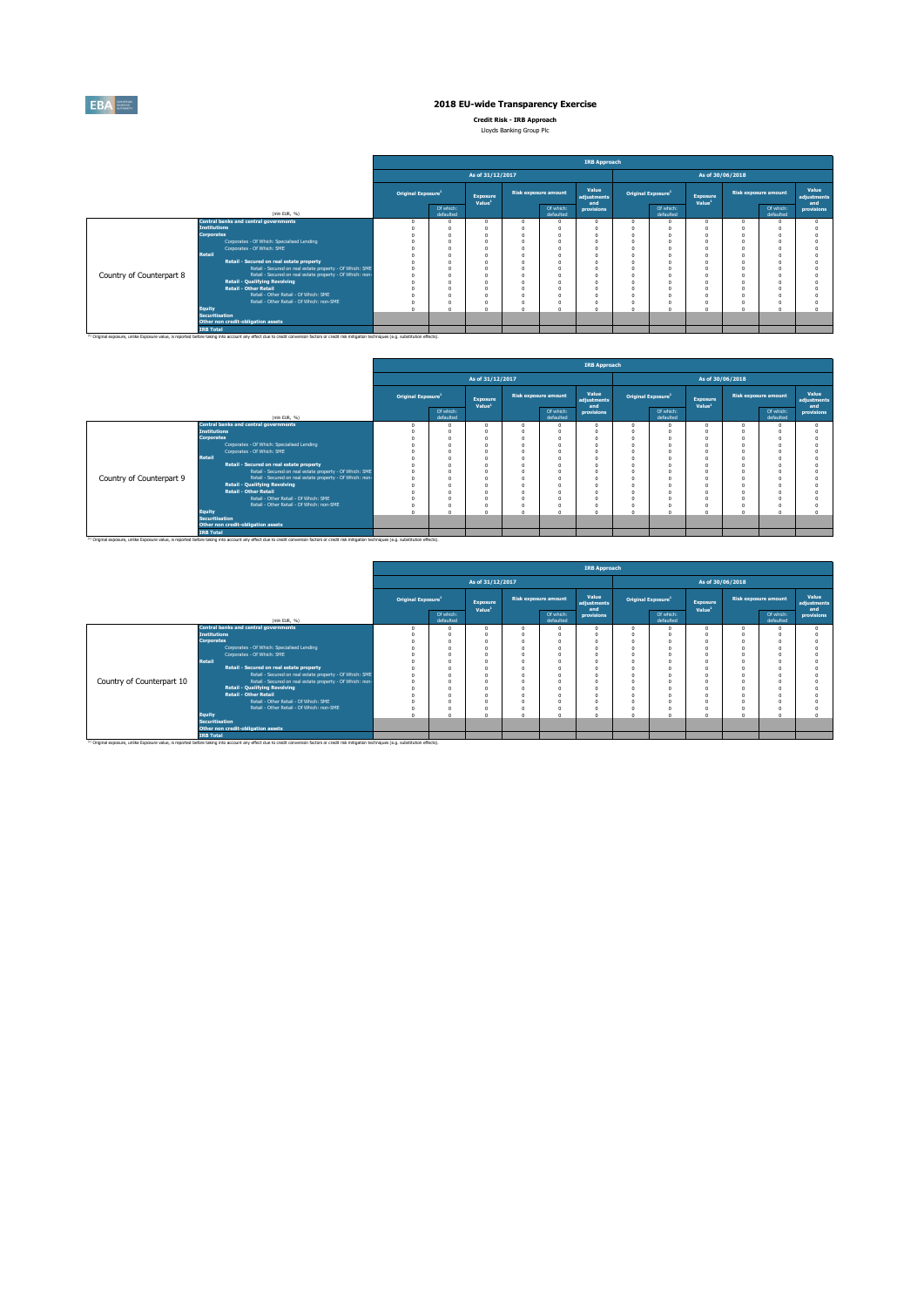

#### **Sovereign Exposure**

#### Lloyds Banking Group Plc

| (mln EUR)                                          |            |                                          |                   |                      |                                         |                   |                                        |                        | As of 31/12/2017  |                   |                        |                   |                          |                        |                   |                         |                        |                   |
|----------------------------------------------------|------------|------------------------------------------|-------------------|----------------------|-----------------------------------------|-------------------|----------------------------------------|------------------------|-------------------|-------------------|------------------------|-------------------|--------------------------|------------------------|-------------------|-------------------------|------------------------|-------------------|
|                                                    |            |                                          |                   |                      | Memo: breakdown by accounting portfolio |                   |                                        |                        |                   |                   |                        |                   |                          |                        |                   |                         |                        |                   |
|                                                    |            | <b>Financial assets: Carrying Amount</b> |                   |                      |                                         |                   | <b>Designated at</b>                   |                        |                   |                   |                        |                   |                          |                        |                   |                         |                        |                   |
| <b>Country / Region</b>                            |            |                                          |                   | <b>Held for</b>      |                                         |                   | fair value                             |                        |                   | Available-for-    |                        |                   | <b>Loans and</b>         |                        |                   | Held-to-                |                        |                   |
|                                                    |            | of which:<br>loans and                   | of which:<br>debt | trading <sup>1</sup> | of which:<br>Loans and                  | of which:<br>Debt | through profit<br>or loss <sup>2</sup> | of which:<br>Loans and | of which:<br>Debt | $\mathsf{safe}^3$ | of which:<br>Loans and | of which:<br>Debt | Receivables <sup>4</sup> | of which:<br>Loans and | of which:<br>Debt | maturity<br>investments | of which:<br>Loans and | of which:<br>Debt |
|                                                    |            | advances                                 | securities        |                      | advances                                | securities        |                                        | advances               | securities        |                   | advances               | securities        |                          | advances               | securities        |                         | advances               | securities        |
| <b>TOTAL - ALL COUNTRIES</b>                       | 51,687.7   | 1,478.8                                  | 50,208.9          | 11,067.5             | 0.0                                     | 11,067.5          | 20.8                                   | 0.0                    | 20.8              | 39,120.5          | 0.0                    | 39,120.5          | 1,478.8                  | 1,478.8                | 0.0               | 0.0                     | 0.0                    | 0.0               |
| <b>Austria</b>                                     | 0.0        | 0.0                                      | 0.0               |                      |                                         |                   |                                        |                        |                   |                   |                        |                   |                          |                        |                   |                         |                        |                   |
| <b>Belgium</b>                                     | 25.2       | 0.0                                      | 25.2              |                      |                                         |                   |                                        |                        |                   |                   |                        |                   |                          |                        |                   |                         |                        |                   |
| <b>Bulgaria</b>                                    | 0.0        | 0.0                                      | 0.0               |                      |                                         |                   |                                        |                        |                   |                   |                        |                   |                          |                        |                   |                         |                        |                   |
| Croatia                                            | 0.0        | 0.0                                      | 0.0               |                      |                                         |                   |                                        |                        |                   |                   |                        |                   |                          |                        |                   |                         |                        |                   |
| <b>Cyprus</b>                                      | 0.0        | 0.0                                      | 0.0               |                      |                                         |                   |                                        |                        |                   |                   |                        |                   |                          |                        |                   |                         |                        |                   |
| <b>Czech Republic</b>                              | 0.0        | 0.0                                      | 0.0               |                      |                                         |                   |                                        |                        |                   |                   |                        |                   |                          |                        |                   |                         |                        |                   |
| <b>Denmark</b>                                     | 0.0        | 0.0                                      | 0.0               |                      |                                         |                   |                                        |                        |                   |                   |                        |                   |                          |                        |                   |                         |                        |                   |
| <b>Estonia</b>                                     | 0.0        | 0.0                                      | 0.0               |                      |                                         |                   |                                        |                        |                   |                   |                        |                   |                          |                        |                   |                         |                        |                   |
| Finland                                            | 17.3       | 0.0                                      | 17.3              |                      |                                         |                   |                                        |                        |                   |                   |                        |                   |                          |                        |                   |                         |                        |                   |
| France                                             | 172.2      | 0.0                                      | 172.2             |                      |                                         |                   |                                        |                        |                   |                   |                        |                   |                          |                        |                   |                         |                        |                   |
| Germany                                            | 186.1      | 0.0                                      | 186.1             |                      |                                         |                   |                                        |                        |                   |                   |                        |                   |                          |                        |                   |                         |                        |                   |
| Greece                                             | 0.0        | 0.0                                      | 0.0               |                      |                                         |                   |                                        |                        |                   |                   |                        |                   |                          |                        |                   |                         |                        |                   |
| <b>Hungary</b>                                     | 0.0        | 0.0                                      | 0.0               |                      |                                         |                   |                                        |                        |                   |                   |                        |                   |                          |                        |                   |                         |                        |                   |
| <b>Ireland</b><br>Italy                            | 0.0<br>0.0 | 0.0                                      | 0.0               |                      |                                         |                   |                                        |                        |                   |                   |                        |                   |                          |                        |                   |                         |                        |                   |
| Latvia                                             | 0.0        | 0.0<br>0.0                               | 0.0<br>0.0        |                      |                                         |                   |                                        |                        |                   |                   |                        |                   |                          |                        |                   |                         |                        |                   |
| Lithuania                                          | 0.0        | 0.0                                      | 0.0               |                      |                                         |                   |                                        |                        |                   |                   |                        |                   |                          |                        |                   |                         |                        |                   |
| Luxembourg                                         | 0.0        | 0.0                                      | 0.0               |                      |                                         |                   |                                        |                        |                   |                   |                        |                   |                          |                        |                   |                         |                        |                   |
| <b>Malta</b>                                       | 0.0        | 0.0                                      | 0.0               |                      |                                         |                   |                                        |                        |                   |                   |                        |                   |                          |                        |                   |                         |                        |                   |
| <b>Netherlands</b>                                 | 0.0        | 0.0                                      | 0.0               |                      |                                         |                   |                                        |                        |                   |                   |                        |                   |                          |                        |                   |                         |                        |                   |
| Poland                                             | 0.0        | 0.0                                      | 0.0               |                      |                                         |                   |                                        |                        |                   |                   |                        |                   |                          |                        |                   |                         |                        |                   |
| Portugal                                           | 0.0        | 0.0                                      | 0.0               |                      |                                         |                   |                                        |                        |                   |                   |                        |                   |                          |                        |                   |                         |                        |                   |
| <b>Romania</b>                                     | 0.0        | 0.0                                      | 0.0               |                      |                                         |                   |                                        |                        |                   |                   |                        |                   |                          |                        |                   |                         |                        |                   |
|                                                    | 0.0        | 0.0                                      | 0.0               |                      |                                         |                   |                                        |                        |                   |                   |                        |                   |                          |                        |                   |                         |                        |                   |
| Slovakia<br>Slovenia                               | 0.0        | 0.0                                      | 0.0               |                      |                                         |                   |                                        |                        |                   |                   |                        |                   |                          |                        |                   |                         |                        |                   |
| <b>Spain</b>                                       | 0.0        | 0.0                                      | 0.0               |                      |                                         |                   |                                        |                        |                   |                   |                        |                   |                          |                        |                   |                         |                        |                   |
| <b>Sweden</b>                                      | 347.8      | 0.0                                      | 347.8             |                      |                                         |                   |                                        |                        |                   |                   |                        |                   |                          |                        |                   |                         |                        |                   |
| <b>United Kingdom</b>                              | 43,019.9   | 1,304.3                                  | 41,715.6          |                      |                                         |                   |                                        |                        |                   |                   |                        |                   |                          |                        |                   |                         |                        |                   |
| <b>Iceland</b>                                     | 0.0        | 0.0                                      | 0.0               |                      |                                         |                   |                                        |                        |                   |                   |                        |                   |                          |                        |                   |                         |                        |                   |
| Liechtenstein                                      | 0.0        | 0.0                                      | 0.0               |                      |                                         |                   |                                        |                        |                   |                   |                        |                   |                          |                        |                   |                         |                        |                   |
| <b>Norway</b>                                      | 0.0        | 0.0                                      | 0.0               |                      |                                         |                   |                                        |                        |                   |                   |                        |                   |                          |                        |                   |                         |                        |                   |
| Switzerland                                        | 0.0        | 0.0                                      | 0.0               |                      |                                         |                   |                                        |                        |                   |                   |                        |                   |                          |                        |                   |                         |                        |                   |
| <b>Australia</b>                                   | 0.0        | 0.0                                      | 0.0               |                      |                                         |                   |                                        |                        |                   |                   |                        |                   |                          |                        |                   |                         |                        |                   |
| Canada                                             | 83.7       | 0.0                                      | 83.7              |                      |                                         |                   |                                        |                        |                   |                   |                        |                   |                          |                        |                   |                         |                        |                   |
| China                                              | 0.0        | 0.0                                      | 0.0               |                      |                                         |                   |                                        |                        |                   |                   |                        |                   |                          |                        |                   |                         |                        |                   |
| <b>Hong Kong</b>                                   | 0.0        | 0.0                                      | 0.0               |                      |                                         |                   |                                        |                        |                   |                   |                        |                   |                          |                        |                   |                         |                        |                   |
| <b>Japan</b>                                       | 0.0        | 0.0                                      | 0.0               |                      |                                         |                   |                                        |                        |                   |                   |                        |                   |                          |                        |                   |                         |                        |                   |
| <b>U.S.</b>                                        | 7,660.8    | 0.0                                      | 7,660.8           |                      |                                         |                   |                                        |                        |                   |                   |                        |                   |                          |                        |                   |                         |                        |                   |
| Other advanced economies non EEA                   | 0.0        | 0.0                                      | 0.0               |                      |                                         |                   |                                        |                        |                   |                   |                        |                   |                          |                        |                   |                         |                        |                   |
| Other Central and eastern Europe countries non EEA | 0.0        | 0.0                                      | 0.0               |                      |                                         |                   |                                        |                        |                   |                   |                        |                   |                          |                        |                   |                         |                        |                   |
| <b>Middle East</b>                                 | 173.2      | 173.2                                    | 0.0               |                      |                                         |                   |                                        |                        |                   |                   |                        |                   |                          |                        |                   |                         |                        |                   |
| <b>Latin America and the Caribbean</b>             | 0.0        | 0.0                                      | 0.0               |                      |                                         |                   |                                        |                        |                   |                   |                        |                   |                          |                        |                   |                         |                        |                   |
| <b>Africa</b>                                      | 0.0        | 0.0                                      | 0.0               |                      |                                         |                   |                                        |                        |                   |                   |                        |                   |                          |                        |                   |                         |                        |                   |
| <b>Others</b>                                      | 1.3        | 1.3                                      | 0.0               |                      |                                         |                   |                                        |                        |                   |                   |                        |                   |                          |                        |                   |                         |                        |                   |
| Note:                                              |            |                                          |                   |                      |                                         |                   |                                        |                        |                   |                   |                        |                   |                          |                        |                   |                         |                        |                   |

<mark>Mote</mark>s<br>The information disclosed in this template is sourced from FINREP templates F 20 and F 04.<br>The information reposual exposures are concept as defined in paragaph 41 (b) of Arnex V of ITS on Supervisory reporting: "c

Redions:<br>Other advanced non EEA: Israel, Korea, New Zealand, Russia, San Marino, Singapore and Taiwan.<br>Middle East: Bahrain, Dibouti, Iran, Jaca, Kowait, Lebanon, Libra, Osminican, Osminican Marino, Singapore and Taiwan, S

#### (1) Includes "Trading financial assets" portfolio for banks reporting under GAAP

<sup>01</sup> Includes "Non-trading non-derivative financial assets measured at fair value thor lost foor the lost of one of one of one of one of one of one of one of one of one of one of one of o<br><sup>03</sup> Includes "Non-trading oon-der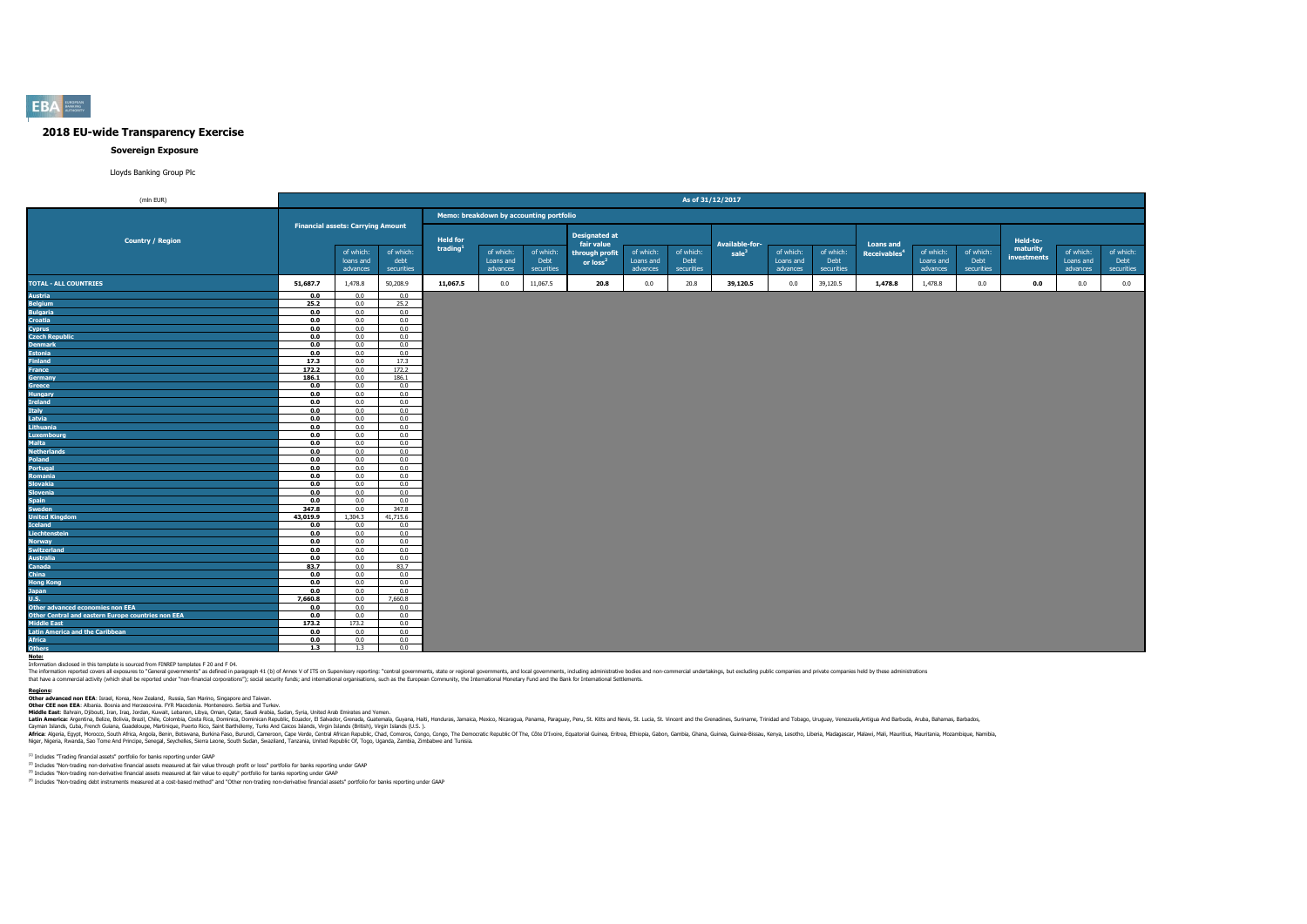

|  | <b>Lloyds Banking Group Plc</b> |  |
|--|---------------------------------|--|
|  |                                 |  |

|                                                                                                                                           |                         |                                                                    |                                                                                                   |                                                |                                                    |                                                                                                                | As of 30/06/2018                                |                                      |                    |                 |                                      |                |                                    |                                  |
|-------------------------------------------------------------------------------------------------------------------------------------------|-------------------------|--------------------------------------------------------------------|---------------------------------------------------------------------------------------------------|------------------------------------------------|----------------------------------------------------|----------------------------------------------------------------------------------------------------------------|-------------------------------------------------|--------------------------------------|--------------------|-----------------|--------------------------------------|----------------|------------------------------------|----------------------------------|
|                                                                                                                                           |                         |                                                                    |                                                                                                   |                                                |                                                    |                                                                                                                | <b>Direct exposures</b>                         |                                      |                    |                 |                                      |                |                                    |                                  |
|                                                                                                                                           | (mln EUR)               |                                                                    |                                                                                                   | On balance sheet                               |                                                    |                                                                                                                |                                                 |                                      | <b>Derivatives</b> |                 |                                      |                | <b>Off balance sheet</b>           |                                  |
|                                                                                                                                           |                         |                                                                    |                                                                                                   |                                                |                                                    |                                                                                                                |                                                 | Derivatives with positive fair value |                    |                 | Derivatives with negative fair value |                | <b>Off-balance sheet exposures</b> |                                  |
| <b>Residual Maturity</b>                                                                                                                  | <b>Country / Region</b> | Total gross carrying amount of non-<br>derivative financial assets | <b>Total carrying amount of</b><br>non-derivative financial<br>assets (net of short<br>positions) | of which: Financial assets<br>held for trading | designated at fair value<br>through profit or loss | of which: Financial assets   of which: Financial assets at<br>fair value through other<br>comprehensive income | of which: Financial assets at<br>amortised cost | Carrying amount                      | Notional amount    | Carrying amount | Notional amount                      | <b>Nominal</b> | Provisions                         | Risk weighted<br>exposure amount |
| $[0 - 3M]$<br>[3M-1Y]<br>[ 1Y - 2Y [<br>[ 2Y - 3Y [<br>[3Y - 5Y [<br>[5Y - 10Y [<br>$[10Y - more]$<br>Total                               | Austria                 |                                                                    |                                                                                                   |                                                |                                                    |                                                                                                                |                                                 |                                      |                    |                 |                                      |                |                                    |                                  |
| $[0 - 3M]$<br>$[3M - 1Y]$<br><b>F 1Y - 2Y F</b><br><b>F2Y - 3Y F</b><br>$[3Y - SY]$<br><b>FSY - 10Y F</b><br>[10Y - more                  | Belgium                 |                                                                    |                                                                                                   |                                                |                                                    |                                                                                                                |                                                 |                                      |                    |                 |                                      |                |                                    |                                  |
| Total<br>$10 - 3M1$<br>$13M - 1Y1$<br><b>F 1Y - 2Y F</b><br><b>F2Y - 3Y F</b><br>[3Y - 5Y  <br><b>FSY - 10Y F</b><br>[10Y - more<br>Total | <b>Bulgaria</b>         |                                                                    |                                                                                                   |                                                |                                                    |                                                                                                                |                                                 |                                      |                    |                 |                                      |                |                                    |                                  |
| 10-3MT<br>13M-1YT<br>11Y-2YT<br>12Y-3YT<br><b>13Y - 5Y F</b><br><b>FSY - 10Y F</b><br>[10Y - more<br>Total                                | Cyprus                  |                                                                    |                                                                                                   |                                                |                                                    |                                                                                                                |                                                 |                                      |                    |                 |                                      |                |                                    |                                  |
| T0-3MT<br>$[3M - 1Y]$<br>$11Y - 2YI$<br>[ 2Y - 3Y ]<br>[ 3Y - 5Y ]<br>[5Y - 10Y [<br>[10Y - more                                          | <b>Czech Republic</b>   |                                                                    |                                                                                                   |                                                |                                                    |                                                                                                                |                                                 |                                      |                    |                 |                                      |                |                                    |                                  |
| Total<br>TO-3MT<br>[ 3M - 1Y  <br>[ 1Y - 2Y  <br>  2Y - 3Y  <br>  3Y - 5Y  <br>  5Y - 10Y  <br>[10Y - more<br>Total                       | Denmark                 |                                                                    |                                                                                                   |                                                |                                                    |                                                                                                                |                                                 |                                      |                    |                 |                                      |                |                                    |                                  |
| $10 - 3M1$<br>[3M-1Y]<br><b>F 1Y - 2Y F</b><br><b>F2Y - 3Y F</b><br>[3Y - 5Y  <br><b>FSY - 10Y F</b><br><b>T10Y</b> - more<br>Total       | Estonia                 |                                                                    |                                                                                                   |                                                |                                                    |                                                                                                                |                                                 |                                      |                    |                 |                                      |                |                                    |                                  |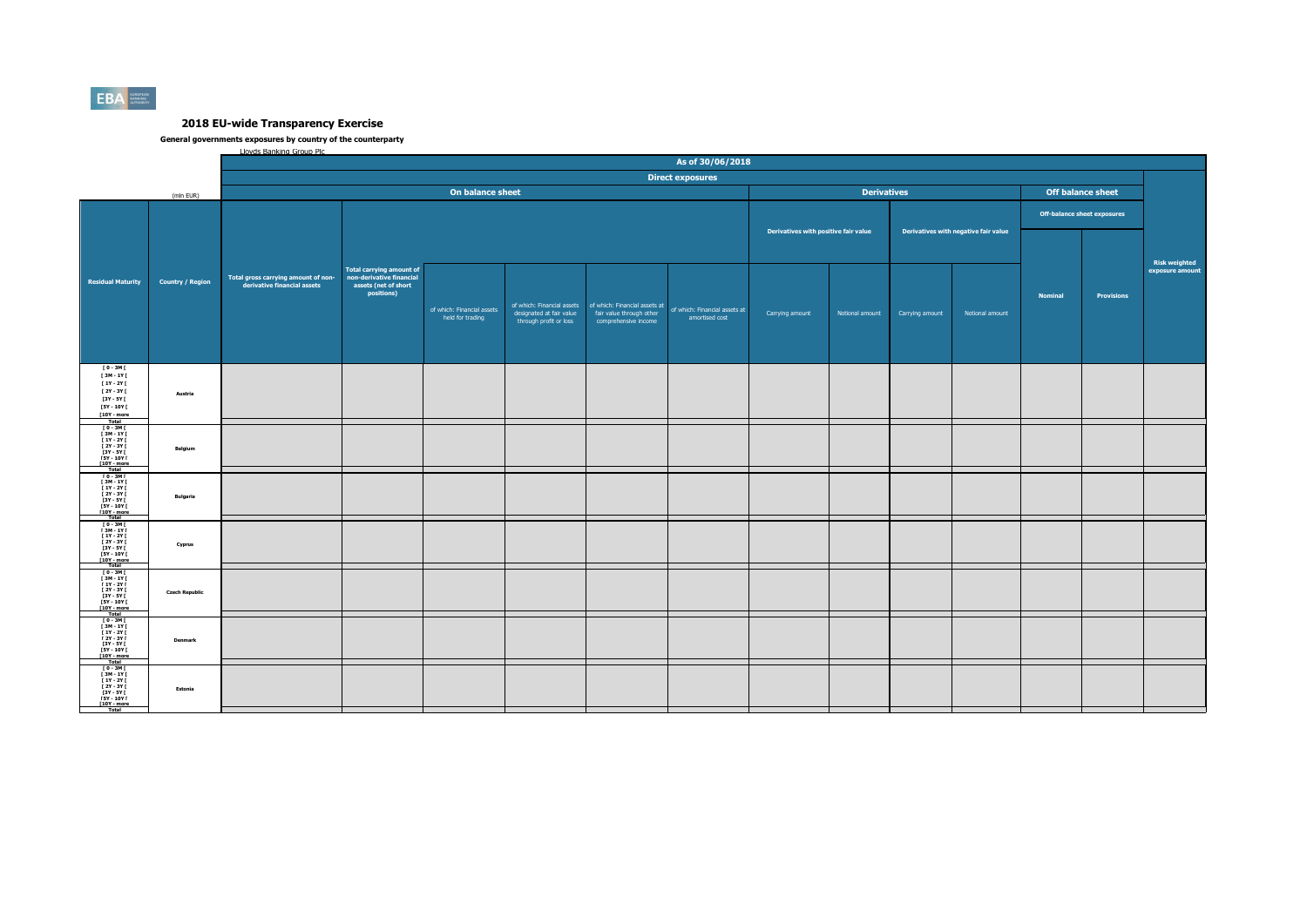

| Lloyds Banking Group Plc. |  |
|---------------------------|--|
|                           |  |

|                                                                                                                                               |                         |                                                                    |                                                                                                   |                                                |                                                                                  |                                                                                   | As of 30/06/2018                                |                                      |                    |                      |                                      |                                    |                                  |                                         |
|-----------------------------------------------------------------------------------------------------------------------------------------------|-------------------------|--------------------------------------------------------------------|---------------------------------------------------------------------------------------------------|------------------------------------------------|----------------------------------------------------------------------------------|-----------------------------------------------------------------------------------|-------------------------------------------------|--------------------------------------|--------------------|----------------------|--------------------------------------|------------------------------------|----------------------------------|-----------------------------------------|
|                                                                                                                                               |                         |                                                                    |                                                                                                   |                                                |                                                                                  |                                                                                   | <b>Direct exposures</b>                         |                                      |                    |                      |                                      |                                    |                                  |                                         |
|                                                                                                                                               | (mln EUR)               |                                                                    |                                                                                                   | On balance sheet                               |                                                                                  |                                                                                   |                                                 |                                      | <b>Derivatives</b> |                      |                                      | <b>Off balance sheet</b>           |                                  |                                         |
|                                                                                                                                               |                         |                                                                    |                                                                                                   |                                                |                                                                                  |                                                                                   |                                                 | Derivatives with positive fair value |                    |                      | Derivatives with negative fair value | <b>Off-balance sheet exposures</b> |                                  |                                         |
| <b>Residual Maturity</b>                                                                                                                      | <b>Country / Region</b> | Total gross carrying amount of non-<br>derivative financial assets | <b>Total carrying amount of</b><br>non-derivative financial<br>assets (net of short<br>positions) | of which: Financial assets<br>held for trading | of which: Financial assets<br>designated at fair value<br>through profit or loss | of which: Financial assets at<br>fair value through other<br>comprehensive income | of which: Financial assets at<br>amortised cost | Carrying amount                      | Notional amount    | Carrying amount      | Notional amount                      | <b>Nominal</b>                     | <b>Provisions</b>                | <b>Risk weighted</b><br>exposure amount |
| $\begin{array}{c} 10 - 3M1 \\ 13M - 1Y1 \end{array}$<br>$[1Y - 2Y]$<br>$12Y - 3Y$<br>[3Y - 5Y  <br><b>F5Y - 10Y F</b><br>[10Y - more<br>Total | Finland                 | $\Omega$<br>17<br>$\Omega$<br>$\Omega$<br>$\sim$<br>17             | 17<br>17                                                                                          | $\sqrt{2}$<br>$\overline{0}$                   | $\mathbf{r}$<br>$\overline{\bullet}$                                             | $\Omega$<br>17 <sup>7</sup><br>$\Omega$<br>$\sim$<br>17                           | $\sim$<br>$\overline{\bullet}$                  | $\overline{ }$                       | $^{\circ}$         | ī                    | $\overline{\bullet}$                 | n<br>$\overline{0}$                | $\overline{0}$                   | $\overline{\phantom{a}}$                |
| T 0 - 3M F<br><b>F3M-1YF</b><br><b>F 1Y - 2Y F</b><br><b>F2Y - 3Y F</b><br>[3Y - 5Y F<br><b>FSY - 10Y F</b><br><b>F10Y</b> - more             | France                  | $\overline{0}$<br>39<br>69<br>62<br>$^{\circ}$<br>$\theta$         | $\overline{0}$<br>39<br>69<br>62<br>$\sim$                                                        | $^{\circ}$<br>$\mathbf{r}$                     | $\circ$<br>$\overline{0}$                                                        | $\circ$<br>39<br>69<br>62<br>$\Omega$                                             | $\overline{0}$                                  |                                      |                    |                      | $\overline{0}$                       | $\Omega$<br>$\overline{0}$         | ō                                | $\overline{0}$                          |
| $10 - 3M1$<br>[3M-1Y]<br>$11Y - 2YI$<br><b>F2Y - 3Y F</b><br><b>13Y - 5Y F</b><br>[5Y - 10Y [<br>[10Y - more<br><b>Total</b>                  | Germany                 | 169<br>20<br>$\bf8$<br>76<br>45<br>10<br>67<br>228                 | 169<br>76<br>36<br>10<br>67<br>$-82$<br>135                                                       | $\bullet$                                      | $\bullet$                                                                        | 169<br>20<br>21<br>67<br>17<br>125                                                | $\overline{\phantom{a}}$                        | $\Omega$<br>$\bullet$                | $\bullet$          | $\overline{\bullet}$ | $\overline{\bullet}$                 | n<br>$\overline{\bullet}$          | $\Omega$<br>$\overline{\bullet}$ | $\overline{\phantom{a}}$                |
| $10 - 3M$<br><b>F3M-1YF</b><br><b>F 1Y - 2Y F</b><br><b>F2Y - 3Y F</b><br>$13Y - SYI$<br><b>FSY - 10Y F</b><br>[10Y - more<br>Total           | Croatia                 |                                                                    |                                                                                                   |                                                |                                                                                  |                                                                                   |                                                 |                                      |                    |                      |                                      |                                    |                                  |                                         |
| [ 0 - 3M [<br>[ 3M - 1Y [<br><b>F 1Y - 2Y F</b><br><b>F2Y - 3Y F</b><br>[3Y - 5Y [<br><b>F5Y - 10Y F</b><br>[10Y - more<br>Total              | Greece                  |                                                                    |                                                                                                   |                                                |                                                                                  |                                                                                   |                                                 |                                      |                    |                      |                                      |                                    |                                  |                                         |
| $10 - 3M1$<br>[ 3M - 1Y [<br>$[1Y - 2Y]$<br>$12Y - 3YI$<br>[3Y - 5Y  <br><b>FSY - 10Y F</b><br>[10Y - more                                    | Hungary                 |                                                                    |                                                                                                   |                                                |                                                                                  |                                                                                   |                                                 |                                      |                    |                      |                                      |                                    |                                  |                                         |
| $10 - 3M$<br>$\begin{array}{c} 13M - 1YI \\ 11Y - 2YI \end{array}$<br>[ 2Y - 3Y [<br>[3Y - 5Y F<br><b>ISY - 10Y F</b><br>[10Y - more<br>Total | Ireland                 |                                                                    |                                                                                                   |                                                |                                                                                  |                                                                                   |                                                 |                                      |                    |                      |                                      |                                    |                                  |                                         |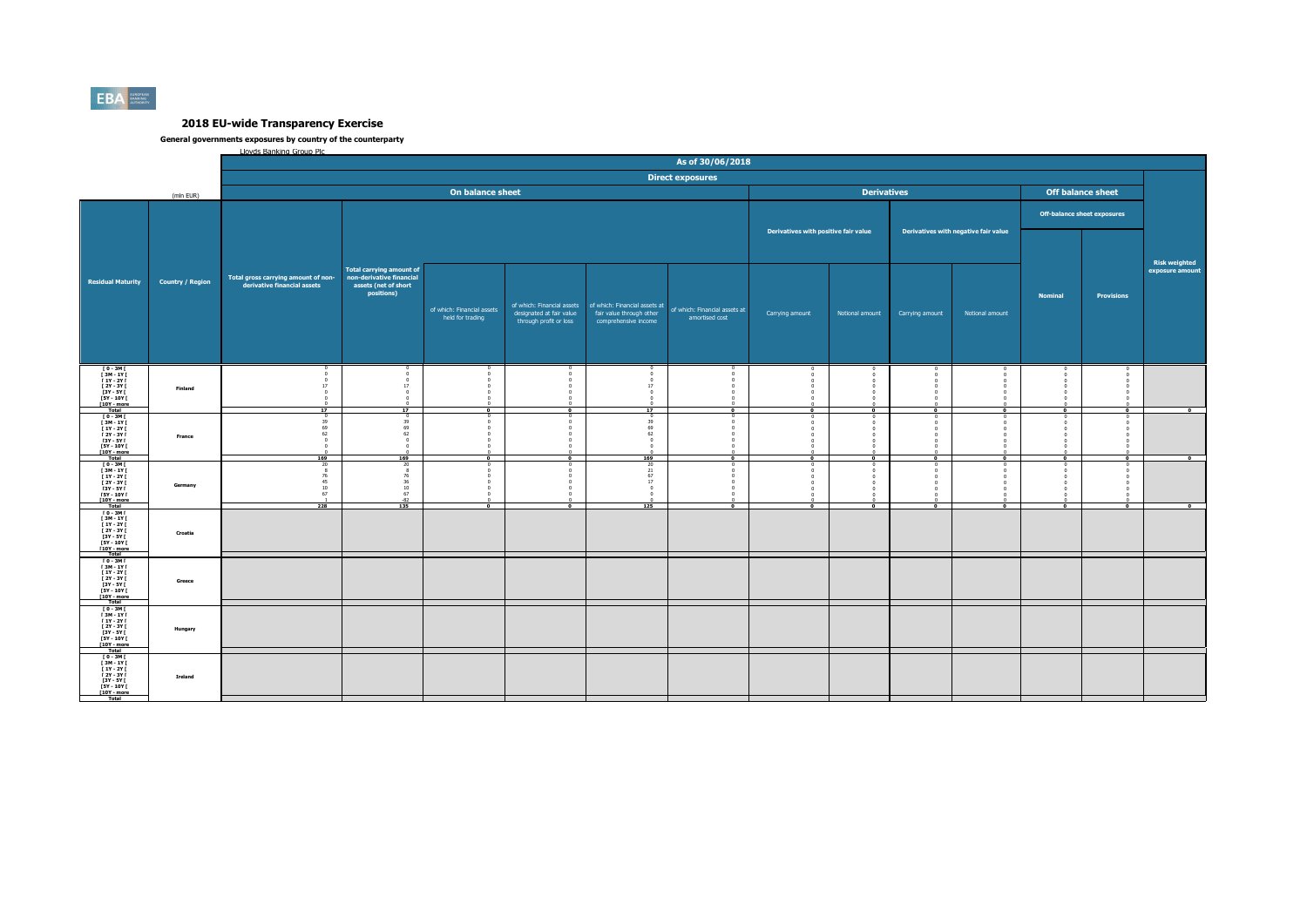

| Lloyds Banking Group Plc |
|--------------------------|
|--------------------------|

|                         | As of 30/06/2018                                                   |                                    |                                                |                                                                                  |                                                  |                                                 |                                                          |                 |                                      |                    |                |                   |                                                                |
|-------------------------|--------------------------------------------------------------------|------------------------------------|------------------------------------------------|----------------------------------------------------------------------------------|--------------------------------------------------|-------------------------------------------------|----------------------------------------------------------|-----------------|--------------------------------------|--------------------|----------------|-------------------|----------------------------------------------------------------|
|                         |                                                                    |                                    |                                                |                                                                                  |                                                  |                                                 |                                                          |                 |                                      |                    |                |                   |                                                                |
| (mln EUR)               |                                                                    |                                    |                                                |                                                                                  |                                                  |                                                 |                                                          |                 |                                      |                    |                |                   |                                                                |
|                         |                                                                    |                                    |                                                |                                                                                  | Derivatives with negative fair value             |                                                 |                                                          |                 |                                      |                    |                |                   |                                                                |
|                         | Total gross carrying amount of non-<br>derivative financial assets | <b>Total carrying amount of</b>    |                                                |                                                                                  |                                                  |                                                 |                                                          |                 |                                      |                    |                |                   | <b>Risk weighted</b><br>exposure amount                        |
| <b>Country / Region</b> |                                                                    | assets (net of short<br>positions) | of which: Financial assets<br>held for trading | of which: Financial assets<br>designated at fair value<br>through profit or loss | fair value through other<br>comprehensive income | of which: Financial assets at<br>amortised cost | Carrying amount                                          | Notional amount | Carrying amount                      | Notional amount    | <b>Nominal</b> | <b>Provisions</b> |                                                                |
| Italy                   |                                                                    |                                    |                                                |                                                                                  |                                                  |                                                 |                                                          |                 |                                      |                    |                |                   |                                                                |
| Latvia                  |                                                                    |                                    |                                                |                                                                                  |                                                  |                                                 |                                                          |                 |                                      |                    |                |                   |                                                                |
| Lithuania               |                                                                    |                                    |                                                |                                                                                  |                                                  |                                                 |                                                          |                 |                                      |                    |                |                   |                                                                |
| Luxembourg              |                                                                    |                                    |                                                |                                                                                  |                                                  |                                                 |                                                          |                 |                                      |                    |                |                   |                                                                |
| Malta                   |                                                                    |                                    |                                                |                                                                                  |                                                  |                                                 |                                                          |                 |                                      |                    |                |                   |                                                                |
| <b>Netherlands</b>      |                                                                    |                                    |                                                |                                                                                  |                                                  |                                                 |                                                          |                 |                                      |                    |                |                   |                                                                |
| Poland                  |                                                                    |                                    |                                                |                                                                                  |                                                  |                                                 |                                                          |                 |                                      |                    |                |                   |                                                                |
|                         |                                                                    |                                    | non-derivative financial                       |                                                                                  | On balance sheet                                 |                                                 | <b>Direct exposures</b><br>of which: Financial assets at |                 | Derivatives with positive fair value | <b>Derivatives</b> |                |                   | <b>Off balance sheet</b><br><b>Off-balance sheet exposures</b> |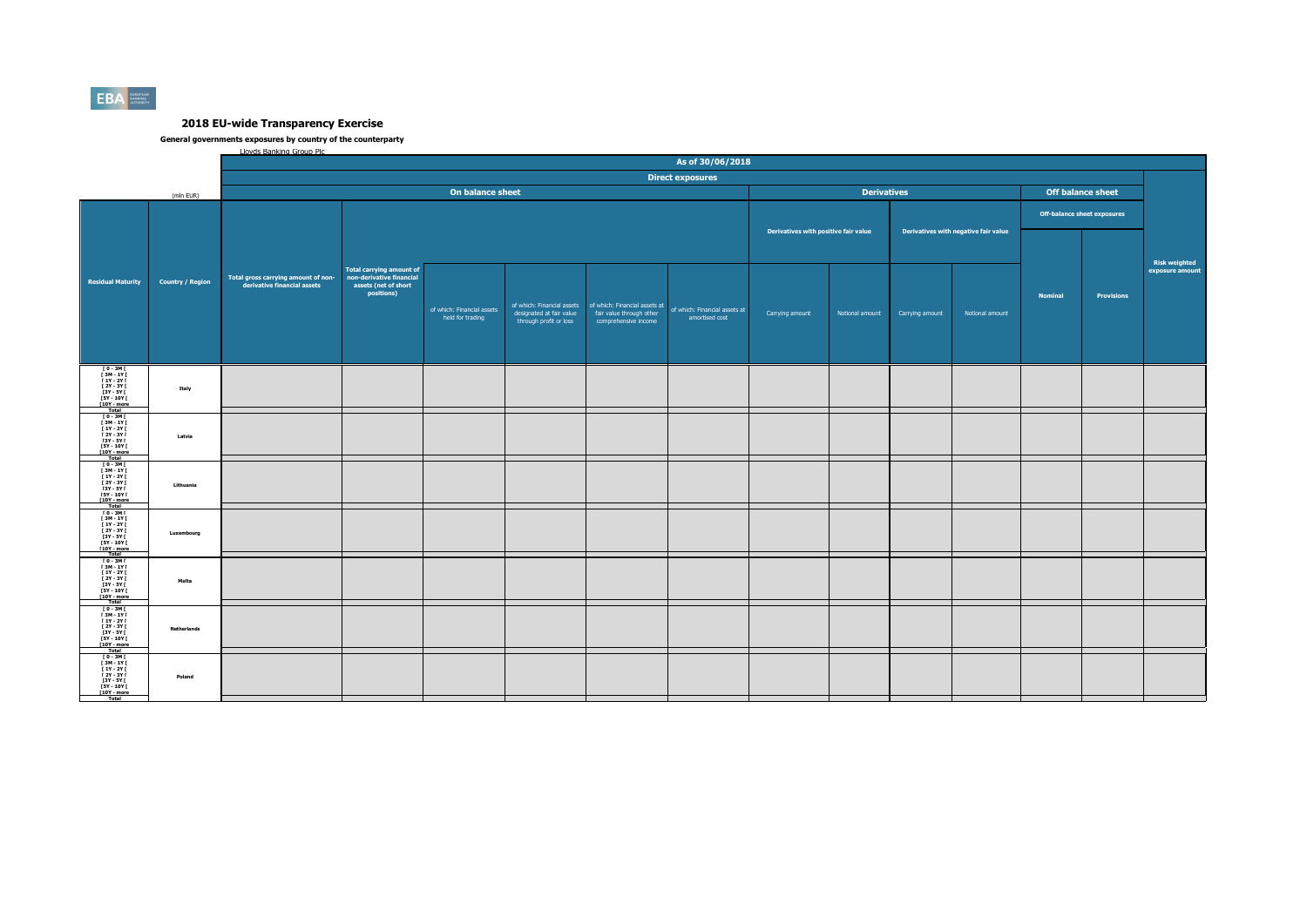

| Lloyds Banking Group Plc. |
|---------------------------|
|---------------------------|

| <b>Direct exposures</b><br><b>Derivatives</b><br>On balance sheet<br><b>Off balance sheet</b><br>(mln EUR)<br><b>Off-balance sheet exposures</b><br>Derivatives with positive fair value<br>Derivatives with negative fair value<br><b>Total carrying amount of</b><br>non-derivative financial<br>Total gross carrying amount of non-<br><b>Residual Maturity</b><br><b>Country / Region</b><br>derivative financial assets<br>assets (net of short<br>positions)<br><b>Nominal</b><br><b>Provisions</b><br>of which: Financial assets at<br>of which: Financial assets<br>of which: Financial assets<br>of which: Financial assets at<br>designated at fair value<br>fair value through other<br>Notional amount<br>Carrying amount<br>Notional amount<br>Carrying amount<br>held for trading<br>amortised cost<br>through profit or loss<br>comprehensive income<br>ГО-ЗМГ<br>ГЗМ-1ҮГ<br>[ 1Y - 2Y [ |                                                      |
|---------------------------------------------------------------------------------------------------------------------------------------------------------------------------------------------------------------------------------------------------------------------------------------------------------------------------------------------------------------------------------------------------------------------------------------------------------------------------------------------------------------------------------------------------------------------------------------------------------------------------------------------------------------------------------------------------------------------------------------------------------------------------------------------------------------------------------------------------------------------------------------------------------|------------------------------------------------------|
|                                                                                                                                                                                                                                                                                                                                                                                                                                                                                                                                                                                                                                                                                                                                                                                                                                                                                                         |                                                      |
|                                                                                                                                                                                                                                                                                                                                                                                                                                                                                                                                                                                                                                                                                                                                                                                                                                                                                                         |                                                      |
|                                                                                                                                                                                                                                                                                                                                                                                                                                                                                                                                                                                                                                                                                                                                                                                                                                                                                                         |                                                      |
|                                                                                                                                                                                                                                                                                                                                                                                                                                                                                                                                                                                                                                                                                                                                                                                                                                                                                                         | <b>Risk weighted</b><br>exposure amount              |
| <b>F2Y - 3Y F</b><br>Portugal<br><b>13Y - 5Y F</b><br><b>F5Y - 10Y F</b><br>[10Y - more                                                                                                                                                                                                                                                                                                                                                                                                                                                                                                                                                                                                                                                                                                                                                                                                                 |                                                      |
| $10 - 3M$<br><b>F3M-1YF</b><br>$11Y - 2YI$<br><b>F2Y - 3Y F</b><br>Romania<br>[3Y - 5Y  <br><b>FSY - 10Y F</b><br>[10Y - more<br>Total                                                                                                                                                                                                                                                                                                                                                                                                                                                                                                                                                                                                                                                                                                                                                                  |                                                      |
| $10 - 3M$<br>$[3M-1Y]$<br><b>F 1Y - 2Y F</b><br><b>F2Y - 3Y F</b><br>Slovakia<br><b>13Y - 5Y F</b><br>$[5Y - 10Y]$<br>[10Y - more<br>Total                                                                                                                                                                                                                                                                                                                                                                                                                                                                                                                                                                                                                                                                                                                                                              |                                                      |
| $10 - 3M1$<br>[ 3M - 1Y [<br><b>F 1Y - 2Y F</b><br><b>F2Y - 3Y F</b><br>Slovenia<br>[3Y - 5Y  <br><b>FSY - 10Y F</b><br>[10Y - more<br>Total                                                                                                                                                                                                                                                                                                                                                                                                                                                                                                                                                                                                                                                                                                                                                            |                                                      |
| $[0 - 3M]$<br><b>F3M-1YF</b><br>$11Y - 2YI$<br>$12Y - 3YI$<br>Spain<br>[3Y - 5Y [<br><b>FSY - 10Y F</b><br>[10Y - more<br>Total                                                                                                                                                                                                                                                                                                                                                                                                                                                                                                                                                                                                                                                                                                                                                                         |                                                      |
| $10 - 3M1$<br>$\frac{12}{90}$<br>90<br>90<br><b>F3M-1YF</b><br>$[1Y - 2Y]$<br>156<br>156<br>156<br>$\Omega$<br>$\mathbf{0}$<br>41<br>41<br><b>F2Y - 3Y F</b><br>41<br>$\Omega$<br>Sweden<br>41<br>[3Y - 5Y  <br>41<br>41<br><b>FSY - 10Y F</b><br>$\Omega$<br>[10Y - more<br>340<br>340<br>340<br><b>Total</b><br>$\overline{a}$<br>$\overline{\phantom{a}}$<br>$\overline{ }$<br>$\overline{0}$<br>$\Omega$<br>$\sqrt{2}$<br>$\mathbf{a}$                                                                                                                                                                                                                                                                                                                                                                                                                                                              |                                                      |
| 978<br>$978$<br>$966$<br>$2,037$<br>$1,833$<br>979<br>[0-3M]<br>[3M-1Y]<br>$\overline{0}$<br>$\Omega$<br>-0<br>966<br>$1,023$<br>$113$<br>$\mathbf{r}$<br>2,051<br>2,458<br>8,143<br>1,482<br>2,189<br><b>F 1Y - 2Y F</b><br>$[2Y - 3Y]$<br>20<br><b>United Kingdom</b><br>7,460<br>6,864<br>9,823<br>$6,204$<br>$7,302$<br>$1,164$<br>37<br>[3Y - 5Y  <br>7,966<br>10,287<br><b>F5Y - 10Y F</b><br>$\frac{36}{42}$<br><u>For - more</u><br>19,321<br>1,270<br>32,848<br>29,961<br>$^{\circ}$<br>$\overline{0}$<br>$\overline{0}$                                                                                                                                                                                                                                                                                                                                                                       | $\overline{\phantom{0}}$<br>$\overline{\phantom{a}}$ |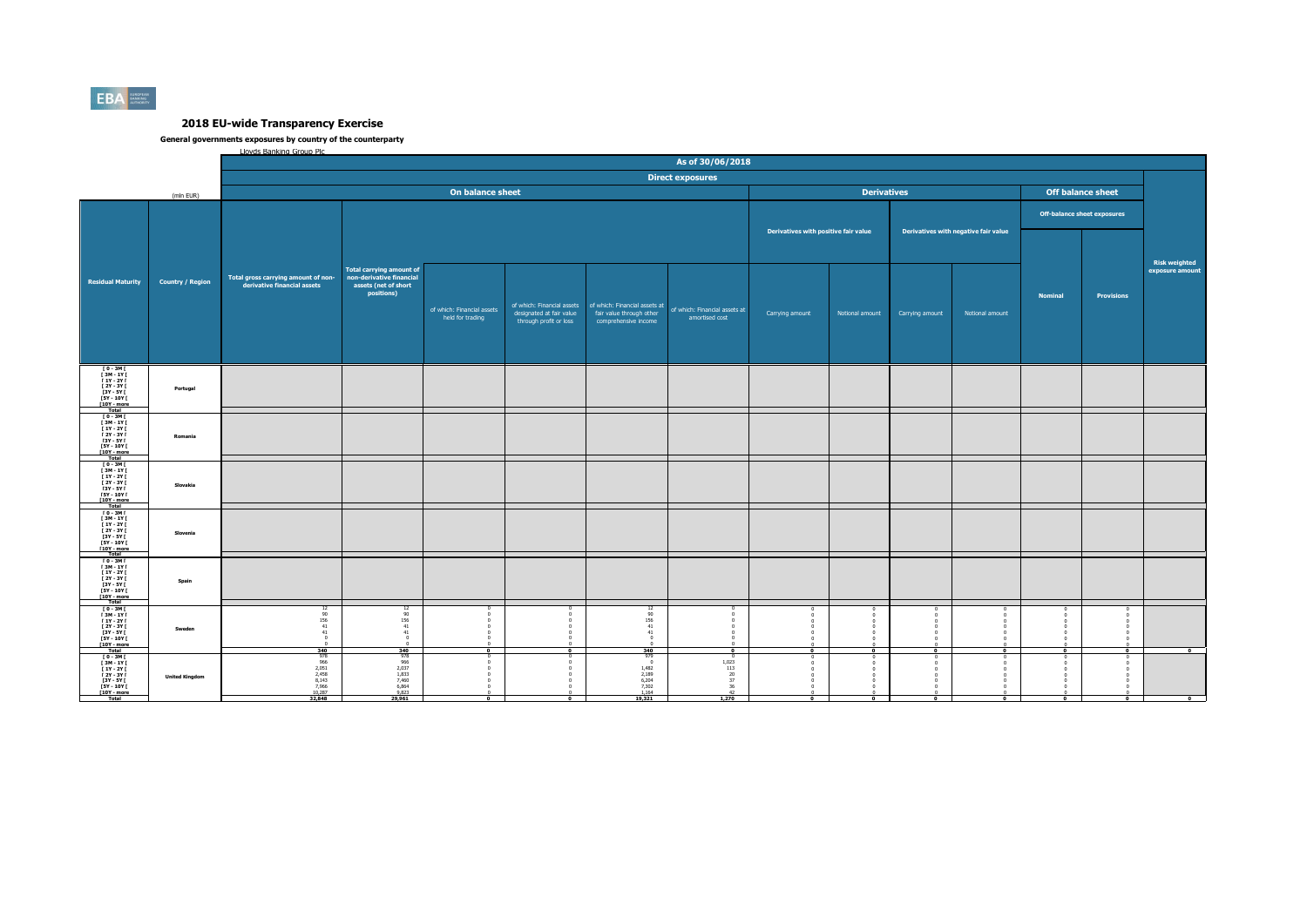

| Lloyds Banking Group Plc. |
|---------------------------|
|---------------------------|

|                                                                                                                                              |                         | As of 30/06/2018                                                      |                                                                                                   |                                                |                                                    |                                                                                                                |                                                 |                          |                                      |                 |                          |                                    |                          |                                         |
|----------------------------------------------------------------------------------------------------------------------------------------------|-------------------------|-----------------------------------------------------------------------|---------------------------------------------------------------------------------------------------|------------------------------------------------|----------------------------------------------------|----------------------------------------------------------------------------------------------------------------|-------------------------------------------------|--------------------------|--------------------------------------|-----------------|--------------------------|------------------------------------|--------------------------|-----------------------------------------|
|                                                                                                                                              |                         |                                                                       |                                                                                                   |                                                |                                                    |                                                                                                                | <b>Direct exposures</b>                         |                          |                                      |                 |                          |                                    |                          |                                         |
|                                                                                                                                              | (mln EUR)               |                                                                       |                                                                                                   | On balance sheet                               |                                                    |                                                                                                                |                                                 |                          | <b>Derivatives</b>                   |                 |                          |                                    | <b>Off balance sheet</b> |                                         |
|                                                                                                                                              |                         | Total gross carrying amount of non-<br>derivative financial assets    |                                                                                                   |                                                |                                                    |                                                                                                                | Derivatives with positive fair value            |                          | Derivatives with negative fair value |                 |                          | <b>Off-balance sheet exposures</b> |                          |                                         |
| <b>Residual Maturity</b>                                                                                                                     | <b>Country / Region</b> |                                                                       | <b>Total carrying amount of</b><br>non-derivative financial<br>assets (net of short<br>positions) | of which: Financial assets<br>held for trading | designated at fair value<br>through profit or loss | of which: Financial assets   of which: Financial assets at<br>fair value through other<br>comprehensive income | of which: Financial assets at<br>amortised cost | Carrying amount          | Notional amount                      | Carrying amount | Notional amount          | <b>Nominal</b>                     | Provisions               | <b>Risk weighted</b><br>exposure amount |
| ГО-ЗМГ<br>ГЗМ-1ҮГ<br>[ 1Y - 2Y [<br><b>F2Y - 3Y F</b><br>[3Y - 5Y  <br><b>F5Y - 10Y F</b><br>[10Y - more                                     | Iceland                 |                                                                       |                                                                                                   |                                                |                                                    |                                                                                                                |                                                 |                          |                                      |                 |                          |                                    |                          |                                         |
| $10 - 3M$<br>$13M - 1YI$<br>$11Y - 2YI$<br><b>F2Y - 3Y F</b><br><b>13Y - 5Y F</b><br><b>FSY - 10Y F</b><br>[10Y - more<br>Total              | Liechtenstein           |                                                                       |                                                                                                   |                                                |                                                    |                                                                                                                |                                                 |                          |                                      |                 |                          |                                    |                          |                                         |
| $I$ 0 - 3M $I$<br>$[3M-1Y]$<br><b>F 1Y - 2Y F</b><br><b>F2Y - 3Y F</b><br><b>13Y - 5Y F</b><br>$[5Y - 10Y]$<br>[10Y - more<br>Total          | Norway                  |                                                                       |                                                                                                   |                                                |                                                    |                                                                                                                |                                                 |                          |                                      |                 |                          |                                    |                          |                                         |
| $10 - 3M$<br>[3M-1Y]<br><b>F 1Y - 2Y F</b><br><b>F2Y - 3Y F</b><br>[3Y - 5Y  <br><b>FSY - 10Y F</b><br>[10Y - more<br>Total                  | Australia               |                                                                       |                                                                                                   |                                                |                                                    |                                                                                                                |                                                 |                          |                                      |                 |                          |                                    |                          |                                         |
| $[0-3M]$<br><b>F3M-1YF</b><br>$11Y - 2YI$<br>$12Y - 3YI$<br>[3Y - 5Y [<br><b>FSY - 10Y F</b><br>[10Y - more<br>Total                         | Canada                  | 86<br>$\overline{0}$<br>$\overline{0}$<br>21<br>$\overline{0}$<br>106 | - 01<br>21<br>106                                                                                 | $\Omega$<br>$\bullet$                          | $\Omega$<br>$\overline{\phantom{a}}$               | $\Omega$<br>$^{\circ}$<br>21<br>106                                                                            | $\Omega$<br>0<br>$\bullet$                      | $\overline{\phantom{a}}$ | $\Omega$                             | $\Omega$        | $\overline{\phantom{a}}$ | $\overline{\phantom{a}}$           | $\bullet$                | $\overline{\phantom{a}}$                |
| $10 - 3M$<br><b>F3M-1YF</b><br>$[1Y - 2Y]$<br><b>F2Y - 3Y F</b><br><b>13Y - 5Y F</b><br><b>FSY - 10Y F</b><br>$[10Y - more]$<br><b>Total</b> | <b>Hong Kong</b>        |                                                                       |                                                                                                   |                                                |                                                    |                                                                                                                |                                                 |                          |                                      |                 |                          |                                    |                          |                                         |
| $10 - 3M1$<br>$13M - 1Y1$<br><b>F 1Y - 2Y F</b><br>$[2Y - 3Y]$<br><b>13Y - 5Y F</b><br><b>F5Y - 10Y F</b><br><u>For - more</u>               | Japan                   |                                                                       |                                                                                                   |                                                |                                                    |                                                                                                                |                                                 |                          |                                      |                 |                          |                                    |                          |                                         |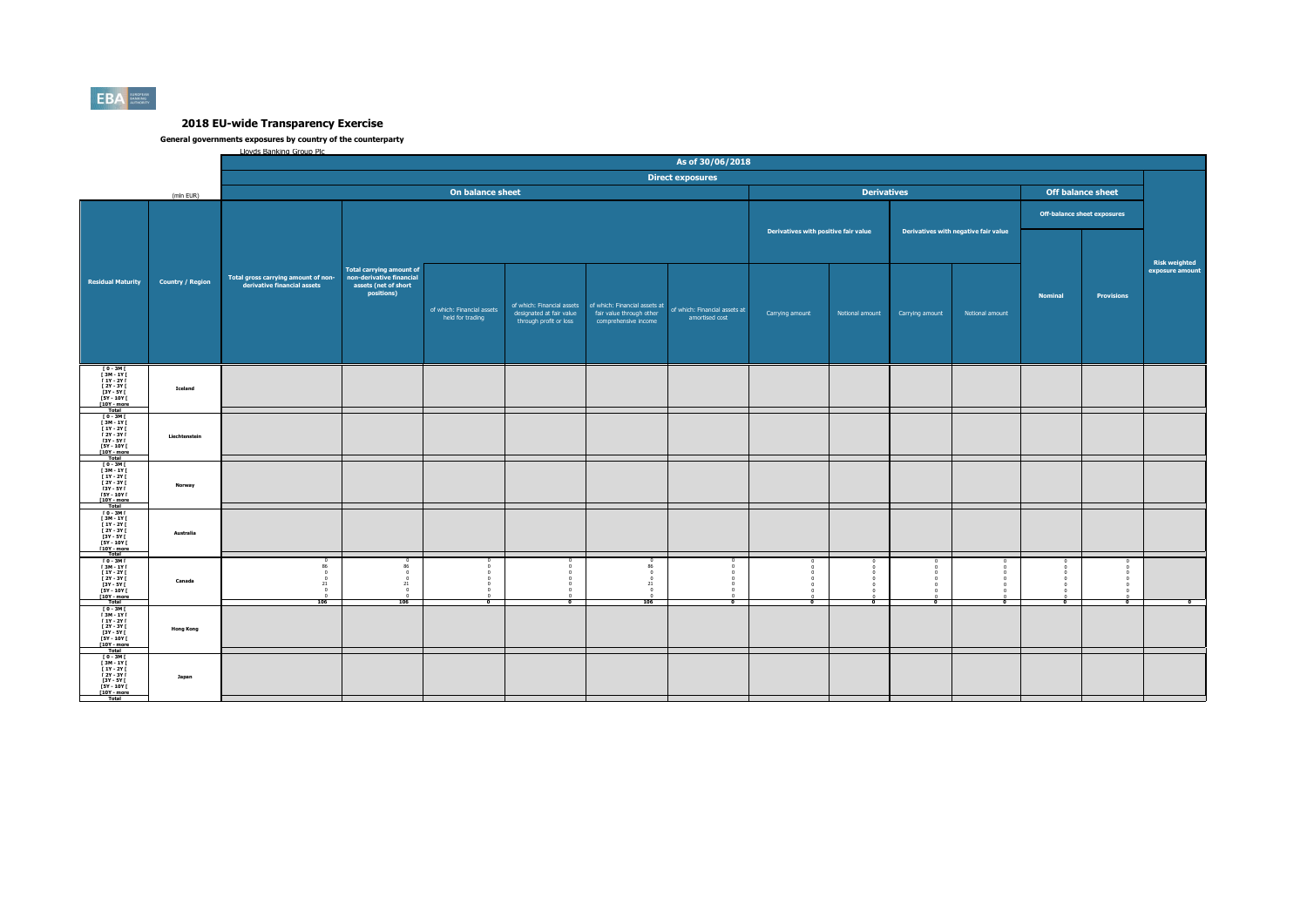

| <b>Lloyds Banking Group Plc.</b> |  |
|----------------------------------|--|
|                                  |  |

|                                                                                                                                            |                                                                     | As of 30/06/2018                                                             |                                                                                                   |                                                |                                                                                  |                                                                                   |                                                 |                          |                    |                                      |                                    |                           |                          |                                         |  |
|--------------------------------------------------------------------------------------------------------------------------------------------|---------------------------------------------------------------------|------------------------------------------------------------------------------|---------------------------------------------------------------------------------------------------|------------------------------------------------|----------------------------------------------------------------------------------|-----------------------------------------------------------------------------------|-------------------------------------------------|--------------------------|--------------------|--------------------------------------|------------------------------------|---------------------------|--------------------------|-----------------------------------------|--|
|                                                                                                                                            |                                                                     |                                                                              |                                                                                                   |                                                |                                                                                  |                                                                                   | <b>Direct exposures</b>                         |                          |                    |                                      |                                    |                           |                          |                                         |  |
|                                                                                                                                            | (mln EUR)                                                           |                                                                              |                                                                                                   | On balance sheet                               |                                                                                  |                                                                                   |                                                 |                          | <b>Derivatives</b> |                                      |                                    |                           | <b>Off balance sheet</b> |                                         |  |
|                                                                                                                                            |                                                                     |                                                                              |                                                                                                   |                                                |                                                                                  |                                                                                   | Derivatives with positive fair value            |                          |                    | Derivatives with negative fair value | <b>Off-balance sheet exposures</b> |                           |                          |                                         |  |
| <b>Residual Maturity</b>                                                                                                                   | <b>Country / Region</b>                                             | Total gross carrying amount of non-<br>derivative financial assets           | <b>Total carrying amount of</b><br>non-derivative financial<br>assets (net of short<br>positions) | of which: Financial assets<br>held for trading | of which: Financial assets<br>designated at fair value<br>through profit or loss | of which: Financial assets at<br>fair value through other<br>comprehensive income | of which: Financial assets at<br>amortised cost | Carrying amount          | Notional amount    | Carrying amount                      | Notional amount                    | <b>Nominal</b>            | <b>Provisions</b>        | <b>Risk weighted</b><br>exposure amount |  |
| ГО-ЗМГ<br>ГЗМ-1ҮГ<br>$[1Y - 2Y]$<br>1<br>12Y - 3Y I<br>13Y - 5Y I<br><b>F5Y - 10Y F</b><br>[10Y - more<br>Total                            | <b>U.S.</b>                                                         | 103<br>$\sqrt{2}$<br>1,646<br>1,989<br>631<br>$\frac{1,978}{2,715}$<br>9,061 | $\frac{103}{0}$<br>1,646<br>1,765<br>631<br>1,978<br>2,636<br>8,758                               | $\overline{0}$                                 | $\overline{\phantom{a}}$                                                         | 103<br>$\Omega$<br>$1,662$<br>$1,995$<br>$639$<br>1,942<br>2,718<br>9,059         | $\overline{\bullet}$                            | $\overline{\phantom{a}}$ | $^{\circ}$         | $\overline{0}$                       | $\overline{0}$                     | n<br>$\overline{\bullet}$ | $\overline{0}$           | $\overline{\bullet}$                    |  |
| $10 - 3M$<br><b>F3M-1YF</b><br><b>F 1Y - 2Y F</b><br><b>F2Y - 3Y F</b><br>[3Y - 5Y  <br><b>FSY - 10Y F</b><br>[10Y - more                  | China                                                               |                                                                              |                                                                                                   |                                                |                                                                                  |                                                                                   |                                                 |                          |                    |                                      |                                    |                           |                          |                                         |  |
| Total<br>$10 - 3M$<br>$[3M - 1Y]$<br>$[1Y - 2Y]$<br><b>F2Y - 3Y F</b><br><b>13Y - 5Y F</b><br>[5Y - 10Y [<br>[10Y - more<br>Total          | Switzerland                                                         |                                                                              |                                                                                                   |                                                |                                                                                  |                                                                                   |                                                 |                          |                    |                                      |                                    |                           |                          |                                         |  |
| $10 - 3M1$<br>$13M - 1Y1$<br><b>F 1Y - 2Y F</b><br>12Y - 3Y I<br>13Y - 5Y I<br><b>F5Y - 10Y F</b><br>[10Y - more<br>Total                  | Other advanced economie<br>non EEA                                  |                                                                              |                                                                                                   |                                                |                                                                                  |                                                                                   |                                                 |                          |                    |                                      |                                    |                           |                          |                                         |  |
| [0-3M]<br><b>F3M-1YF</b><br><b>F 1Y - 2Y F</b><br>$12Y - 3YI$<br>[3Y - 5Y [<br><b>FSY - 10Y F</b><br>[10Y - more<br>Total                  | <b>Other Central and eastern</b><br><b>Europe countries non EEA</b> |                                                                              |                                                                                                   |                                                |                                                                                  |                                                                                   |                                                 |                          |                    |                                      |                                    |                           |                          |                                         |  |
| $10 - 3M1$<br><b>F3M-1YF</b><br>$[1Y - 2Y]$<br><b>F2Y - 3Y F</b><br><b>13Y - 5Y F</b><br><b>FSY - 10Y F</b><br>[10Y - more<br><b>Total</b> | <b>Middle East</b>                                                  |                                                                              |                                                                                                   |                                                |                                                                                  |                                                                                   |                                                 |                          |                    |                                      |                                    |                           |                          |                                         |  |
| $10 - 3M1$<br>$13M - 1Y1$<br><b>F 1Y - 2Y F</b><br>$[2Y - 3Y]$<br>[3Y - 5Y  <br><b>F5Y - 10Y F</b><br><u>For - more</u>                    | Latin America and the<br>Caribbean                                  |                                                                              |                                                                                                   |                                                |                                                                                  |                                                                                   |                                                 |                          |                    |                                      |                                    |                           |                          |                                         |  |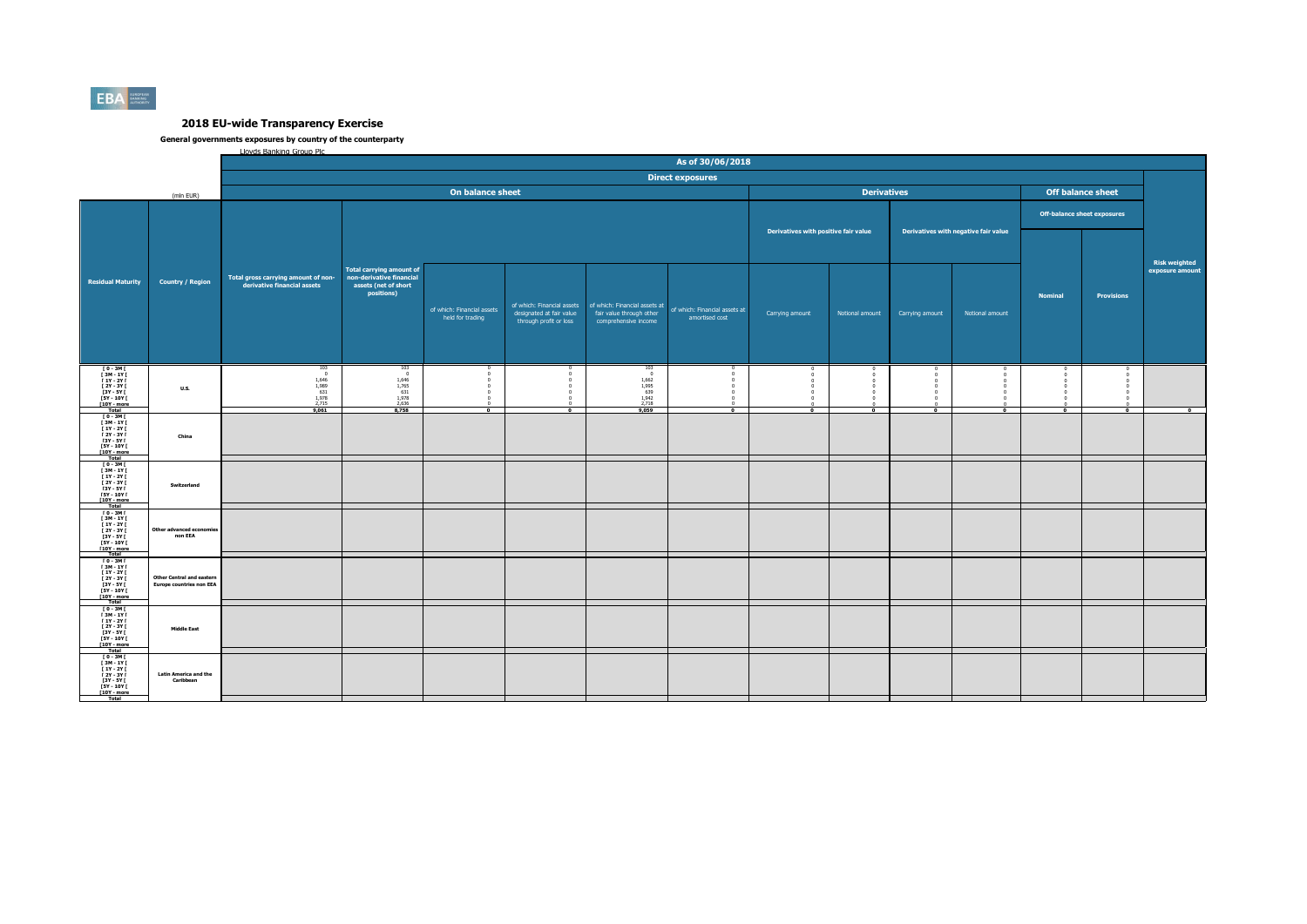

#### **General governments exposures by country of the counterparty**

Lloyds Banking Group Plc

|                                                                                                                   |                         | As of 30/06/2018                                                   |                                                                                                   |                                                |                                                    |                                                  |                                                                                                          |                                      |                    |                                      |                 |                                    |                          |                                         |
|-------------------------------------------------------------------------------------------------------------------|-------------------------|--------------------------------------------------------------------|---------------------------------------------------------------------------------------------------|------------------------------------------------|----------------------------------------------------|--------------------------------------------------|----------------------------------------------------------------------------------------------------------|--------------------------------------|--------------------|--------------------------------------|-----------------|------------------------------------|--------------------------|-----------------------------------------|
|                                                                                                                   |                         |                                                                    |                                                                                                   |                                                |                                                    |                                                  | <b>Direct exposures</b>                                                                                  |                                      |                    |                                      |                 |                                    |                          |                                         |
|                                                                                                                   | (mln EUR)               |                                                                    |                                                                                                   | On balance sheet                               |                                                    |                                                  |                                                                                                          |                                      | <b>Derivatives</b> |                                      |                 |                                    | <b>Off balance sheet</b> |                                         |
|                                                                                                                   |                         |                                                                    |                                                                                                   |                                                |                                                    |                                                  |                                                                                                          |                                      |                    |                                      |                 | <b>Off-balance sheet exposures</b> |                          |                                         |
|                                                                                                                   |                         |                                                                    |                                                                                                   |                                                |                                                    |                                                  |                                                                                                          | Derivatives with positive fair value |                    | Derivatives with negative fair value |                 |                                    |                          |                                         |
| <b>Residual Maturity</b>                                                                                          | <b>Country / Region</b> | Total gross carrying amount of non-<br>derivative financial assets | <b>Total carrying amount of</b><br>non-derivative financial<br>assets (net of short<br>positions) | of which: Financial assets<br>held for trading | designated at fair value<br>through profit or loss | fair value through other<br>comprehensive income | of which: Financial assets of which: Financial assets at of which: Financial assets at<br>amortised cost | Carrying amount                      | Notional amount    | Carrying amount                      | Notional amount | <b>Nominal</b>                     | <b>Provisions</b>        | <b>Risk weighted</b><br>exposure amount |
| ГО-ЗМГ<br>ГЗМ-1ҮГ<br>$[1Y - 2Y]$<br><b>F2Y - 3Y F</b><br>[3Y - 5Y F<br><b>FSY - 10Y F</b><br>[10Y - more<br>Total | Africa                  |                                                                    |                                                                                                   |                                                |                                                    |                                                  |                                                                                                          |                                      |                    |                                      |                 |                                    |                          |                                         |
| [0-3M]<br>[3M-1Y]<br>$[1Y - 2Y]$<br>[ 2Y - 3Y [<br>[3Y - 5Y [<br><b>F5Y - 10Y F</b><br>$[10Y - more]$<br>Total    | Others <sup>(5)</sup>   | $\sim$                                                             | $\sqrt{2}$                                                                                        | $\Omega$                                       | $\Omega$                                           | $\Omega$                                         | $\Omega$                                                                                                 | $\Omega$                             | $\sim$             | $\sim$                               | $\Omega$        | $\Omega$                           | $\sqrt{2}$               | $\overline{\phantom{a}}$                |
| Notes and definitions                                                                                             |                         |                                                                    |                                                                                                   |                                                |                                                    |                                                  |                                                                                                          |                                      |                    |                                      |                 |                                    |                          |                                         |

**Notes and definitions** Information disclosed in this template is sourced from COREP template C 33, introduced with the reporting framework 2.7, applicable for reports as of 31 march 2018.

(1) Information on soverign exposures is only andiable for institutions that base overled exposures of a least 19h of total "Debt securities and bans receivables". Country of breakdown is only available for instutions that

(2) The zonsures records the consures in the Financial assts held for bading overnomis on the record and to be distance to the counterparts with full or partial comment customers in the consumers and the consumers and the

**(5)** Residual countries not reported separately in the Transparency exercise

Redions:<br>Other advanced non EEA: Israel. Korea. New Zealand. Russia. San Marino. Sinzacore and Taiwan.<br>Middle East: Bahrain, Discolic Responsit Proposition Scheen Archives, Seria and Taiwan, Seria Taiwan, Seria Taiwan, Ser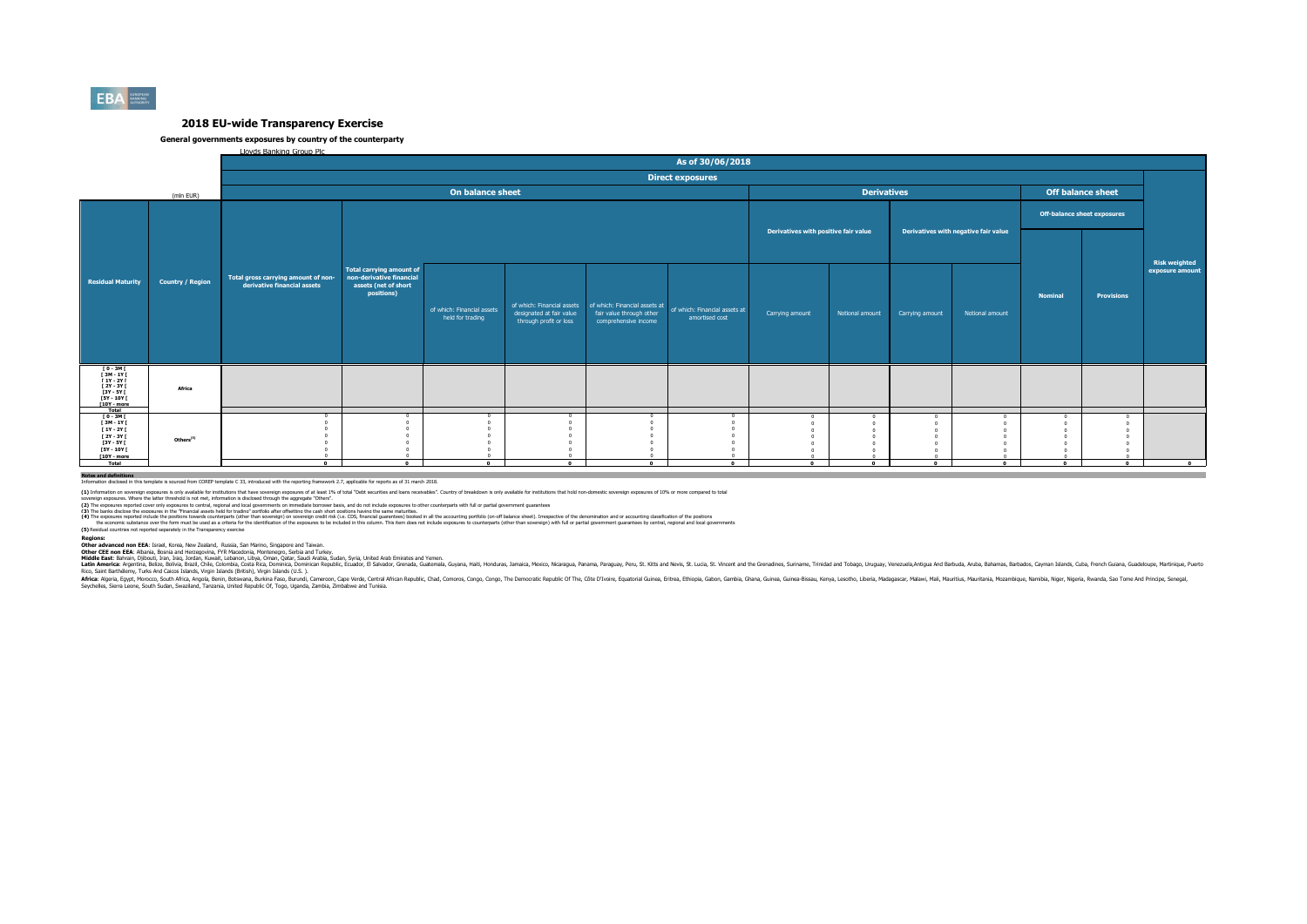

**Performing and non-performing exposures**

Lloyds Banking Group Plc

|                                                                |                              |                                            |                                      | As of 31/12/2017       |                                         |                                                                                                                                      |                                                           |         |                                            |                                      |                        | As of 30/06/2018                                                                                                         |                         |                                                           |  |  |
|----------------------------------------------------------------|------------------------------|--------------------------------------------|--------------------------------------|------------------------|-----------------------------------------|--------------------------------------------------------------------------------------------------------------------------------------|-----------------------------------------------------------|---------|--------------------------------------------|--------------------------------------|------------------------|--------------------------------------------------------------------------------------------------------------------------|-------------------------|-----------------------------------------------------------|--|--|
|                                                                | <b>Gross carrying amount</b> |                                            |                                      |                        | provisions <sup>4</sup>                 | <b>Accumulated impairment,</b><br>accumulated changes in fair<br>value due to credit risk and<br><b>Collaterals and</b><br>financial |                                                           |         | <b>Gross carrying amount</b>               |                                      |                        | <b>Accumulated impairment,</b><br>accumulated changes in fair<br>value due to credit risk and<br>provisions <sup>4</sup> |                         | <b>Collaterals and</b><br>financial                       |  |  |
|                                                                |                              | Of which<br>performing but<br>past due >30 | Of which non-performing <sup>1</sup> |                        | On performing<br>exposures <sup>2</sup> | On non-<br>performing                                                                                                                | guarantees<br>received on non-<br>performing<br>exposures |         | Of which<br>performing but<br>past due >30 | Of which non-performing <sup>1</sup> |                        | On performing<br>exposure <sup>2</sup>                                                                                   | On non-<br>performing   | guarantees<br>received on non-<br>performing<br>exposures |  |  |
| (mln EUR, %)                                                   |                              | days and $\lt$ =90<br>days                 |                                      | Of which:<br>defaulted |                                         | exposures                                                                                                                            |                                                           |         | days and $\lt$ =90<br>days                 |                                      | Of which:<br>defaulted |                                                                                                                          | exposures               |                                                           |  |  |
| Debt securities (including at amortised cost and fair value)   | 58,315                       | 1,260                                      | 813                                  | 45                     | $-624$                                  | 430                                                                                                                                  | $\mathbf 0$                                               | 46,377  | 1,647                                      | 409                                  | 38                     | 24                                                                                                                       | 355                     | $\bullet$                                                 |  |  |
| Central banks                                                  | 29                           | $\Omega$                                   | $\Omega$                             | $^{\circ}$             | $\Omega$                                | $\Omega$                                                                                                                             | $\mathbf 0$                                               | 17      | $\mathbf 0$                                | 0                                    | $\Omega$               | $\Omega$                                                                                                                 | $\Omega$                | $\bf{0}$                                                  |  |  |
| General governments                                            | 39,141                       | $\mathbf{0}$                               | $\Omega$                             | $\Omega$               | $\Omega$                                | $\Omega$                                                                                                                             | $^{\circ}$                                                | 26,268  | $\Omega$                                   | $\Omega$                             | $\Omega$               | $\overline{1}$                                                                                                           | $\overline{0}$          | $\bf{0}$                                                  |  |  |
| Credit institutions                                            | 3,706                        | $\Omega$                                   | $\Omega$                             | $\Omega$               | $\Omega$                                | $\Omega$                                                                                                                             | $^{\circ}$                                                | 3,706   | $\Omega$                                   | $\Omega$                             | $\Omega$               | $\Omega$                                                                                                                 | $\Omega$                | $\bf{0}$                                                  |  |  |
| Other financial corporations                                   | 12,868                       |                                            | 18                                   | $\mathsf{Q}$           | $-626$                                  | $\overline{\mathbf{3}}$                                                                                                              | $\Omega$                                                  | 13,910  | $\Omega$                                   | 22                                   | 22                     | $\overline{2}$                                                                                                           | $\Omega$                | $\bf{0}$                                                  |  |  |
| Non-financial corporations                                     | 2,571                        | 1,260                                      | 795                                  | 37                     | $\overline{\phantom{0}}$                | 427                                                                                                                                  | $\Omega$                                                  | 2,476   | 1,647                                      | 387                                  | 16                     | 21                                                                                                                       | 355                     | $\overline{0}$                                            |  |  |
| Loans and advances(including at amortised cost and fair value) | 593,331                      | 2,351                                      | 14,530                               | 9,010                  | 546                                     | 1,934                                                                                                                                | 10,175                                                    | 615,444 | 2,242                                      | 12,995                               | 8,383                  | 1,724                                                                                                                    | 1,725                   | 9,756                                                     |  |  |
| Central banks                                                  | 63,995                       | $\mathbf 0$                                | 0                                    | 0                      | $\Omega$                                | $\Omega$                                                                                                                             | $\mathbf{0}$                                              | 75,055  | $^{\circ}$                                 | 0                                    | $^{\circ}$             | $^{\circ}$                                                                                                               | $\overline{0}$          | $\overline{0}$                                            |  |  |
| General governments                                            | 1,479                        | $\Omega$                                   | $\Omega$                             | $\mathbf 0$            | $\Omega$                                | $\Omega$                                                                                                                             | $\mathbf 0$                                               | 1,247   | $^{\circ}$                                 | 0                                    | $^{\circ}$             |                                                                                                                          | $\overline{0}$          | $\bf{0}$                                                  |  |  |
| <b>Credit institutions</b>                                     | 4,801                        | $\Omega$                                   | 37                                   | 32                     | $\Omega$                                | $\Omega$                                                                                                                             | $\mathbf 0$                                               | 7,410   | $\mathbf 0$                                | 5                                    | 3                      | $\overline{1}$                                                                                                           | $\overline{0}$          | $\bf{0}$                                                  |  |  |
| Other financial corporations                                   | 41,130                       | $\Omega$                                   | 504                                  | 504                    | 21                                      | 143                                                                                                                                  | 9                                                         | 54,555  |                                            | 59                                   | 59                     | 57                                                                                                                       | 26                      | $7^{\circ}$                                               |  |  |
| Non-financial corporations                                     | 94,806                       | 91                                         | 2,577                                | 2,544                  | 272                                     | 889                                                                                                                                  | 892                                                       | 93,980  | 79                                         | 2,849                                | 2.833                  | 751                                                                                                                      | 903                     | 1,211                                                     |  |  |
| of which: small and medium-sized enterprises at amortised cost | 35,959                       | 44                                         | 948                                  | 931                    | 119                                     | 89                                                                                                                                   | 470                                                       | 38,449  | 47                                         | 900                                  | 890                    | 364                                                                                                                      | 68                      | 831                                                       |  |  |
| Households                                                     | 387,120                      | 2,259                                      | 11,412                               | 5,931                  | 254                                     | 901                                                                                                                                  | 9,274                                                     | 383,197 | 2,162                                      | 10,082                               | 5,488                  | 913                                                                                                                      | 796                     | 8,537                                                     |  |  |
| DEBT INSTRUMENTS other than HFT                                | 651,647                      | 3,611                                      | 15,343                               | 9,056                  | $-77$                                   | 2,365                                                                                                                                | 10,175                                                    | 661,821 | 3,889                                      | 13,403                               | 8,421                  | 1,748                                                                                                                    | 2,080                   | 9,756                                                     |  |  |
| <b>OFF-BALANCE SHEET EXPOSURES</b>                             | 150,039                      |                                            | 405                                  | 293                    | $\mathbf 0$                             | $\mathbf 0$                                                                                                                          | $\mathbf 0$                                               | 166,577 |                                            | 433                                  | 318                    | 277                                                                                                                      | $\overline{\mathbf{3}}$ | $\bullet$                                                 |  |  |

<sup>(1)</sup> For the definition of non-performing exposures please refer to COMMISSION IMPLEMENTING REGULATION (EU) 2015/227 of 9 January 2015, ANNEX V, Part 2-Template related instructions, subtitle 29

<sup>(2)</sup> Insitutions report here collective allowances for incurrred but not reported losses (instruments at amortised cost) and changes in fair value of performing exposures due to credit risk and provisions (instruments at

(3) Insitutions report here specific allowances for financial assets, individually and collectively estimated (instruments at amortised cost) and changes in fair value of NPE due to credit risk and provisions (instruments

<sup>(9)</sup> for the or-balance sheet items, accumulated impliments and accumulated negative changes in fair value due to reduct of the spectrosing assets. Following this spectrom in the oposition (EU) No 680/2014 - ITS on Superv based on this sign convention, the provisions on off-balance sheet commitments are generally reported with a positive sign.